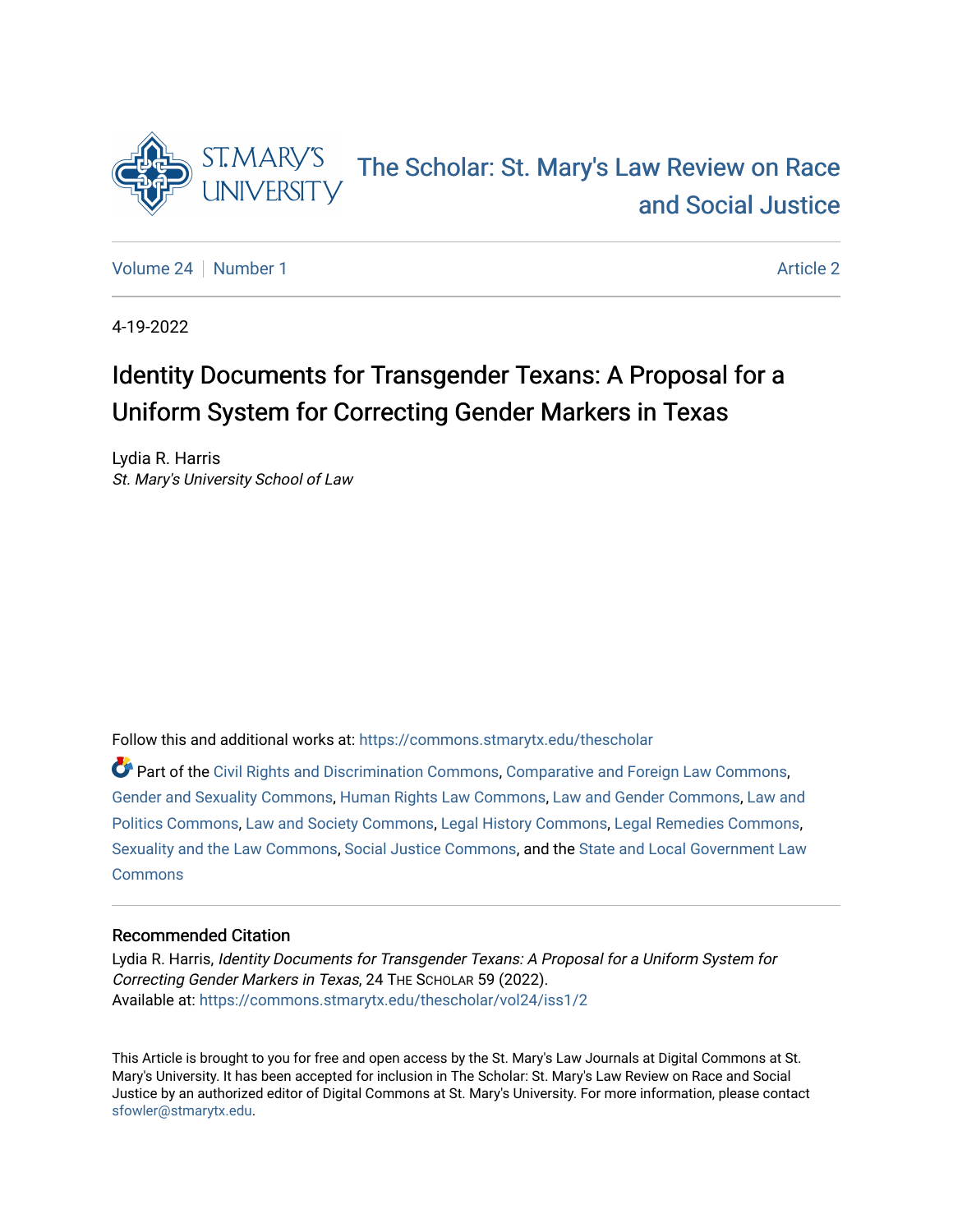# **IDENTITY DOCUMENTS FOR TRANSGENDER TEXANS: A PROPOSAL FOR A UNIFORM SYSTEM FOR CORRECTING GENDER MARKERS IN TEXAS**

# **LYDIA R. HARRIS\***

| L  |             |  |  |
|----|-------------|--|--|
|    |             |  |  |
|    | $B_{\cdot}$ |  |  |
| П. |             |  |  |
|    |             |  |  |
|    |             |  |  |
|    |             |  |  |
|    |             |  |  |
|    |             |  |  |
|    |             |  |  |
|    |             |  |  |
|    |             |  |  |
|    |             |  |  |
|    |             |  |  |
|    |             |  |  |

59

<sup>\*</sup> J.D. Candidate at St. Mary's University School of Law, May 2022. B.A. University of Washington, 2018. I want to thank Claire Bow for being so generous with her time and having a conversation with me about this topic. I want to thank the Gender Affirmation Project team at both St. Mary's and University of Texas for highlighting the mess of a process Texas currently has, for helping transgender individuals obtain affirming identity documents, and for showing me that I can live my most authentic life here in Texas. I want to thank my *Scholar* family for welcoming my truest self into the family. I also want to thank my husband for letting me bounce ideas off of him, for endless encouragement, and for helping me feel safe being my most authentic self. This piece came from a place of love and immense gratitude for the transgender communities and individuals I have gotten to work with throughout my time in law school. While this piece focuses on a binary gender marker correction, I have hope that one day nonbinary markers will be allowed on Texas identity documents too. I hope my words will continue the conversation and help push Texas towards more transgender affirming policies.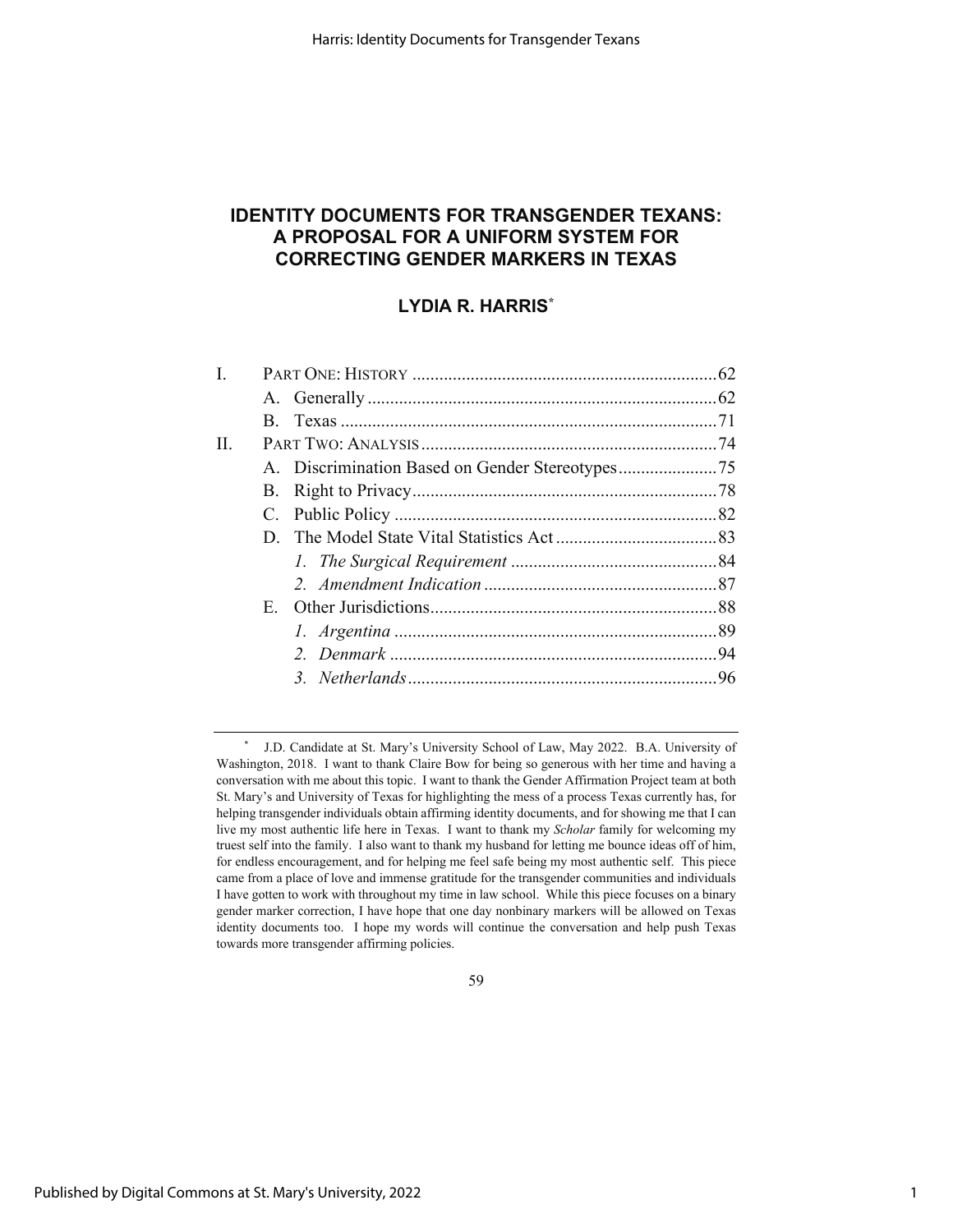Every person should be treated with respect and dignity and should be able to live without fear, no matter who they are or whom they love. Children should be able to learn without worrying about whether they will be denied access to the restroom, the locker room, or school sports. Adults should be able to earn a living and pursue a vocation knowing that they will not be fired, demoted, or mistreated because of whom they go home to or because how they dress does not conform to sex-based stereotypes. People should be able to access healthcare and secure a roof over their heads without being subjected to sex discrimination. All persons should receive equal treatment under the law, no matter their gender identity or sexual orientation.<sup>1</sup>

Unfortunately for transgender Texans, this sentiment is not echoed in Texas law.2 Many transgender Texans are unable to obtain gender marker corrections<sup>3</sup> on their identifying documents which violates their rights and exposes them to discrimination and mistreatment.<sup>4</sup>

Imagine going into a store in the mall, being asked to produce a piece of identification, and the gender on your identification does not match the gender you are.<sup>5</sup> Already subject to heightened scrutiny by strangers,

5. *See* Narayanan, *supra* note 4 (recounting one transgender Texan's experience of being harassed and humiliated because the sex listed on her identification card did not match her gender).

<sup>1.</sup> Exec. Order No. 13988, 86 Fed. Reg. 7023 (Jan. 20, 2021).

<sup>2.</sup> *Cf. ID Documents Center Texas*, NAT'L CTR. FOR TRANSGENDER EQUAL., https:// transequality.org/documents/state/texas [https://perma.cc/MNM9-L2BU] (last updated July 2021) (listing the requirements to obtain a gender marker correction in Texas.) ("Texas does not have a specific gender change provision in statute.").

<sup>3.</sup> The term "gender marker correction" was chosen in order to use the most affirming language. In other literature on this subject, you may see gender marker corrections referred to as gender marker changes.

<sup>4.</sup> *See ID Documents Center Texas*, *supra* note 2 (advising transgender Texans to request gender marker corrections in Travis County because judges there are more likely to grant gender marker corrections); *see also* Swathi Narayanan, *Correcting Gender on IDs a Painful Hurdle for Transgender Texans*, REPORTING TEX. (May 3, 2016), https://reportingtexas.com/for-transgendertexans-correcting-the-gender-on-id-documents-can-be-a-painful-hurdle/ [https://perma.cc/847C-LQ7Q] (giving examples of transgender Texans denied gender marker corrections by Texas courts and the mistreatment they faced as a result).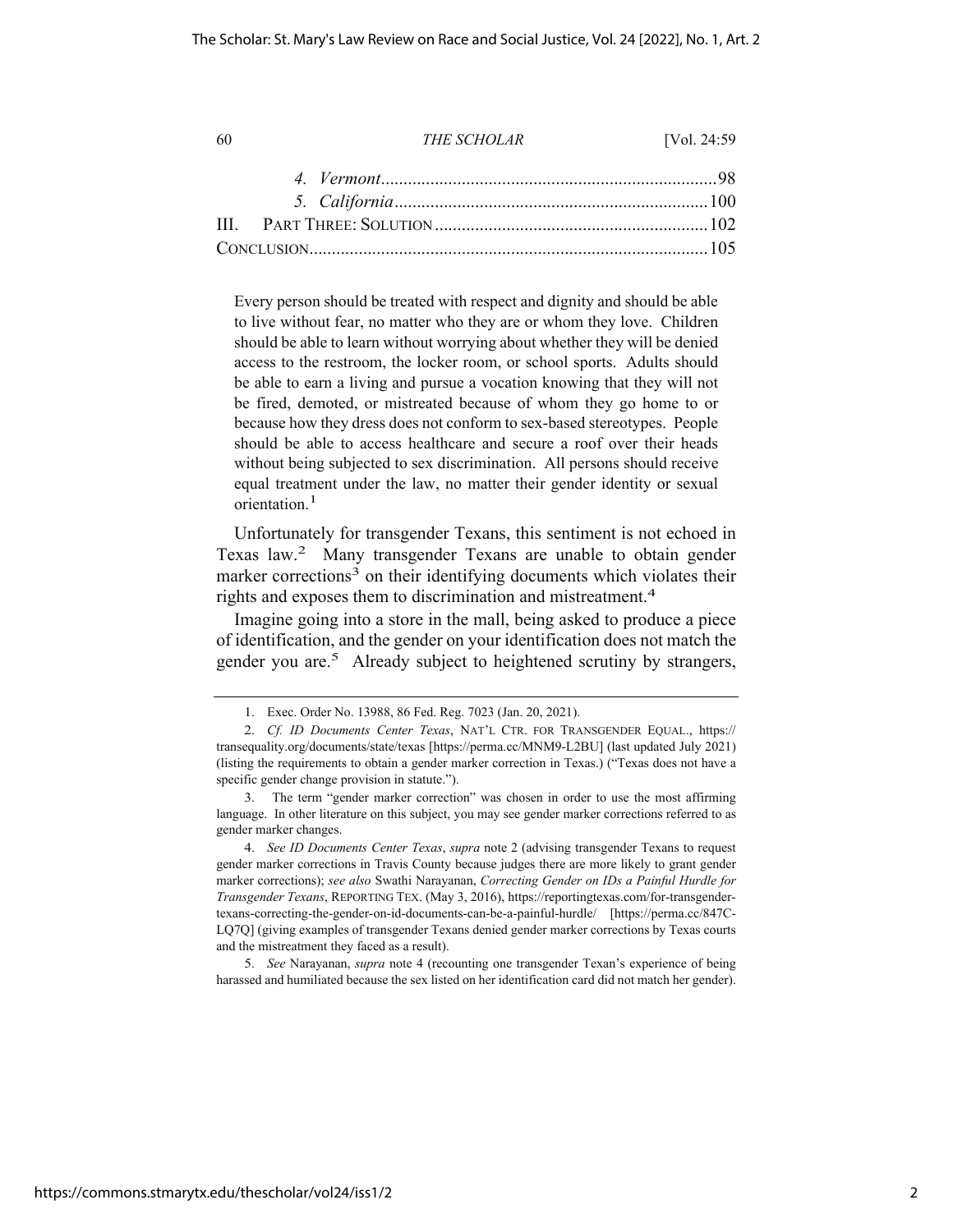you now face public humiliation because the courts will not allow you to correct your identification to match who you truly are.<sup>6</sup> This was the case for one transgender Texan, simply because the gender listed on her identification card did not match her gender.7

This comment will discuss the process of correcting one's gender marker in Texas. Part One will discuss the history of the legal recognition of transgender people in the United States, the history of gender marker corrections generally, and the history of gender maker corrections specifically in Texas. Part Two will discuss the legal and policy reasons for creating a uniform process to correct one's gender marker in Texas and provide examples of how other jurisdictions have approached correcting gender markers. Finally, Part Three will propose processes to fully enable Texans statewide to obtain a gender marker correction.

Before proceeding, it is best to understand some of the vocabulary that will be used in this comment. The term "gender identity" refers to a person's innermost sense of self as male, female, both, or neither.<sup>8</sup> A person is transgender if that person's gender identity does *not* match the sex that person was assigned at birth.<sup>9</sup> A person is cisgender if that person's gender identity *does* match the sex that person was assigned at birth.<sup>10</sup> A "gender marker" is the gender assigned to a person on official documents, for example, the M, F, or sometimes X on a person's birth certificate.<sup>11</sup> For purposes of this comment, the phrase "identifying documents" refers to any legal documents used to identify a person including birth certificates, identification cards, driver's licenses, and

3

<sup>6.</sup> *See id.* (explaining the difficult process of obtaining gender marker corrections and providing examples of how that process directly impacts the daily lives of transgender individuals).

<sup>7.</sup> *See id.* (recognizing Texas as one of nineteen states with no statutory guidelines on changing the gender on driver licenses and birth certificates).

<sup>8.</sup> *See Gender Identity*, MERRIAM-WEBSTER, https://www.merriam-webster.com/ dictionary/gender%20identity [https://perma.cc/2UT9-PWWD] (defining the phrase gender identity).

<sup>9.</sup> *See Transgender*, MERRIAM-WEBSTER, https://www.merriam-webster.com/dictionary/ transgender [https://perma.cc/8BWL-99WQ] (defining the word transgender).

<sup>10.</sup> *See Cisgender*, MERRIAM-WEBSTER, https://www.merriam-webster.com/dictionary/ cisgender [https://perma.cc/2QVF-4X2U] (defining the word cisgender).

<sup>11.</sup> *See Change Your Gender Marker/Legal Gender*, TRANS\*YOUTH@MD, https://transyouthmd.wordpress.com/change-your-gender-marker/ [https://perma.cc/R52E-VA7J] (defining the phrase gender marker).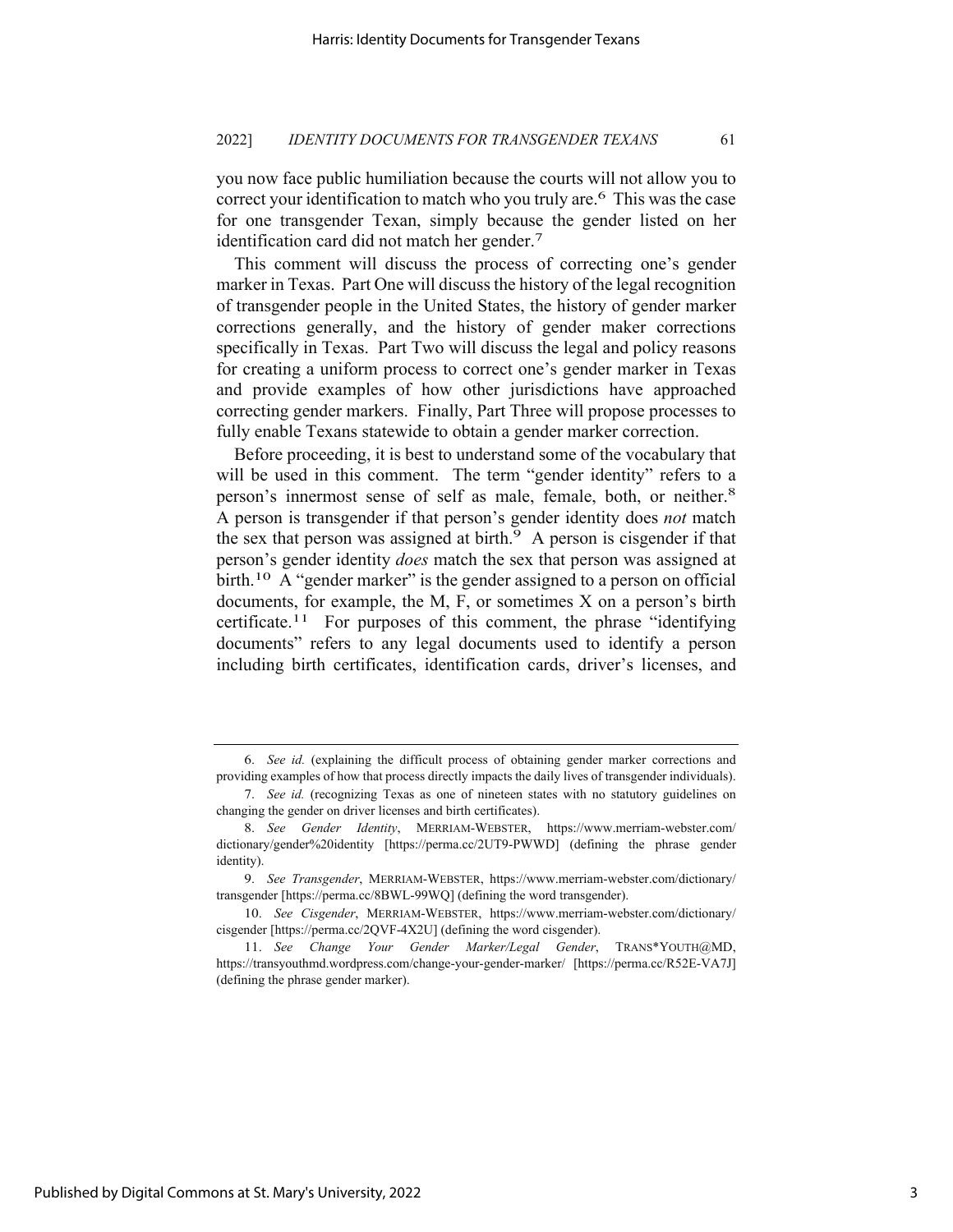social security cards.<sup>12</sup> The acronym "LGBT" stands for lesbian, gay, bisexual, transgender.<sup>13</sup> Often, we see this acronym as "LGBTQ+," standing for lesbian, gay, bisexual, transgender, queer, questioning, and leaving room for other individuals who fall under the non-heterosexual, non-cisgender umbrella.14 Moving forward, it is also important to understand the history of legal recognition of transgender people in the United States to better understand the history of gender marker corrections in Texas.15

# I. PART ONE: HISTORY

# *A. Generally*

One of the first times transgender rights were considered in the public eye was in 1959 when Ms. Christine Jorgensen was denied a marriage license because the sex on her birth certificate was male and the person she sought to marry was a man.<sup>16</sup> Ms. Jorgensen decided not to take this issue to court; however, it gained national attention by being published in

14. *See* Rachel Rosen, *LGBTQ+ Glossary for Parents*, PARENT INFO, https://parentinfo. org/article/lgbtq-glossary-for-parents [https://perma.cc/43X6-TSKE] (defining the acronym LGBTQ+ and each of the terms contained within that acronym).

15. *See* Anonymous v. Weiner, 270 N.Y.S.2d 319, 382 (N.Y. App. Div. 1966) (illustrating a mid-century American case that addressed a transgender individual's request to correct the sex designated on their birth certificate. The case exhibits the medical and legal analysis undertaken to determine whether New York could permit changing one's gender; in the end, the court ultimately denied the request.); *cf.* Telephone Interview with Claire Bow, Attorney and Transgender Advocate (Sept. 11, 2020) [hereinafter Interview with Claire Bow] (describing the story of one of the first persons seeking a gender marker correction in Austin, Texas only twenty years ago).

16. *See* Mariam Morshedi, *United States History and Laws Relating to Transgender Rights*, SUBSCRIPT L. (Jan. 5, 2019), https://www.subscriptlaw.com/transgender-rights [https://perma.cc/ 59QX-247E] (visualizing a timeline of significant events in transgender legal history); s*ee also Bars Marriage Permit: Clerk Rejects Proof of Sex of Christine Jorgensen*, N.Y. TIMES, April 4, 1959, at 20 [hereinafter *Bars Marriage Permit*] (explaining the denial of Ms. Jorgensen's marriage license); s*ee generally From GI Joe to GI Jane: Christine Jorgensen's Story*, THE NAT'L WWII MUSEUM (June 30, 2020), https://www.nationalww2museum.org/war/articles/christine-jorgensen [https://perma.cc/DT6J-3L4K] [hereinafter *Christine Jorgensen's Story*] (overviewing Christine Jorgensen's life and her journey into the public eye when she medically transitioned through gender affirmation surgeries).

<sup>12.</sup> *See Identification Document*, L. INSIDER, https://www.lawinsider.com/dictionary/ identification-document [https://perma.cc/W669-H992] (explaining the phrase identifying documents).

<sup>13.</sup> *See What is LGBTQ?*, THE CTR.: THE LESBIAN, GAY, BISEXUAL & TRANSGENDER CMTY. CTR., https://gaycenter.org/about/lgbtq/ [https://perma.cc/D5VJ-SA8W] (providing the meaning of the letters L, G, B, T in the acronym LGBTQ).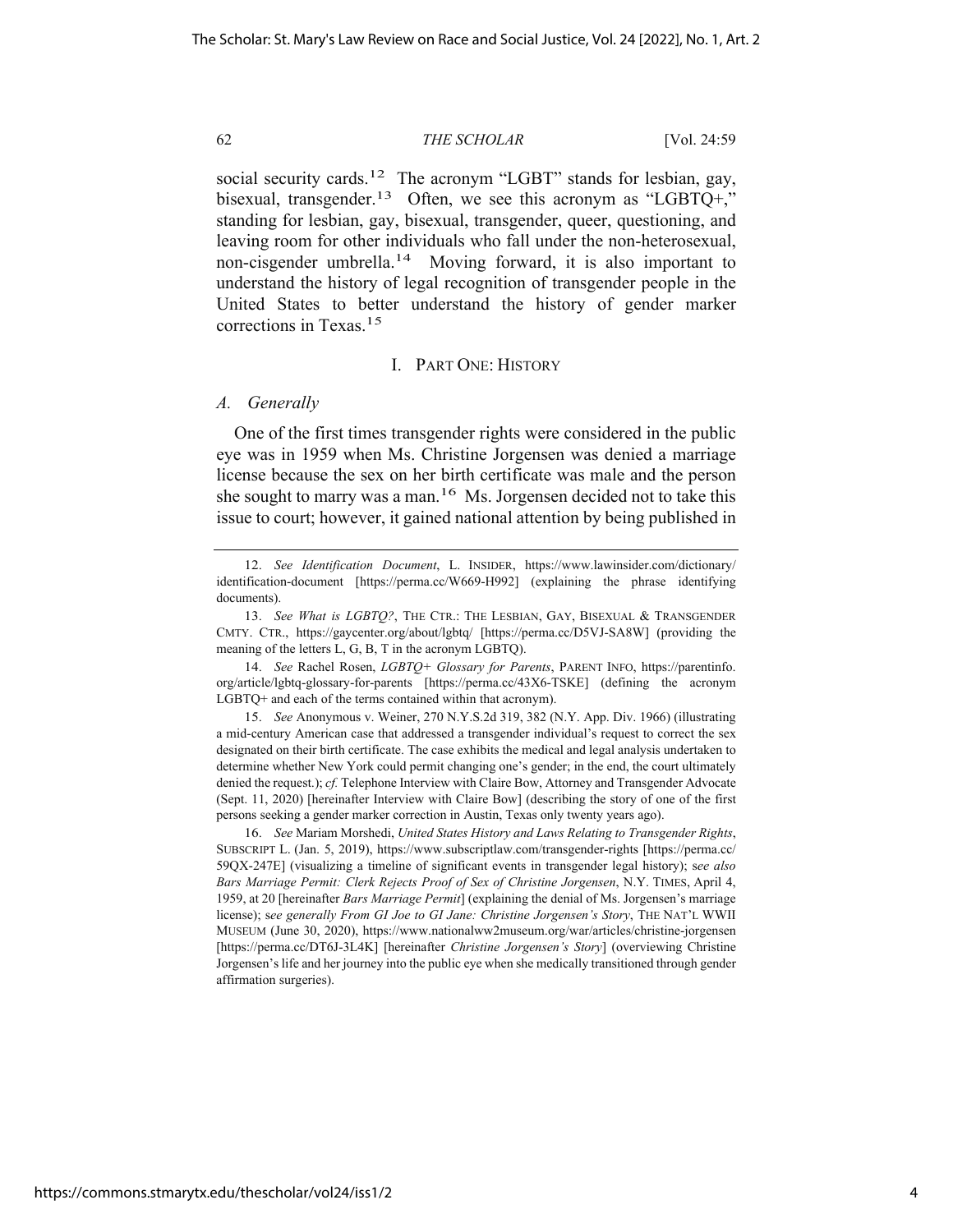the *New York Times*. 17 This publicity caused her fiancé to lose his job, which was reflective of the attitudes towards transgender individuals and transgender rights at the time.<sup>18</sup> After Jorgensen, one of the first cases brought by a transgender person seeking to have their gender marker corrected on their birth certificate occurred in New York in the late 1960s.19 Having her gender affirmation surgery already completed, a transgender woman requested the New York City Health Department correct her birth certificate by changing the gender marker from male to female.20 The Health Department refused, so the woman sued and requested the court issue an order directing the Health Department to correct the gender marker on her birth certificate.<sup>21</sup> The court's power to review the Health Department's denial of her application was limited to whether the Health Department acted in an "arbitrary, capricious, or otherwise illegal manner," and the court ruled the woman did not establish sufficient evidence that an error was made at the time her birth certificate was filed.<sup>22</sup> The court also held that judicial intervention in this matter would be an usurpation of the Health Department's power, so it denied the woman's application to amend her birth certificate and

<sup>17.</sup> *See Bars Marriage Permit*, *supra* note 16, at 20 (reporting Ms. Jorgensen and Mr. Knox were denied a marriage license because Ms. Jorgensen's birth certificate listed her as "male" and that Mr. Knox lost his job when his plans to marry Ms. Jorgensen became known); *see also Christine Jorgensen Denied Marriage OK*, DEMOCRAT & CHRON., April 4, 1959, at 11 (linking Howard Knox's termination to the publicity surrounding their seeking a marriage certificate); *c.f. Life Story: Christine Jorgensen (1926–1989)*, WOMEN & THE AM. STORY, https://wams. nyhistory.org/growth-and-turmoil/cold-war-beginnings/christine-jorgensen/ [https://perma.cc/NK G6-32D9] (explaining Ms. Jorgensen never married).

<sup>18.</sup> *See Bars Marriage Permit*, *supra* note 16, at 20 (reporting denial of Ms. Jorgensen's marriage license); *see also Christine Jorgensen's Story*, *supra* note 16 ("The media soon shunned her and, according to author David Serlin, 'they exposed her as an "altered male"—and, later, a "morbid" transvestite . . . Jorgensen was seen as nothing more than a limp wristed queer who indulged in activities culturally identified as female and therefore effeminate.'") (recognizing that Jorgensen, like many members of the LGBT communities, experienced her share of hate and discrimination).

<sup>19.</sup> *See* Weiner, 270 N.Y.S.2d at 320–22 (noting ten states had already permitted a correction of gender marker for transgender people who had undergone gender affirmation surgery).

<sup>20.</sup> *See id.* at 320–21 (highlighting "transsexualism" as a highly unexplored field of medicine).

<sup>21.</sup> *See id.* (relying on the New York Academy of Medicine for guidance on whether to grant the request).

<sup>22.</sup> *See id.* at 323 (describing the standard of review the court applied in this case).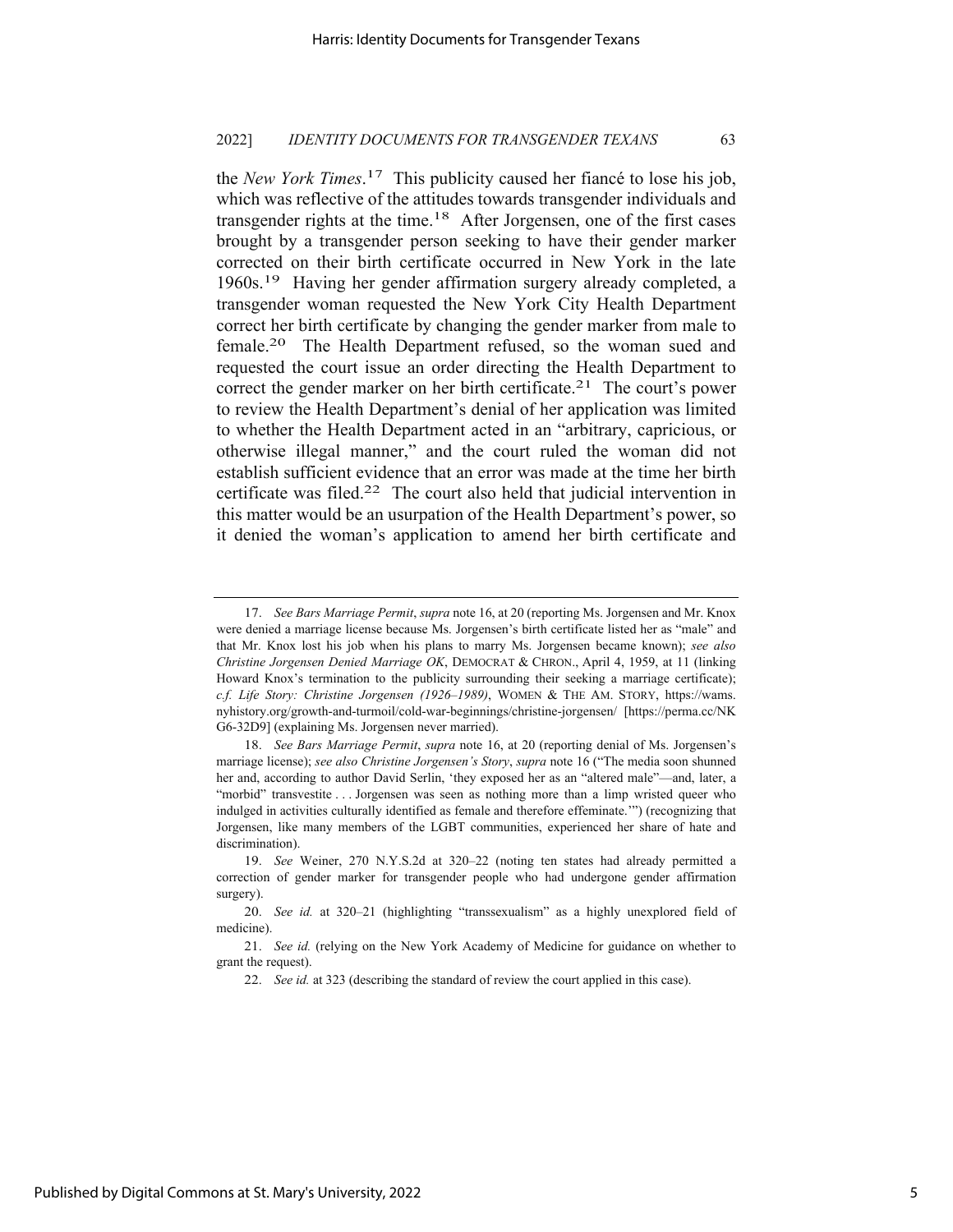dismissed the action.<sup>23</sup> This case is important because it established that health departments in the United States were free to deny transgender individuals, even post-operative transgender individuals, gender marker corrections.24

In 1975, a federal district court finally established that states must assert a substantial state interest to refuse to grant a gender marker correction.25 In *Darnell v. Lloyd*, a transgender woman sued the State Commissioner of Health for refusing to correct her birth certificate by changing her gender marker from male to female, alleging that the Commissioner's failure to do so violated her constitutional rights.26 The state moved for summary judgment, arguing Ms. Darnell's case was already adjudicated through administrative courts, and claimed they lacked statutory authority to make corrections to birth certificates.<sup>27</sup> The court held that because she was required to engage in administrative proceedings regarding the denial of her gender marker correction prior to filing a legal action, the fact that she had participated in those proceedings did not preclude her from bringing the lawsuit.28 Importantly, the court also held that denying people gender marker corrections implicated fundamental rights such as the right to marry, the right to privacy, and the right to travel outside the country.<sup>29</sup> Given that fundamental rights are implicated in the denial of gender marker corrections, the court held that there must be a substantial state interest in refusing to correct the gender

<sup>23.</sup> *See id.* at 324 (upholding the denial of a transgender woman's application for an amended birth certificate).

<sup>24.</sup> *See id.* (denying a transgender woman's request to correct the gender marker on her birth certificate to match her gender identity, despite her having gone through gender affirmation surgeries).

<sup>25.</sup> *See* Darnell v. Lloyd, 395 F. Supp. 1210, 1214 (D. Conn. 1975) (establishing "a substantial state interest" as the level of scrutiny to be applied in reviewing a state's denial of amended birth certificate applications and explaining that the state failed to show an interest in their policy of refusing to correct birth certificates to reflect current sexual status).

<sup>26.</sup> *See id.* at 1211 (recounting Ms. Darnell's allegation that denying her an amended birth certificate violated her right to equal protection under the law).

<sup>27.</sup> *See id.* at 1211–12 (pointing out the discrepancy in the Commissioner's assertion that he lacked authority to make corrections to Ms. Darnell's birth certificate because another correction to Ms. Darnell's birth certificate had already been made).

<sup>28.</sup> *See id.* at 1212 (noting that Ms. Darnell would be placed in the "paradoxical position of being barred from the federal courts if [she] had not exhausted administrative remedies and barred if [she] had").

<sup>29.</sup> *See id.* at 1214 (noting the impact a government issued identification card has on one's life).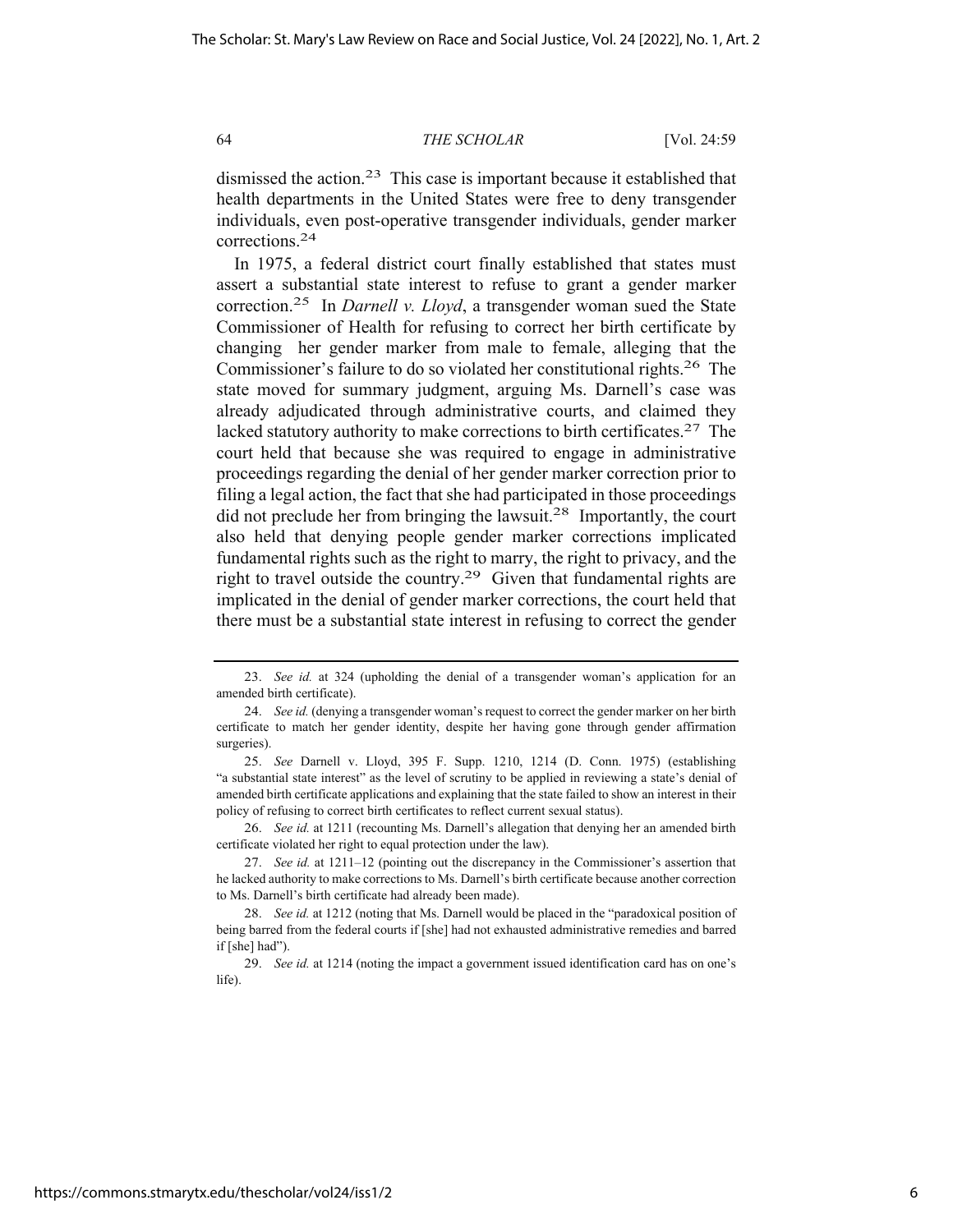marker on post-operative transgender individuals' birth certificates.<sup>30</sup> The state did not establish a substantial state interest in denying gender marker corrections for Ms. Darnell, thus, its motion for summary iudgment was denied. $31$  This case is important because it identifies which rights are implicated when denying gender marker corrections to transgender individuals' identifying documents.32 *Darnell* provides a starting point for recognizing some of the legal issues surrounding gender marker corrections for transgender individuals, and it helps to imagine how those same legal issues might be implicated for all transgender people.33

In 1975, Minneapolis made history by being the first city to pass transgender-inclusive civil rights legislation.<sup>34</sup> The ordinance barred discrimination against people "'having or projecting a self-image not associated with one's biological maleness or one's biological femaleness.'"35 The policy was the first of its kind to protect transgender people among several areas including: employment, union membership, property ownership, education, and public services and

33. *See* Jody Lynee Madiera, Comment, *Law as a Reflection of Her/His-Story: Current Institutional Perceptions of, and Possibilities for, Protecting Transsexuals' Interests in legal Determinations of Sex*, 5 U. PA. J. CONST. L. 128, 148 (2002) (illustrating *Darnell's* impact on transgender case law).

<sup>30.</sup> *See id.* (applying intermediate scrutiny to the denial of gender correction petitions).

<sup>31.</sup> *See id.* (explaining the significance of this case); *see also* Morshedi, *supra* note 16 (marking this case as a significant moment in transgender legal history in the United States).

<sup>32.</sup> *See id.* ("[S]he will be unable to obtain a license to marry a man unless she can produce a birth certificate proclaiming her a female. The humiliation of carrying a passport declaring one to be of other than his or her apparent sex is eerily imagined. It may be that none of these consequences directly implicates one of the traditional 'fundamental interests.' But at least tangentially one's fundamental interest in marriage is allegedly implicated."); *see also* Morshedi, *supra* note 16 (marking this event on a timeline of significant events in transgender legal history in the United States).

<sup>34.</sup> *See* MINN. STAT. ANN. § 363A.03 (2020) (adopting Minneapolis' resolution statewide); *see also* Emma Margolin, *How Minneapolis Became First U.S. City to Pass Trans Protections*, NBC NEWS: OUT. POL. & POL'Y (June 3, 2016, 9:28 AM), https://www.nbcnews.com/feature/nbcout/how-minneapolis-became-first-u-s-city-pass-trans-protections-n585291 [https://perma.cc/79 8R-ARQX] (reporting on Minneapolis's historic transgender civil rights ordinance in response to allegations that allowing transgender people to use restrooms comporting with their gender identity would "pose a serious threat" to safety).

<sup>35.</sup> *See* Margolin, *supra* note 34 (describing the process Minneapolis went through to become the first city to successfully pass protective ordinances for transgender individuals); *c.f.* § 363A.03 (reflecting Minneapolis' city ordinance language).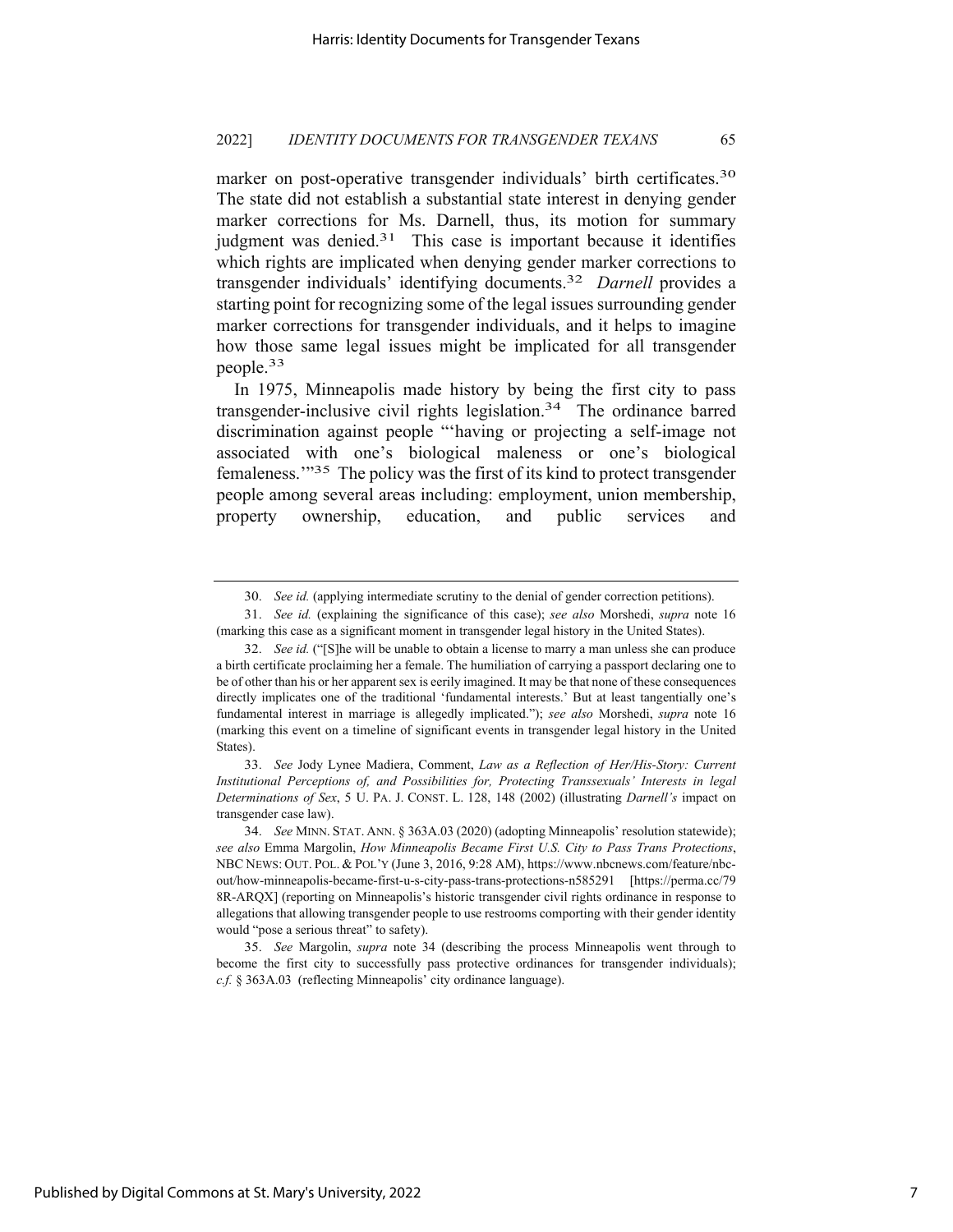accommodations.36 When this policy was enacted, it did not face similar thinly veiled homophobic or transphobic criticisms paralleling the modern transphobic criticisms that policies protecting transgender people face today, including concern over the safety of cisgender females in bathrooms.37 Keeping these modern criticisms in mind, it is worth noting that after the passage of this ordinance, Minneapolis did not see an increase in violence against women in bathrooms perpetrated by cisgender men pretending to be transgender, nor did it see an increase in violence against women in bathrooms perpetrated by transgender women.38

In 1976, transgender individuals had another big win when the Superior Court of New Jersey was the first court to rule that transgender people could marry on the basis of their gender identity, regardless of their assigned gender.<sup>39</sup> While progressive for its time, the court also ruled that transgender individuals must have undergone gender affirmation surgery prior to being able to marry consistent with their gender identity.40 Subsequent courts of other jurisdictions have refused to follow this logic and have declared void the marriages between transgender people and their spouses on the basis of the transgender person's sex assigned at birth.41 This case, however, was the first time

38. *See* Margolin, *supra* note 34 ("The reality is, of course, quite different. In Minneapolis, as in more than 200 cities and 18 states that have since adopted similar protections, no increase in bathroom-related violence has followed . . . ").

39. *See* M.T. v. J.T., 355 A.2d 204, 208 (N.J. Super. Ct. App. Div. 1976) (agreeing with the lower court's decision and explaining that courts should not prohibit transgender individuals from leading normal lives, that transgender people are not sideshows in a circus, and that the general public opinion towards transgender individuals should not govern the law surrounding them); *see also* Morshedi, *supra* note 16 (flagging this case as an important moment in transgender history).

40. *See* M.T. v. J.T., 355 A.2d at 208 ("In the opinion of the court, if the psychological choice of a person is medically sound . . . and irreversible sex reassignment surgery has been performed, society has no right to prohibit the transsexual from leading a normal life.").

41. *See* Littleton v. Prange, 9 S.W.3d 223, 231 (Tex. App.—San Antonio 1999, pet. denied) (holding that as a matter of law, because of her original birth certificate and anatomy at birth, Ms. Littleton was a male and could not have been married to her husband); *In re* Estate of Gardiner,

<sup>36.</sup> *See id.* (describing the scope of the Minneapolis ordinance and how it protects transgender rights); *c.f.* MINN. STAT. § 363A.02 (2020) (integrating Minneapolis' ordinance into Minnesota's civil rights public policy, thus protecting transgender Minnesotans from discrimination in employment, union membership, property ownership and rental, enrollment in schools, and the use of public services and accommodations).

<sup>37.</sup> *See* Margolin, *supra* note 34 (recounting how some folks testified against the ordinance's transgender protections and compared those criticisms with critiques of modern policies).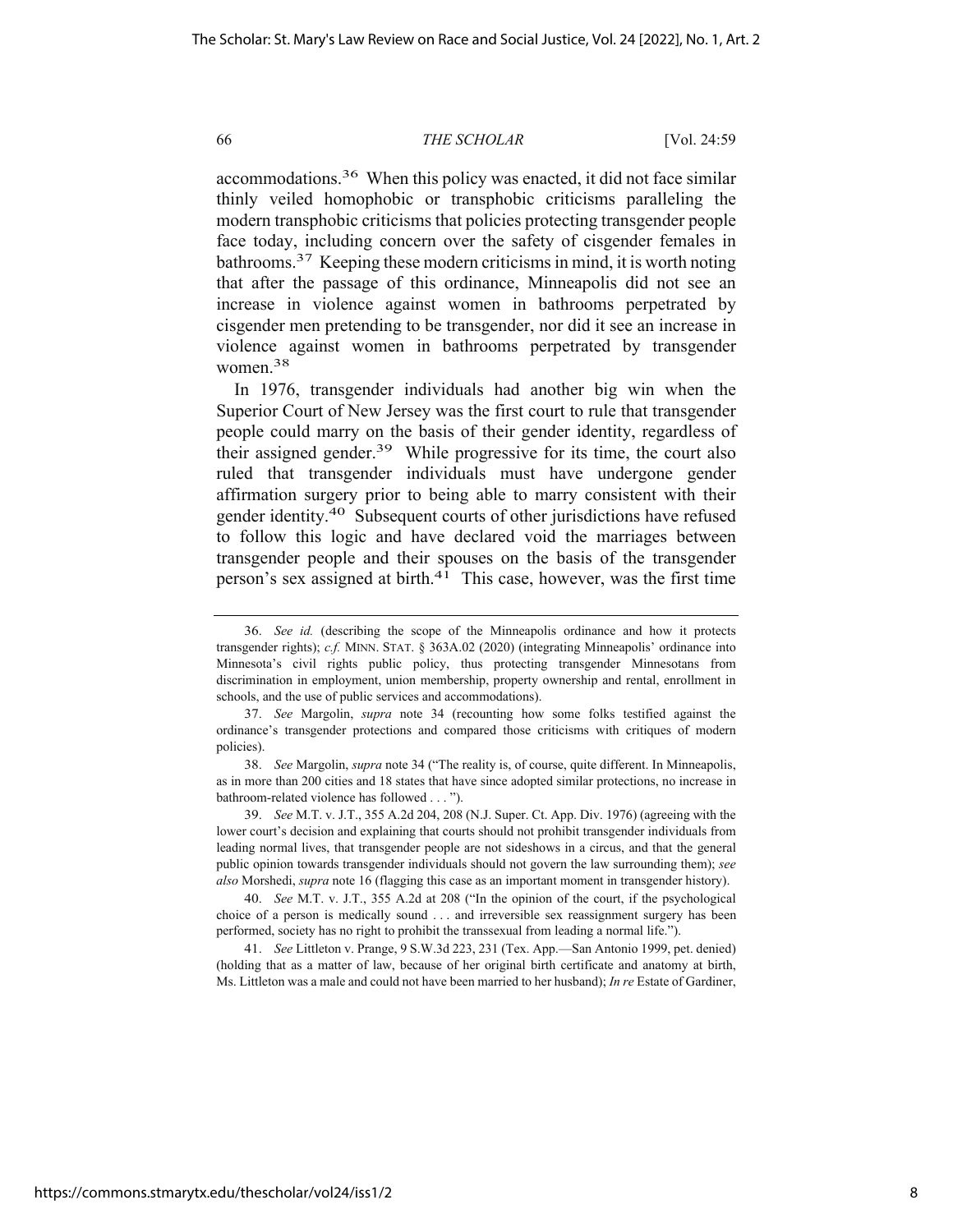transgender people were allowed to marry individuals whose sex matched the transgender's assigned sex at birth, a big deal and a spark of hope for many transgender individuals.42

Then, in 1989, a cisgender woman brought a case to the Supreme Court which would go on to form the basis of protection for transgender individuals in the years that followed.43 In *Price Waterhouse*, the Supreme Court held that employers could not discriminate based on an employee's failure to comply with gender stereotypes.<sup>44</sup> This meant that an employer's ideas of what a woman should look like, for instance, could not underlie its decisions relating to providing or revoking a job opportunity or term, condition, or privilege of employment.45 This is and was a key case in the protection of transgender rights in employment contexts, even though it did not directly address transgender issues.46

44. *See* Price Waterhouse, 490 U.S. at 251 ("[W]e are beyond the day when an employer could evaluate employees by assuming or insisting that they matched the stereotype associated with their group  $\dots$ ").

45. *See* Bostock, 140 S. Ct. at 1740 ("The statute imposes liability on employers only when they 'fail or refuse to hire,' 'discharge,' 'or otherwise . . . discriminate against' someone because of a statutorily protected characteristic like sex.") (noting when Title VII imposes liability upon an employer).

46. *See* Smith, 378 F.3d at 571 (pointing to *Price Waterhouse* as the basis for the court's decision to hold discrimination based on transgender status is discrimination based on sex for the purpose of Title VII); Glenn, 663 F.3d at 1316–17 (identifying discrimination based on transgender status as discrimination based on sex stereotypes and thus discrimination based on sex per *Price* 

<sup>42</sup> P.3d 120, 137 (Kan. 2002) (holding that Ms. Gardiner's marriage to her husband was invalid because she was still a male, regardless of the order amending her birth certificate to show her gender marker as female).

<sup>42.</sup> *See* Morshedi, *supra* note 16 (identifying this case as an important moment in transgender legal history in the United States); *see also* Tom Head, *A History of Transgender Rights in the United States*, THOUGHTCO., https://www.thoughtco.com/transgender-rights-in-the-unitedstates-721319 [https://perma.cc/G8PA-32KC] (last updated Nov. 24, 2020) (pinpointing this case as a landmark moment in United States transgender legal history).

<sup>43.</sup> *See generally* Price Waterhouse v. Hopkins, 490 U.S. 228 (1989) *superseded by statute*, Civil Rights Act of 1991, Pub. L. No. 102–166, 105 Stat. 1071, *as recognized in* Comcast Corp. v. Nat'l Ass'n. Of Afr. Am.-Owned Media, 140 S. Ct. 1009 (2020). (holding that sex stereotyping can form the basis of a Title VII discrimination claim); *see also* Smith v. City of Salem, Ohio, 378 F.3d 566, 571 (6th Cir. 2004) (relying on *Price Waterhouse* to show transgender plaintiff was discriminated against based on sex stereotypes, and thus discriminated against based on sex); Glenn v. Brumby, 663 F.3d 1312, 1316–17 (11th Cir. 2011) (identifying discrimination against transgender people as discrimination based on sex under the *Price Waterhouse* standard); Bostock v. Clayton Cnty., 140 S. Ct. 1731, 1741 (2020) (citing *Price Waterhouse* as authority to state that discrimination against gay, lesbian, and transgender individuals is impermissible sex-based stereotyping).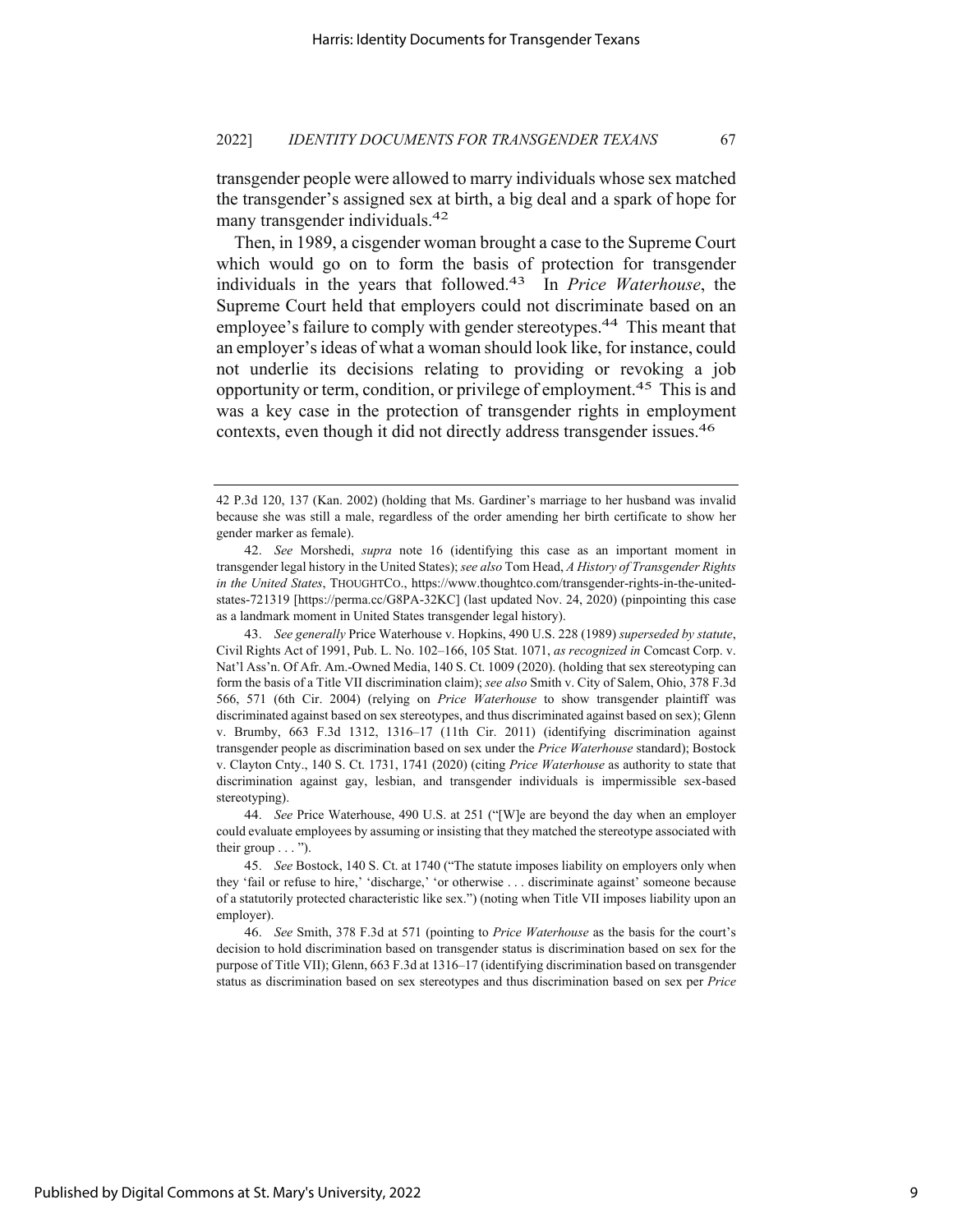In 1993, Minnesota became the first state in the United States to pass statewide protections for LGBT individuals.<sup>47</sup> The 1993 amendment to the Minnesota Human Rights Act was aimed at prohibiting discrimination against lesbian and gay individuals, but transgender people also saw protection from the passage of the amendment.<sup>48</sup> This law, the first of its kind, protected LGBT individuals from discrimination with respect to employment, housing, public accommodations and services, education, credit, and business contracting.<sup>49</sup> This was an important step towards equal rights and legal recognition for transgender individuals.50

In 2004, a transgender woman named Jimmie Smith sued her employer, the city of Salem, Ohio, alleging discrimination based on sex under Title VII.<sup>51</sup> Smith was employed as a lieutenant at the Salem Fire Department.52 She began her employment at Salem Fire Department presenting outwardly as a man, but she was later diagnosed with Gender Identity Disorder and told by her doctors to begin presenting as a female in all aspects of her life to help alleviate the symptoms of the disorder.<sup>53</sup> Ms. Smith was taunted by her coworkers and told she was not "masculine enough," so she notified her supervisor of her condition and treatment

49. *See generally* § 363A.03; *see also* Margolin, *supra* note 34 (explaining that Minnesota was the first to pass transgender protections); *see also Legal & Trans Justice: We Fight for Your Rights*, *supra* note 48 (listing the rights protected under the Minnesota Human Rights Act).

*Waterhouse*); Bostock, 140 S. Ct. at 1741 (citing to *Price Waterhouse* in its decision to uphold transgender protections in the employment context).

<sup>47.</sup> *See* § 363A.03 (adopting the language of the Minneapolis ordinance discussed earlier in this comment); *see also* Margolin, *supra* note 34 (noting Minnesota's policy barring transgender discrimination was the first of its kind to protect LGBT people in this nation).

<sup>48.</sup> *See Legal & Trans Justice: We Fight for Your Rights*, OUTFRONT MINN., https:// www.outfront.org/legal-trans-justice [https://perma.cc/6RXT-CFQL] (articulating that the Minnesota Human Rights Act definition of "sexual orientation" was broad enough to include transgender individuals); *see also* § 363A.03 (identifying the categories of persons protected by this civil rights protection law).

<sup>50.</sup> *See* Tom Head *A History of Transgender Rights in the United States*, THOUGHTCO., https://www.thoughtco.com/transgender-rights-in-the-united-states-721319 [https://perma.cc/G8 PA-32KC] (last updated Nov. 24, 2020) (listing the passing of the Minnesota Civil Rights Act as a monumental step in transgender legal history in the United States).

<sup>51.</sup> *See generally* Smith v. City of Salem, Ohio, 378 F.3d 566, 567-68 (6th Cir. 2004) (reciting the facts of the case).

<sup>52.</sup> *Id.* at 568.

<sup>53.</sup> *See id.* at 568 ("After being diagnosed with GID, Smith began 'expressing a more feminine appearance on a full-time basis' . . . ").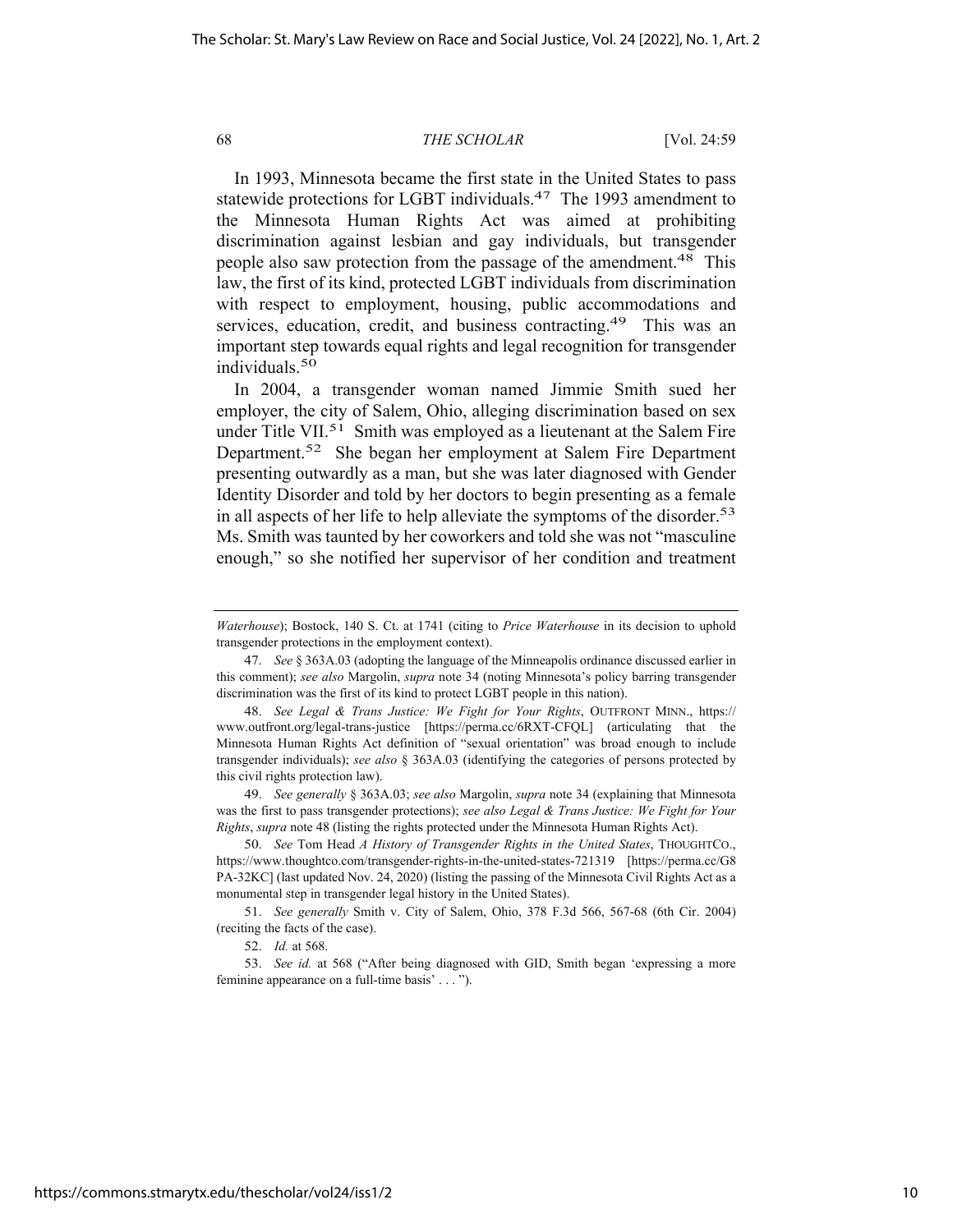protocol.54 The supervisor convened a meeting at which a plan was devised to get Ms. Smith to quit.<sup>55</sup> Ms. Smith was ultimately suspended from the fire department.<sup>56</sup> The Equal Employment Opportunity Commission upheld the suspension, so Ms. Smith filed a lawsuit in federal court.57 Again the suspension was upheld at the district court level when the district court granted summary judgment to Salem, Ohio; however, the appellate court held that the suspension was based on discrimination under Title VII as applied in *Price Waterhouse* and reversed the summary judgment.<sup>58</sup> The court held that the holding in *Price Waterhouse* extended the definition of discrimination based on "sex" to include discrimination based on a failure to conform to sex stereotypes, such as Ms. Smith's not being "masculine enough."<sup>59</sup> This case is significant because this was the first time *Price Waterhouse* was applied to a transgender individual's discrimination claim, and it laid the foundation for future courts to apply *Price Waterhouse* precedent to protect transgender individuals.60

Published by Digital Commons at St. Mary's University, 2022

<sup>54.</sup> *See id.* (stating Ms. Smith was in accordance with international medical protocols for treating Gender Identity Disorder).

<sup>55.</sup> *See id.* at 569 (revealing the fire department's plan to get Ms. Smith to quit by forcing her to undergo three separate psychological evaluations performed by doctors of the department's choosing).

<sup>56.</sup> *See id.* (reasoning that they could terminate Ms. Smith for insubordination for failure to comply with the department's requirement to undergo psychological evaluations).

<sup>57.</sup> *See id.* (discussing the county court's decision to reverse the suspension because the regulation Smith was alleged to have violated was not effective and she therefore could not be charged with violating it).

<sup>58.</sup> *See id.* at 573 ("In this earlier jurisprudence, male-to-female transsexuals [who were the plaintiffs in *Ulane, Sommers*, and *Holloway*]—as biological males whose outward behavior and emotional identity did not conform to socially-prescribed expectations of masculinity—were denied Title VII protection by courts because they were considered victims of 'gender' rather than 'sex' discrimination. However, the approach in *Holloway, Sommers*, and *Ulane*—and by the district court in this case—has been eviscerated by *Price Waterhouse*.").

<sup>59.</sup> *See id.* ("By holding that Title VII protected a woman who failed to conform to social expectations concerning how a woman should look and behave, the Supreme Court established that Title VII's reference to 'sex' encompasses both the biological differences between men and women, and gender discrimination, that is, discrimination based on a failure to conform to stereotypical gender norms.").

<sup>60.</sup> *See generally id.* at 572 (applying precedent set in *Price Waterhouse* to discrimination based on one's transgender status); *see* Glenn v. Brumby, 663 F.3d 1312, 1316–18 (11th Cir. 2011) (identifying *Price Waterhouse* as the precedential foundation upon which this court's decision was based); *see also* R.G. and G.R. Harris Funeral Homes, Inc. v. Equal Emp. Opportunity Comm'n, 140 S. Ct. 1731, 1741 (2020) (applying precedent from *Price Waterhouse* to hold that discrimination based on sexuality or transgender status is discrimination based on sex).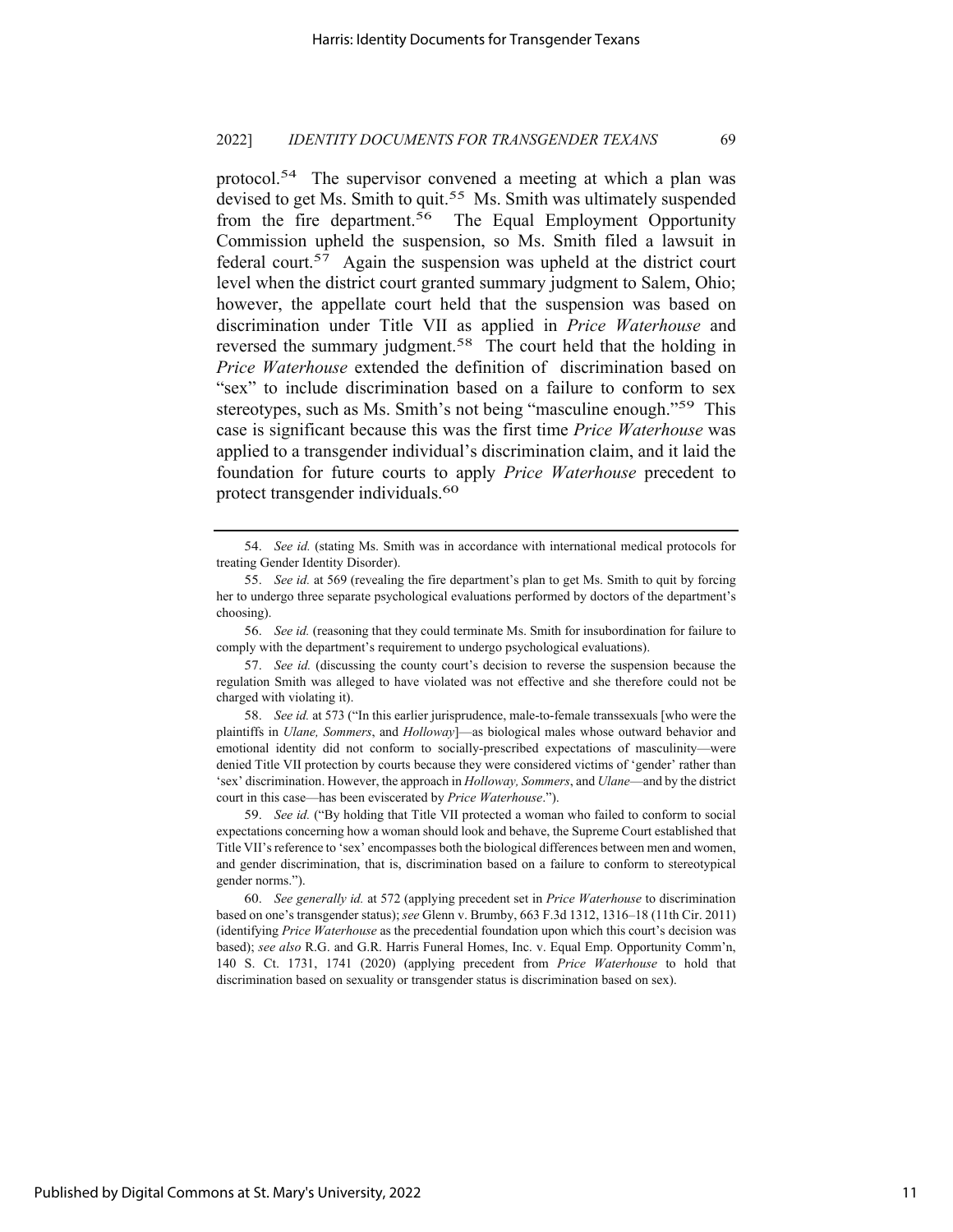In 2010, the State Department announced its policy for allowing individuals to amend their passports to reflect their gender.<sup>61</sup> To obtain a passport that reflects one's current gender, an individual must apply for a new passport with a licensed physician's certification confirming they have had "appropriate clinical treatment for gender transition."<sup>62</sup> Notably, there is no specific requirement for what medical treatment must be undergone.<sup>63</sup> This policy was a big improvement from the previous policy, which required transgender individuals to have undergone gender affirmation surgery to obtain a passport which matches their gender.<sup>64</sup>

In 2010, the Obama administration added language to the federal jobs website that appeared to ban gender identity-based discrimination in federal jobs.<sup>65</sup> This small step led towards big action in 2014, when President Obama signed Executive Order 13672 which added "gender identity" and "sexual orientation" to the categories of discrimination

<sup>61.</sup> *See Selecting Your Gender Marker*, U.S. DEP'T OF STATE – BUREAU OF CONSULAR AFFS., https://travel.state.gov/content/travel/en/passports/need-passport/change-of-sex-marker. html [https://perma.cc/JBU5-K6TJ] (laying out new requirements to obtain a gender marker correction on a United States passport); *see also Know Your Rights | Passports*, NAT'L CTR. FOR TRANSGENDER EQUAL., https://transequality.org/know-your-rights/passports [https://perma.cc/ AQV2-5QTB] (informing the public about the updated policy).

<sup>62.</sup> *See Selecting Your Gender Marker*, *supra* note 61 (announcing further steps toward ensuring the fair treatment of LGBT citizens); *see also Know Your Rights | Passports*, *supra* note 61 (providing answers to questions frequently asked by those seeking to correct their gender markers on passports).

<sup>63.</sup> *But see Selecting Your Gender Marker*, *supra* note 61 (declaring an individual no longer needs to provide medical certification or a physician's letter when applying for a U.S. passport in a gender that does not match the gender on one's citizenship evidence or photo ID); *see also Know Your Rights | Passports*, *supra* note 61 ("In June 2021, the State Department announced that it would no longer require passport applicants to submit medical certification to change the gender marker on their passports. Under this policy, a transgender person can obtain a passport reflecting their gender by submitting an application with the chosen gender marker selected. This policy replaced the Department's old policy requiring certification by a physician . . . ").

<sup>64.</sup> *See Know Your Rights | Passports*, *supra* note 61 (indicating the old policy required documentation of gender affirmation surgeries for obtaining a gender corrected passport).

<sup>65.</sup> *See* Brian Knowlton, *U.S. Job Site Bans Bias Over Gender Identity*, N.Y. TIMES (Jan. 6, 2010), https://www.nytimes.com/2010/01/06/us/06gender.html [https://perma.cc/9QZS-GMEW] ("The Obama administration has inserted language into the federal jobs Web site explicitly banning employment discrimination based on gender identity."); *see also Transgender Rights Legal Landscape*, SUBSCRIPT L.*,* https://www.subscriptlaw.com/transgender-rights [https://perma.cc/59QX-247E] (reporting civil liberties and gender rights groups welcomed the change).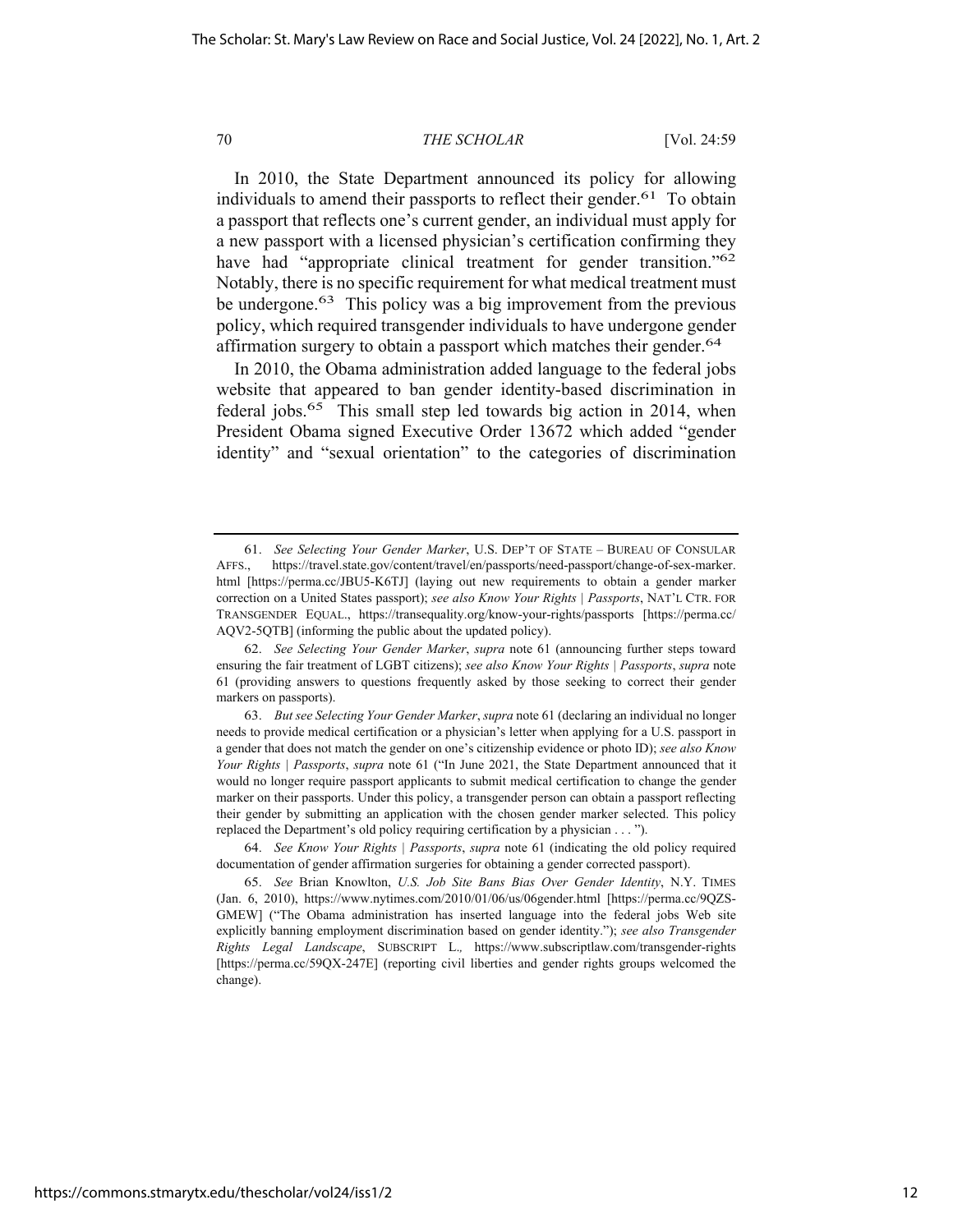protected against in employment contexts for the federal civilian workforce and federal government contractors and subcontractors.<sup>66</sup>

Finally, in 2020, the Supreme Court held that for purposes of Title VII complaints, discrimination against transgender individuals constitute discrimination based on sex.<sup>67</sup> This decision extended Title VII employment protection to transgender individuals across the United States, not just in states with anti-discrimination laws that encompass transgender people.68

Understanding the history of the legal recognition of transgender people, particularly the recency of it, helps to understand the history of gender marker corrections in Texas.69

# *B. Texas*

The history of gender marker corrections in Texas is, like much of queer history, largely unwritten.<sup>70</sup> One of Texas' earliest transgender rights cases involved a transgender woman in Austin.71In that case, the woman went to a Travis County court seeking a name and gender marker

<sup>66.</sup> *See* Exec. Order No. 13672, 79 Fed. Reg. 42971 (July 21, 2014) (depicting the various gender identity and sexual orientation amendments to Executive Order 11478); *see also* Morshedi, *supra* note 16 (listing important historic legal advances for transgender communities including President Obama's gender identity executive order).

<sup>67.</sup> *See* Bostock v. Clayton Cnty., 140 S. Ct. 1731, 1741 (2020) (holding that discrimination against a person based on their sexual orientation or gender identity constitutes sex-based discrimination under Title VII).

<sup>68.</sup> *See id.* at 1754 ("An employer who fires an individual merely for being gay or transgender defies the law."); *see also* Julie Moreau, *Supreme Court's LGBT Ruling Could Have 'Broad Implications,' Legal Experts Say*, NBC NEWS (June 23, 2020, 3:40 AM), https://www.nbcnews.com/feature/nbc-out/supreme-court-s-lgbtq-ruling-could-have-broad-implic ations-legal-n1231779 [https://perma.cc/3XG3-GUVS] (emphasizing the legal and social significance of the landmark ruling in Bostock v. Clayton County*).*

<sup>69.</sup> *See* Kritika Argarwal, *What is Trans History?,* AM. HIST. AS (May 1, 2018), https://www.historians.org/publications-and-directories/perspectives-on-history/may-2018/whatis-trans-history-from-activist-and-academic-roots-a-field-takes-shape [https://perma.cc/5ZBY-4J AG] (discussing the importance and value of studying transgender history when transgender people are experiencing increased media visibility, hostile legislation, negative political rhetoric, and violence).

<sup>70.</sup> *See* Interview with Claire Bow, *supra* note 15 (mentioning the unwritten nature of LGBT history).

<sup>71.</sup> *See id.* (relaying the story of one transgender Texan who was able to obtain a name and gender marker correction early in the history of name and gender marker corrections in Texas).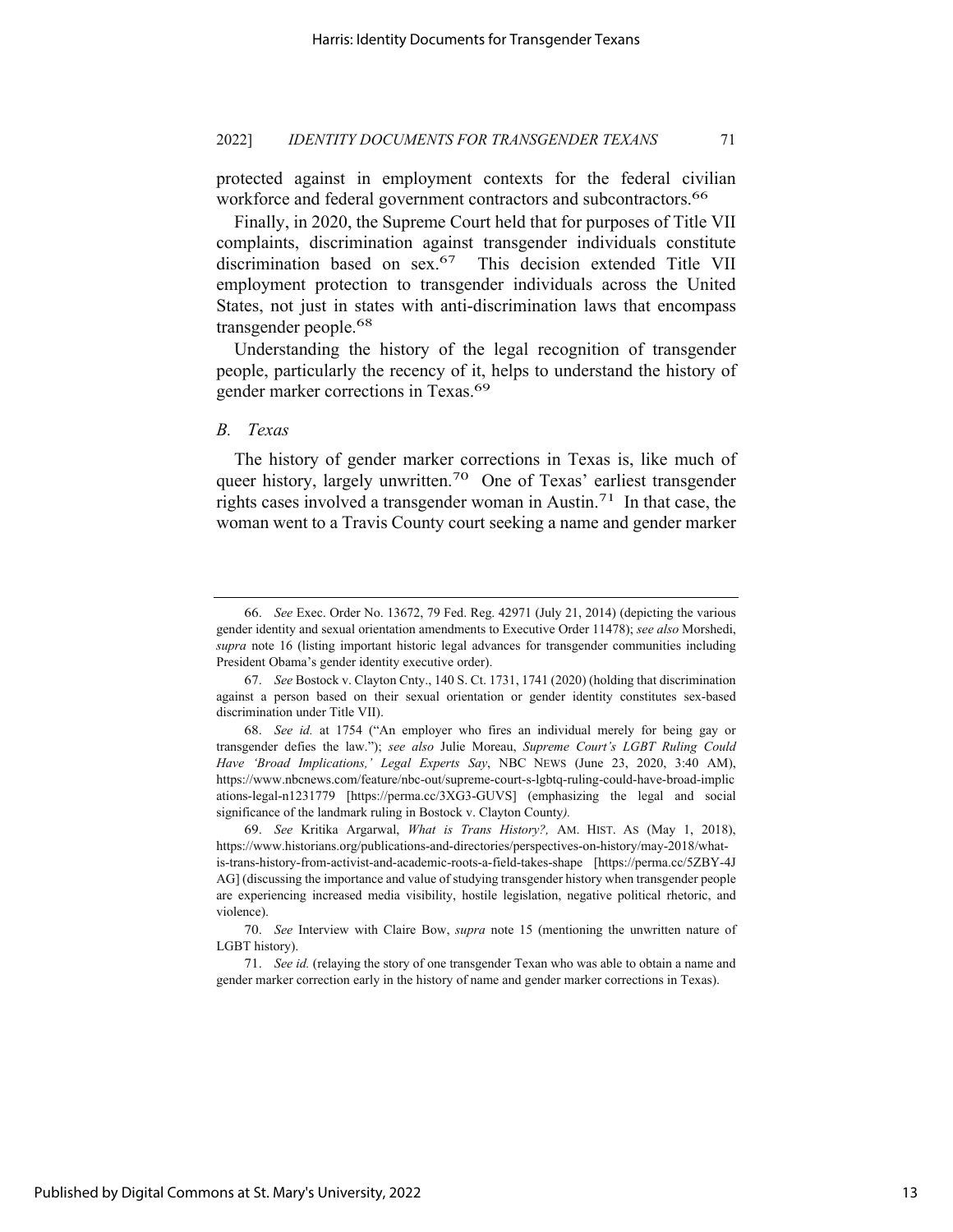correction but was denied.<sup>72</sup> The woman was a student at the University of Texas, and one of the Texas Law professors took her case.73 The professor successfully convinced the court to grant the order allowing the woman to obtain a name and gender marker correction.<sup>74</sup> Although this woman's case was decided nearly twenty years ago, it did not open the floodgates to allow name and gender marker corrections in Texas.75

Phyllis Frye was one of the first attorneys to really start exploring the process of name and gender marker corrections and advancing their accessibility to the transgender public.<sup>76</sup> There were a few judges who understood name and gender marker corrections and believed them to be necessary for transgender individuals to lead normal lives. Phyllis Frye took name and gender marker correction cases and ensured they went to courts where they had a higher chance of approval.77 Everything was very "hush, hush" at the time, meaning that procedures for name and gender marker corrections were often secretive and mostly unknown to the public.78 The names of judges who would grant name and gender marker corrections were considered to be a trade secret within the transgender community.79 Ms. Frye had her clients sign non-disclosure agreements to ensure these secrets were kept.<sup>80</sup>

When transgender activist and attorney, Claire Bow, transitioned, she began seeking guidance on the name and gender marker correction

<sup>72.</sup> *See id.* (describing the facts of an early Texas name and gender marker case in Travis County).

<sup>73.</sup> *See id.* (recounting the history of one transgender person's struggle to obtain a name and gender marker correction in Texas and the assistance of a law professor during her legal struggle).

<sup>74.</sup> *See id.* (narrating the outcome of an early name and gender marker correction case in Texas).

<sup>75.</sup> *See id.* (examining the impact of an early name and gender marker correction case in Texas).

<sup>76.</sup> *See id.* (identifying Phyllis Frye, Karen Langsley, and Christine Andressen as the first people to really start bringing name and gender marker correction cases to the Texas courts).

<sup>77.</sup> *See id.* (relaying the secretive history of the early days of obtaining gender marker corrections in Texas and explaining how difficult it was to get name and gender marker corrections approved by the courts, and the lengths individual attorneys would go through for their clients to obtain them).

<sup>78.</sup> *See id.* (reflecting on the early days of acquiring name and gender marker corrections in Texas).

<sup>79.</sup> *See id.* (recognizing the importance of keeping the judges' information private).

<sup>80.</sup> *See id.* (acknowledging that lawyers and judges were both responsible for keeping gender marker corrections a secret, including the identities of the judges that were granting them).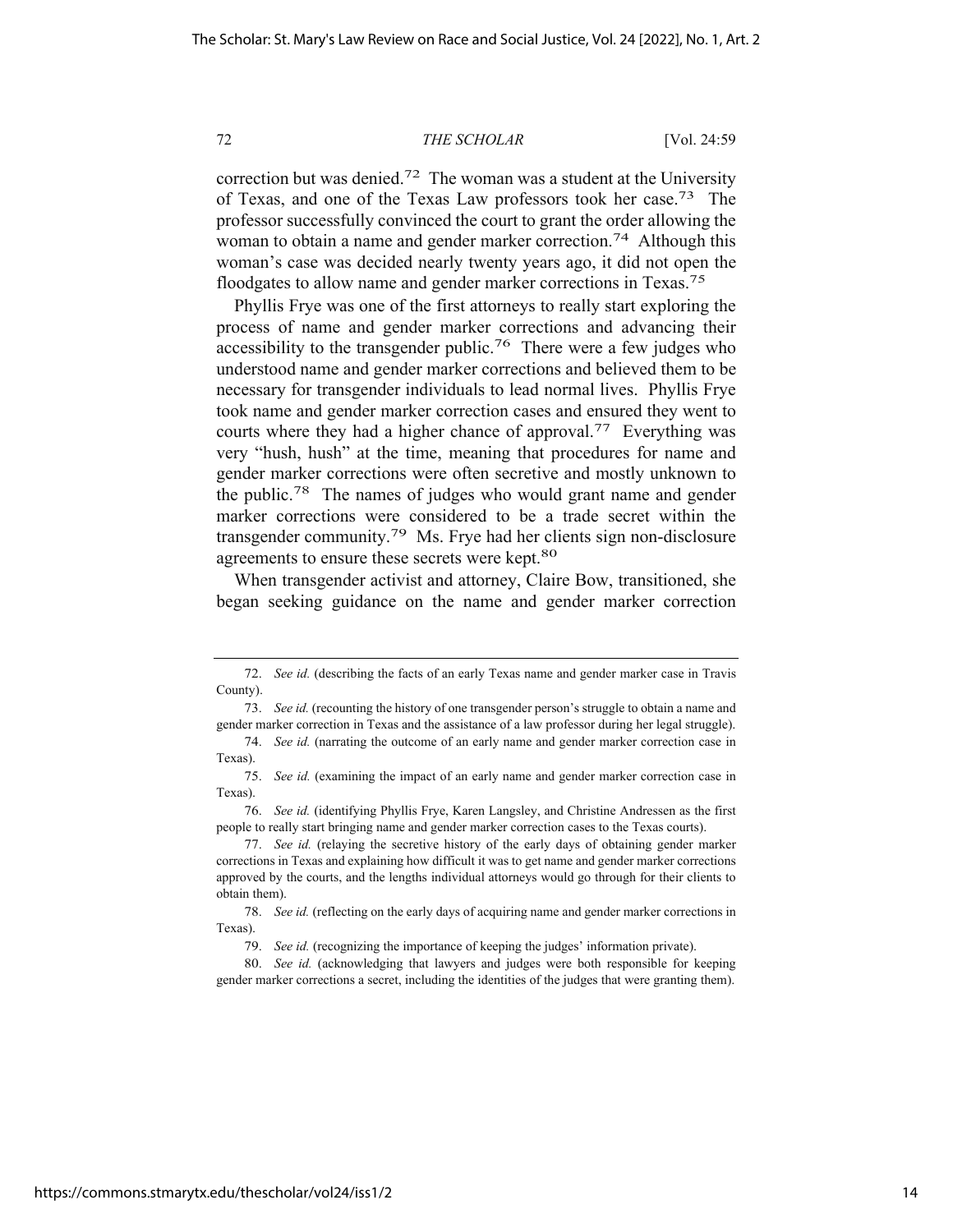process.81 She spent almost a year researching and trying to come up with a legal theory to support her name and gender marker correction.<sup>82</sup> At the end of the year, she had an idea of how it could be done and found adequate legal support for it.<sup>83</sup> She filed her petition in Travis County.<sup>84</sup> The judge heard her case and looked at her pleadings for an extended period of time before ultimately granting the name and gender marker correction.85 Through her research, Claire found there were a few attorneys besides Phyllis Frye who had been getting name and gender marker corrections quietly for their clients for some time.<sup>86</sup>

Eventually, Claire Bow began speaking about the processes to obtain name and gender marker corrections, and judges asked her if she would do a presentation about the law and to discuss the authority they had to hear name and gender marker correction cases.<sup>87</sup> As a result, the courts saw an increasing number of name and gender marker correction cases being filed.88

A student at Texas Law reached out to Claire Bow about starting a clinic to help transgender community members needing assistance with name and gender marker corrections.<sup>89</sup> The clinic is now wellestablished and has grown since its inception.<sup>90</sup> Travis County

<sup>81.</sup> *See id.* (relaying her own experience in obtaining a name and gender marker correction in Texas).

<sup>82.</sup> *See id.* (conveying the arduous process of researching and writing arguments for a gender marker correction).

<sup>83.</sup> *See id.* (mentioning how she looked for guidance on how to get her own name and gender marker corrected and how long and complicated the process turned out to be).

<sup>84.</sup> *See id.* (discussing her experience of formulating a legal argument to obtain a gender marker correction).

<sup>85.</sup> *See id.* (emphasizing the longevity of the process for a name and gender marker correction).

<sup>86.</sup> *See id.* (recalling how the judge considered her pleadings for a very long time to ensure that she granted Ms. Bow all the relief she could and how very few attorneys were known to have the same relief granted for their clients).

<sup>87.</sup> *See id.* (bringing gender marker corrections out of the shadows and into the forefront of the courtroom).

<sup>88.</sup> *See id.* (describing how one student created positive change to fill a need in the community by setting up a gender marker correction clinic).

<sup>89.</sup> *Id.* (exemplifying the need in the community for competent assistance obtaining gender marker corrections).

<sup>90.</sup> *See id.* (detailing the large strides the clinic has made since its inception and remarking on how the clinic continues to grow to this day, filling a void for the transgender communities that have been in the shadows for so long).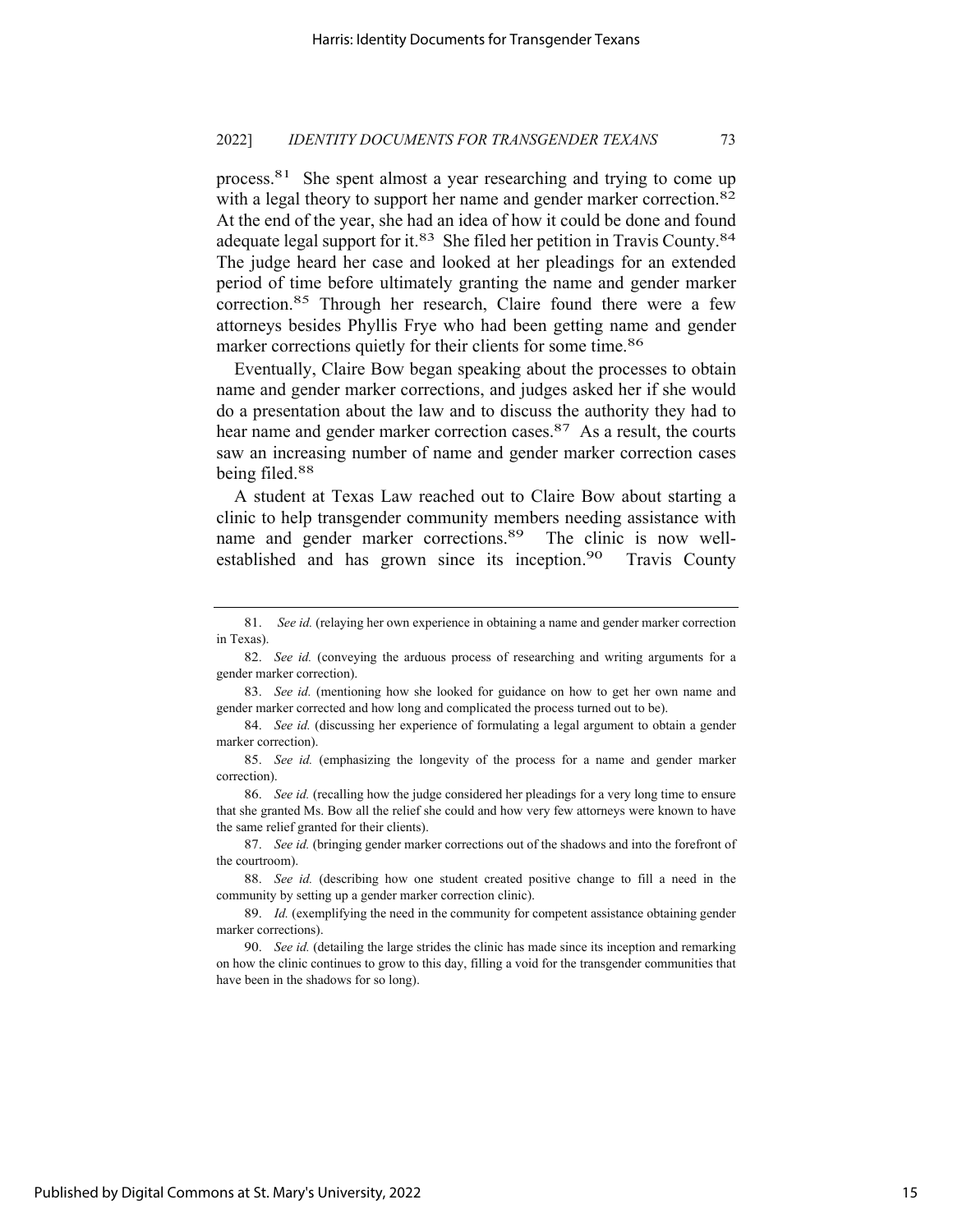recognized the need as well, and Claire Bow began working with the county law library to develop a set of forms and instructions for people preparing to represent themselves in name and gender marker correction cases.<sup>91</sup>

Currently, Texas Vital Statistics will only issue a new birth certificate with a corrected gender marker if there is a court order for the change of sex.<sup>92</sup> Currently, there is not a statute in place which directs legal gender correction.93 The lack of a state statute, coupled with biases surrounding transgender individuals, leads many judges across Texas counties to refuse to grant orders which would allow transgender individuals to correct their birth certificates to match their gender.<sup>94</sup> Counties that do allow gender marker corrections do not have a uniform process or set of requirements for those petitioning the courts for a gender marker correction.95

# II. PART TWO: ANALYSIS

Widespread denial of and lack of uniformity in the process for obtaining a gender marker correction is unjust, illegal, and it violates public policy.96

<sup>91.</sup> *See id.* (continuing to provide additional resources to transgender individuals so they have the ability to obtain a gender marker correction); s*ee generally Adult Gender Identifier Change Kit*, TRAVIS CNTY. L. LIBR., https://lawlibrary.traviscountytx.gov/images/pdf/Gender/tc-fmgi1-kit-adult-gender-identifier-change-kit.pdf [https://perma.cc/8XU8-QBUA] (last updated June 2019) (providing the community with instructions and forms for obtaining a gender marker correction in Travis County courts).

<sup>92.</sup> *See* Tex. Health & Safety Code Ann. § 192.011 (prescribing a form which describes the requirement of a court order for amending the sex on a birth certificate).

<sup>93.</sup> *See ID Documents Center Texas*, *supra* note 2 (explaining the process to get a gender marker correction in layman's terms and providing background information as to Texas' lack of a gender correction statute).

<sup>94.</sup> *See id.* (advising people to request gender marker corrections in Travis County, where judges are known to grant gender marker corrections).

<sup>95.</sup> *Cf. Gender Affirmation Project: Know Your Rights Info Session LIVE,*  FACEBOOK (Aug. 10, 2020), https://www.facebook.com/pridecentersa/videos/3404195716307095 [https://perma.cc/A8PH-84M5] (discussing how different judges in the same county do things differently at 26:00).

<sup>96.</sup> *See* Scott Skinner-Thompson, *Why Trans People Have a Constitutional Right to Change Their Birth Certificates*, SLATE (April 27, 2017, 9:02 AM), https://slate.com/humaninterest/2017/04/transgender-people-have-a-constitutional-right-to-change-their-birth-certificates. html [https://perma.cc/MXC3-27HP] (expounding the reasons transgender people have a constitutional right to correct their gender markers); *see also* Price Waterhouse v. Hopkins, 490 U.S. 228, 251 (1989), *superseded by statute*, Civil Rights Act of 1991, Pub. L. No. 102–166, 105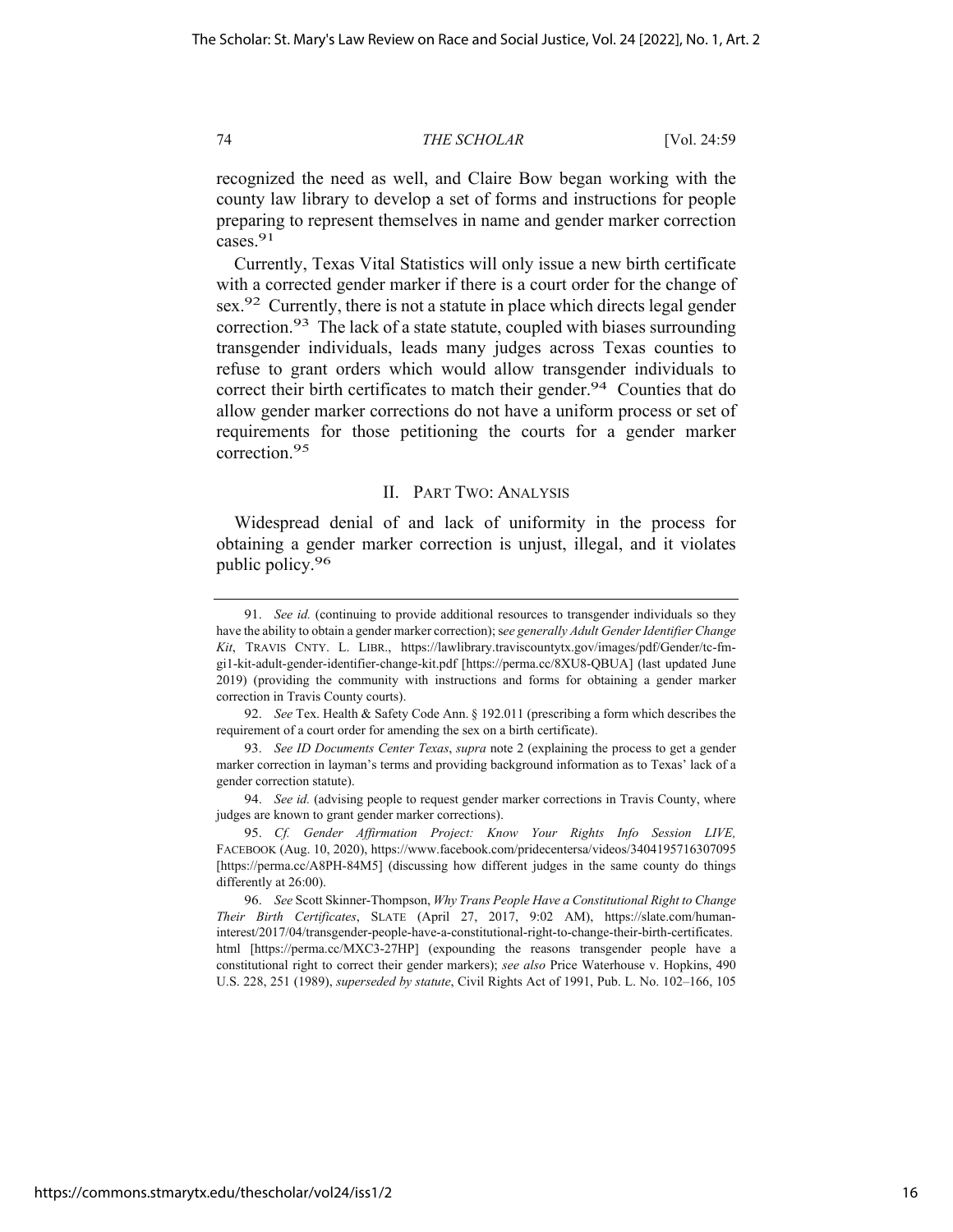# *A. Discrimination Based on Gender Stereotypes*

The Supreme Court has ruled that discrimination based on a person's failure to comply with gender stereotypes is discrimination based on sex.97 In *Price Waterhouse v. Hopkins*, Ann Hopkins brought suit against her employer after she was denied partnership at the firm, alleging she was discriminated against on the basis of her sex.<sup>98</sup> Hopkins was praised in her evaluations as "outstanding" and "virtually at the partner level."99 Unfortunately, Hopkins was also regarded as "macho" by the partners at Price Waterhouse, and one of the partners suggested that she needed to "take a course at charm school."<sup>100</sup> The Supreme Court found that Price Waterhouse terminated Ms. Hopkins due to her failure to conform to gender stereotypes.101 The Supreme Court ruled her termination was impermissible and constituted discrimination based on sex, as prohibited by Title VII.<sup>102</sup>

97. *See* Price Waterhouse, 490 U.S. at 251 ("[W]e are beyond the day when an employer could evaluate employees by assuming or insisting that they matched the stereotype associated with their group  $\dots$ ").

98. *See id.* at 231–32 (reciting the facts of the case).

99. *See id.* at 233 (regarding Hopkins' successful two-year effort to secure a twenty-five million contract)

100. *See id.* at 235 (relaying that her bosses advised Hopkins to wear makeup, style her hair, wear jewelry, and walk, talk, and dress more femininely).

101. *See id.* at 250 (holding *Price Waterhouse's* decision not to promote Ms. Hopkins to partner was based, at least in part, on Ms. Hopkins' failure to comport with stereotypes about how a woman should look, dress, and behave.)

102. *See id.* at 251 ("'[I]n forbidding employers to discriminate against individuals because of their sex, Congress intended to strike at the entire spectrum of disparate treatment of men and women resulting from sex stereotypes.'") (quoting L.A. Dep't of Water and Power v. Manhart, 435 U.S. 702, 707 (1978)).

Stat. 1071, *as recognized in* Comcast Corp. v. Nat'l Ass'n. Of Afr. Am.-Owned Media, 140 S. Ct. 1009, 1017 (2020); *see also* Bostock v. Clayton Cnty., 140 S. Ct. 1731, 1741 (2020) (identifying discrimination based on sex stereotypes as discrimination based on sex); Arroyo v. Rossello, 305 F. Supp. 3d 327, 334 (D.P.R. 2018) (declaring forced disclosure of transgender status through a refusal to allow transgender people to correct their identity documents as a violation of transgender people's fundamental right to privacy); *cf.* Ayden I Scheim et al., *Gender Concordant Identity Documents and Mental Health Among Transgender Adults in the USA: A Cross-Sectional Study*, 5 LANCET PUB. HEALTH e196 (2020) (reporting gender concordant identification is correlated with positive mental health outcomes); Arjee Restar et al., *Legal Gender Marker and Name Change is Associated with Lower Negative Emotional Response to Gender-Based Mistreatment and Improve Mental Health Outcomes Among Trans Populations*, 11 SSM POPULATION HEALTH 100595 (2020) (identifying formal legal name and gender marker corrections as an indicator of positive mental health outcomes among transgender individuals).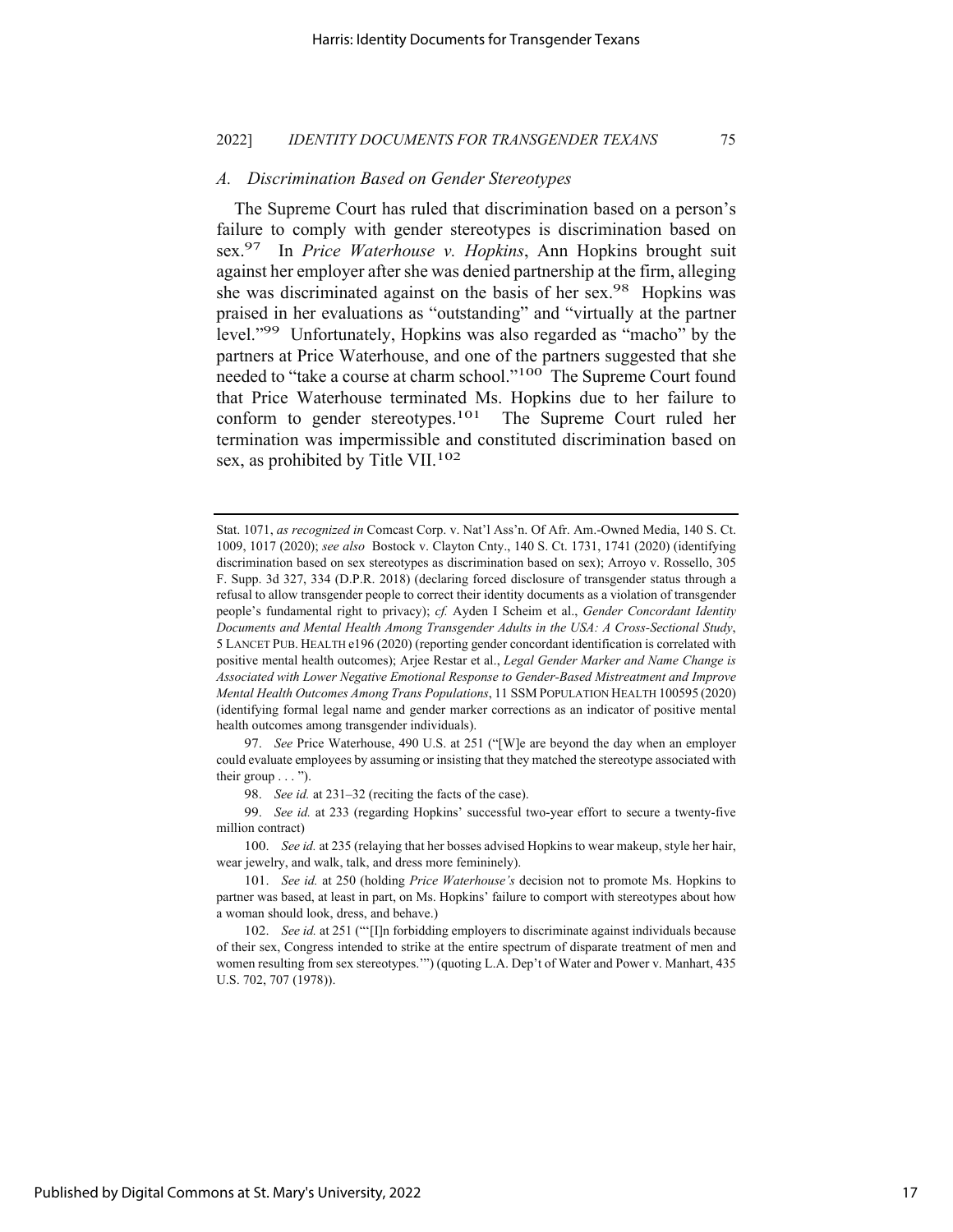In the instant case, transgender people are being discriminated against based on their failure to conform to sex stereotypes.<sup>103</sup> Not allowing transgender people to correct their gender markers because of antiquated notions about genitals equaling gender is discriminatory.<sup>104</sup> That restriction amounts to the sort of gender stereotyping found impermissible in *Price Waterhouse*. 105

Furthermore, not allowing individuals to correct their gender marker on their identifying documents exposes them to discrimination based on gender stereotypes by other individuals and entities.106 Individuals forced to reveal their transgender status by presenting identity documents that do not comport with the gender they present outwardly are often discriminated against and consequently humiliated.<sup>107</sup>

The Supreme Court recently held that discrimination against transgender individuals for being transgender constitutes discrimination

<sup>103.</sup> *E.g.,* John Wright, *Texas Court Says Trans Man Can't be Listed as Male on His Driver's License*, TEX. OBSERVER (Aug. 11, 2016, 10:46 AM), https://www. texasobserver.org/texas-appeals-court-says-trans-man-cant-be-listed-as-male-on-drivers-license/ [https://perma.cc/K248-5DFW] (providing an example of one person being denied access to a gender marker correction and describing the consequences of that denial including humiliation, loss of the funds used to attempt to obtain a gender marker correction, and other devastating consequences).

<sup>104.</sup> *See* Price Waterhouse, 490 U.S. at 251 (ruling discrimination based on sex stereotypes constitutes impermissible discrimination based on sex); *see also* Bostock v. Clayton Cnty., 140 S. Ct. 1731, 1741 (2020) (finding legal protection for transgender individuals in the precedent set by *Price Waterhouse*); *see also* Arroyo v. Rossello, 305 F. Supp. 3d 327, 332–33 (D.P.R. 2018) (stating that denying transgender people the right to correct their gender markers forces them to disclose their transgender status, and holding that forced disclosure as an impermissible violation of the individual's right to privacy); *see also* Skinner-Thompson, *supra* note 96 (identifying ways in which not allowing transgender people to correct their gender markers violates the constitution); *see also* Narayanan, *supra* note 4 ('"Many judges think it is not legal to change your sex. If you are a girl, you stay a girl,' said Claire Bow . . . ").

<sup>105.</sup> *See* Bostock, 140 S. Ct. at 1741 (citing Price Waterhouse v. Hopkins, 490 U.S. 228, 239 (1989)) (identifying discrimination based in any part on sex as discrimination in violation of Title VII); *see generally* Price Waterhouse, 490 U.S. at 251 (recognizing discrimination based on sex stereotypes, such as ideals about how women should look or act, is discrimination based on sex).

<sup>106.</sup> *E.g.,* Narayanan, *supra* note 4 ("Having accurate documents is 'a prerequisite of everyday life in order to function in society, in order to maintain a job, in order to basically do anything' . . . ") (quoting chief executive of Equality Texas, Chuck Smith).

<sup>107.</sup> *See id.* (describing how a cashier at a store loudly called their store manager to point out that a transgender individual was dressed like a girl but their ID said they were a boy causing other customers to overhear).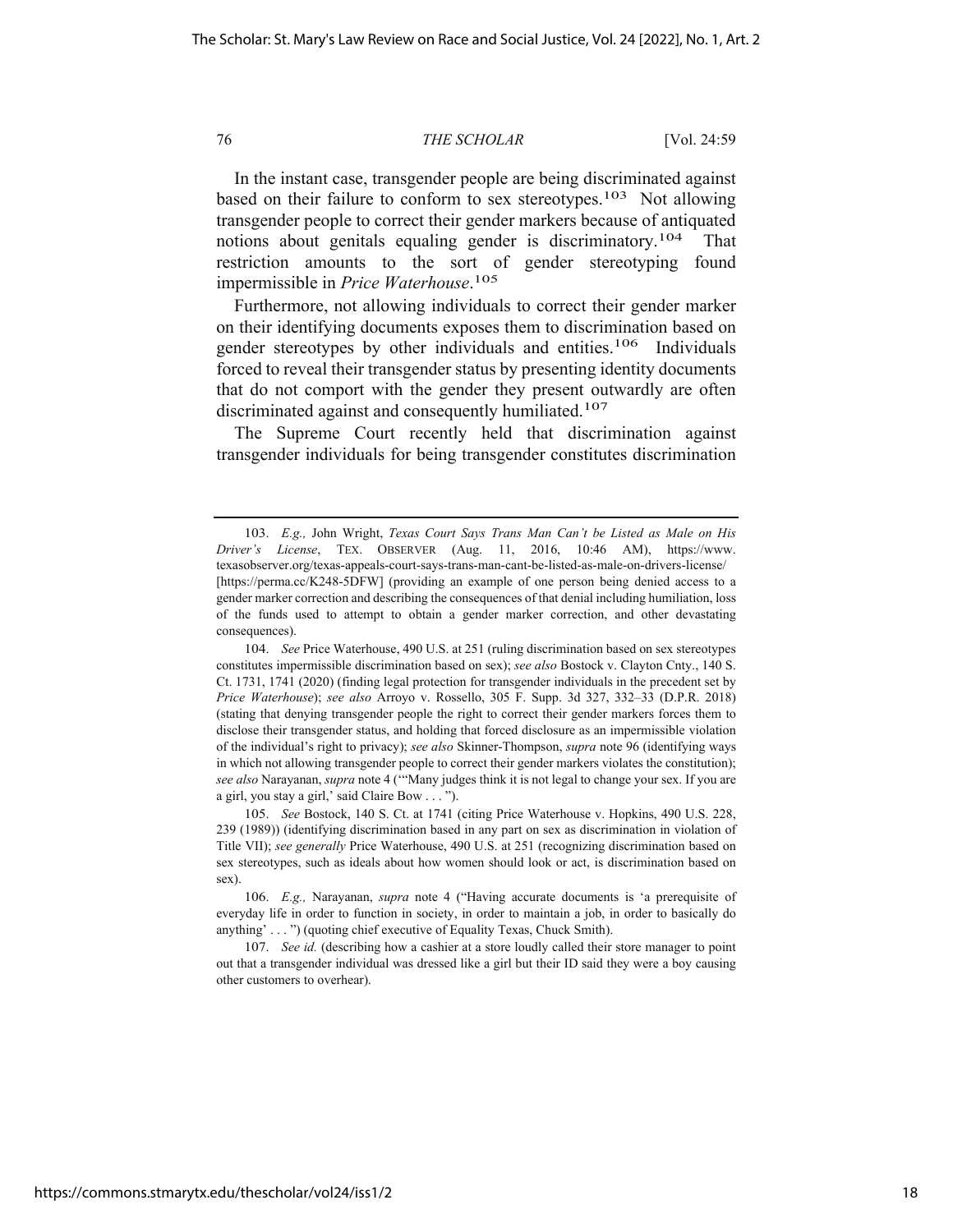"because of sex."108 In *R.G. & G.R. Harris Funeral Homes v. Equal Emp. Opportunity Comm'n*, R.G. and G.R. Harris Funeral Homes fired Aimee Stephens after she told her bosses she would begin living full time as a female.109 Ms. Stephens sued alleging sex discrimination under Title VII.<sup>110</sup> The Court held that it is impossible to discriminate against a person based on their transgender status without discriminating against them based upon sex.<sup>111</sup> Labeling the policy as discriminating based on transgender status rather than sex did not have an effect on the Court's ruling; it held that no matter what the policy is called or what other additional intentions might be behind the discrimination, discrimination based on transgender status is discrimination based on sex.<sup>112</sup>

At present, transgender individuals being denied access to gender marker corrections based on their transgender status constitutes discrimination under *R.G. and G.R. Harris Funeral Homes*. 113 While Texas does not outright ban transgender individuals from correcting their gender markers, the practice of courts not granting gender marker corrections for transgender individuals coupled with the list of documentation acceptable to the Department of State Health Services leaves many transgender people unable to have their birth certificates amended to match their gender. $114$  Without an amended birth certificate,

110. *See id.* (stating that this cause of action was brought by multiple employees from different companies who had similar experiences as Ms. Stephens).

111. *See id.* at 1741 ("That's because it is impossible to discriminate against a person for being homosexual or transgender without discriminating against that individual based on sex.").

114. *See Correcting a Birth Certificate*, *supra* note 114 (providing a list of documents that are accepted by the Department of State Health Services to obtain a gender marker correction);

<sup>108.</sup> *See* Bostock, 140 S. Ct. at 1742–43 ("So just as an employer who fires both Hannah and Bob for failing to fulfill traditional sex stereotypes doubles rather than eliminates Title VII liability, an employer who fires both Hannah and Bob for being gay or transgender does the same.").

<sup>109.</sup> *See id.* at 1738 (explaining how Ms. Stephens presented herself as a male when she got the job but was recommended to begin living as a woman two years into her service with the company after being diagnosed with gender dysphoria by her clinicians. Ms. Stephens wrote a letter on her sixth year of service with the company explaining she was going to implement her plan upon returning from a vacation, but her employers fired her before she left.).

<sup>112.</sup> *See id.* ("Intentionally burning down a neighbor's house is arson, even if the perpetrator's ultimate intention (or motivation) is only to improve the view. No less, intentional discrimination based on sex violates Title VII, even if it is intended only as a means to achieving the employer's ultimate goal of discriminating against homosexual or transgender employees.").

<sup>113.</sup> *Cf.* Narayanan, *supra* note 4 ("'Many judges, specifically those that are very conservative, feel that they do not have the authority to do it because it has not been set out by the Legislature,' Sprinkle said.").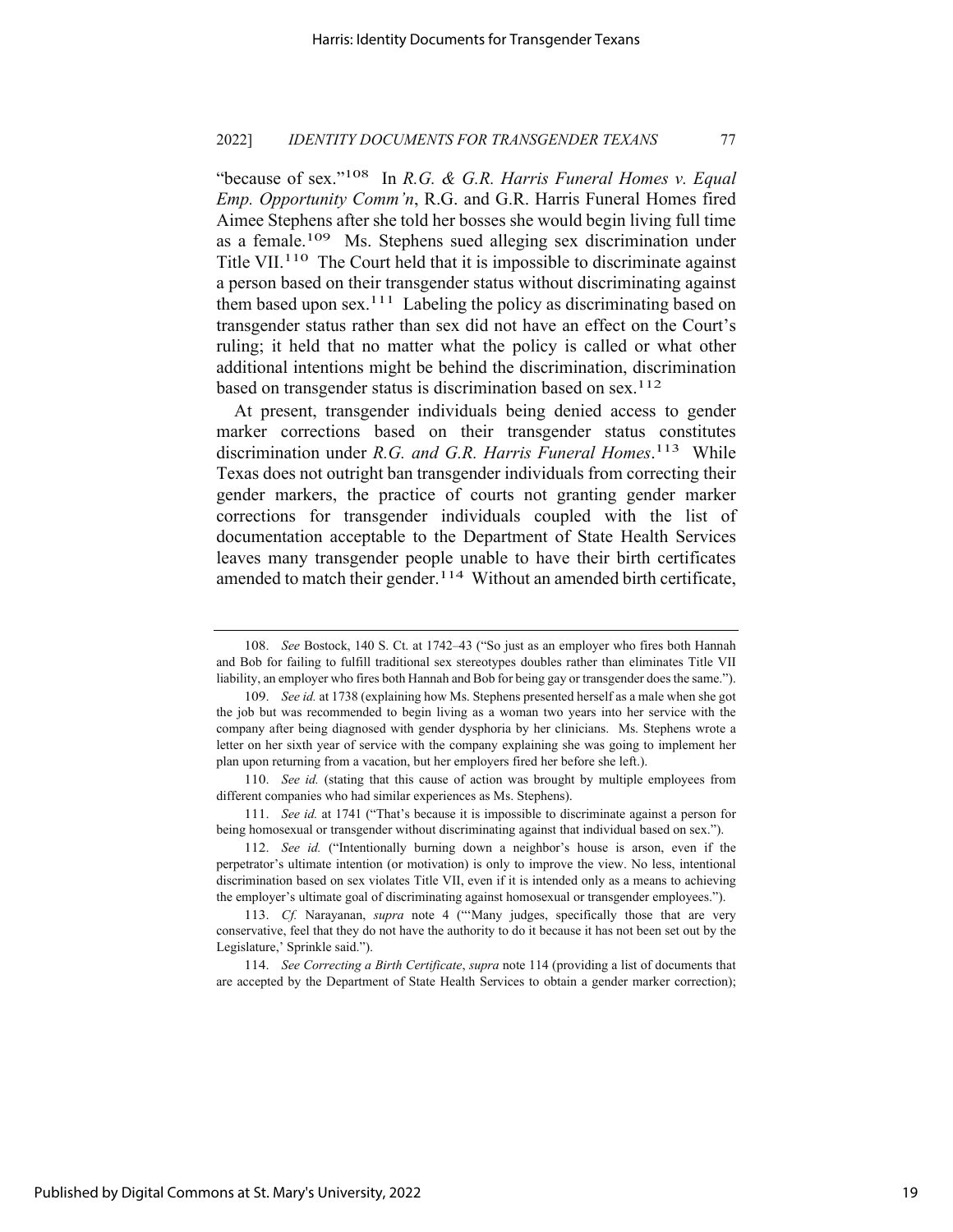transgender individuals may not be able to obtain a driver's license that matches their gender identity, leaving them with at least two identity documents that do not reflect their gender and exposing them to potential violations of privacy.115

# *B. Right to Privacy*

"Liberty protects the person from unwarranted government intrusions into a dwelling or other private places . . . Liberty presumes an autonomy of self that includes freedom of thought, belief, expression, and certain intimate conduct."116 This freedom of expression, identified as a constitutional right in *Lawrence v. Texas*, can and should protect transgender individuals and their right to express their gender in any way they see fit.<sup>117</sup> Likewise, autonomy of self should be extended to include the right to choose which gender is reflected by the gender marker on one's identity documents.118 This extension would allow transgender individuals to express their gender identity outwardly without being questioned, harassed, or humiliated for having identity documents which do not match their outward gender presentation.<sup>119</sup>

116. Lawrence v. Texas, 539 U.S. 558, 562 (2003) (identifying liberty as an interest that stretches to cover freedom of expression. In this case, the plaintiffs were convicted of sodomy in violation of Texas law. The plaintiffs appealed, alleging an infringement of their due process rights under the Fourteenth Amendment. The court held that the statute under which the plaintiffs were convicted violated the plaintiffs' due process rights.).

*see also* Narayanan, *supra* note 4 (referencing examples of transgender Texans who were denied gender marker corrections).

<sup>115.</sup> *See Identification Requirements*, TEX. DEP'T OF PUB. SAFETY, https://www.dps. texas.gov/driverlicense/identificationrequirements.htm [https://perma.cc/MH6L-F2Q2] (listing an original or certified copy of a revised birth certificate as an acceptable form of identification with which an individual can verify their identity and obtain a Texas driver's license or identification card); *see also* Narayanan, *supra* note 4 (providing an example of a transgender Texan being outed at a mall because her identification card did not match her gender presentation).

<sup>117.</sup> *See generally* Emma Ferriola-Bruckenstein, *Policing Gender in Violation of the First Amendment*, FIRST AMEND. L. REV. (May 9, 2018), https://firstamendmentlawreview.org/ 2018/05/09/policing-gender-in-violation-of-the-first-amendment/ [https://perma.cc/D37Z-WVX6] (pointing to case law that protects different forms of freedom of expression and applying it to gender expression).

<sup>118.</sup> *See generally id.* (describing how gender expression is a form of protected First Amendment expression).

<sup>119.</sup> *See* Narayanan, *supra* note 4 ("When the cashier noticed the difference, she called the store manager and said in a loud voice that other customers could hear, 'I got a customer. It is dressed as a girl but its ID says it's a boy.'").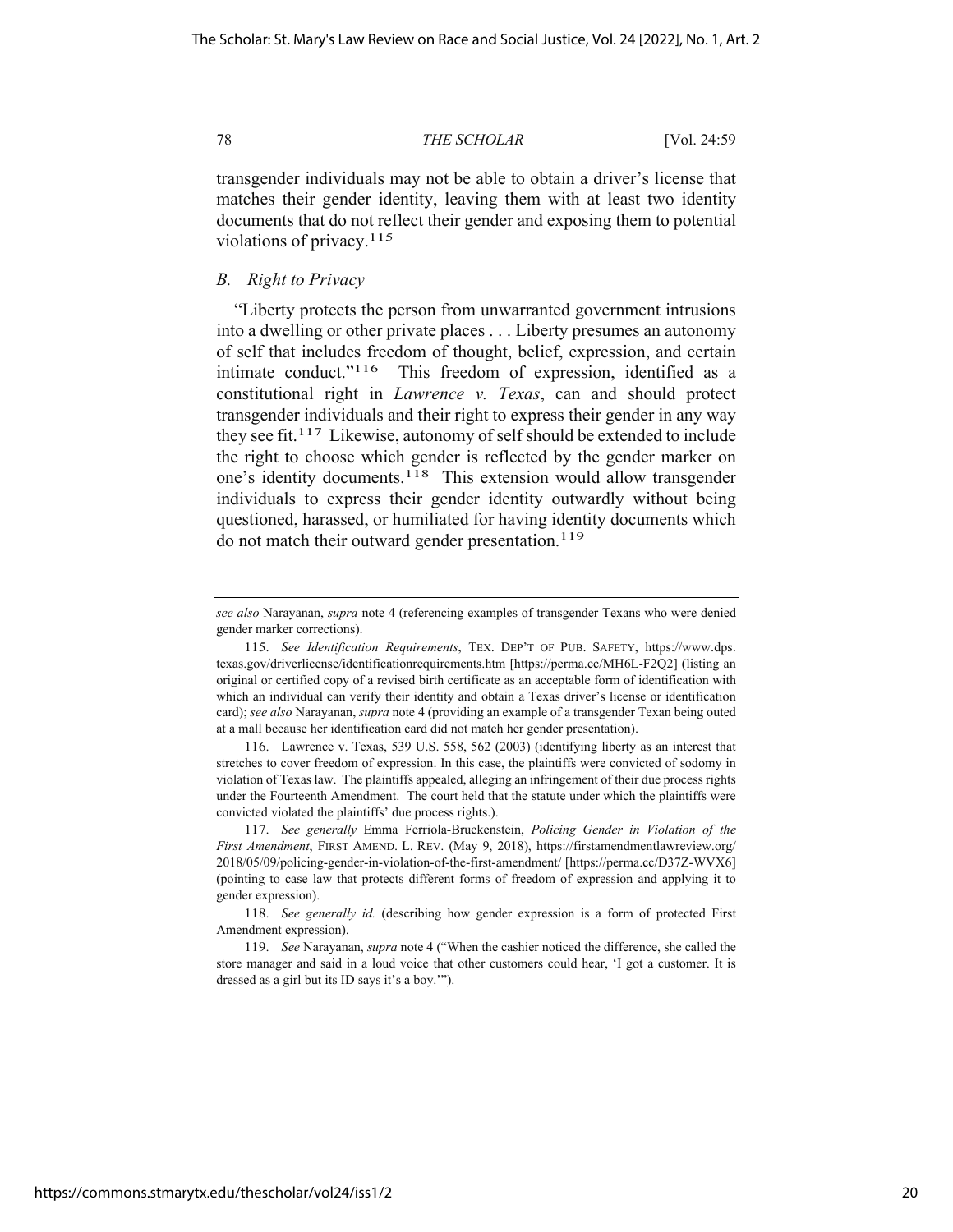Furthermore, many Texas counties' practice of not allowing people to correct their gender marker is a violation of this fundamental right to privacy.<sup>120</sup> As it stands, many transgender people in Texas are forced to disclose their transgender status every time they must show their identification documents.<sup>121</sup> At least one court has ruled that the government cannot force such a disclosure without a legitimate state interest.122

While arguments against gender marker corrections are hard to come by, some have argued that states have a compelling interest in protecting national security and decreasing identity fraud in denying gender marker corrections to transgender individuals.123 These arguments simply do not hold water.124

The argument that correcting legal gender markers threatens national security is founded in the fear that individuals will change their gender marker to escape a criminal history.<sup>125</sup> In practice, however, identity vetting processes, such as background checks, require individuals to disclose their previous identities.<sup>126</sup> These screening processes can detect individuals with criminal backgrounds, just as it can for individuals who have changed their names. $127$ 

123. *See* Lisa Skeen, *Gender Identity Recognition at the Border and Beyond*, OPEN SOC'Y FOUND. (April 5, 2017), https://www.opensocietyfoundations.org/voices/gender-identityrecognition-border-and-beyond [https://perma.cc/8F7J-EDRY] (identifying and refuting arguments regarding transgender friendly policies and identifying documents).

<sup>120.</sup> *See* Arroyo v. Rossello, 305 F. Supp. 3d 327, 333 (D.P.R. 2018) ("Disclosing that one is transgender involves a deep personal choice which the government cannot compel, unless disclosure furthers a valid public interest.").

<sup>121.</sup> *See* Narayanan, *supra* note 4 (providing several examples of transgender individuals being "outed" by their identity documents, such as Ms. Sprinkle's experience, discussed at the outset of this comment).

<sup>122.</sup> *See* Arroyo, 305 F. Supp. 3d at 333 (indicating that forced disclosure of a person's transgender status is a violation of their constitutional right to privacy and that such disclosure is not justified by any legitimate government interest).

<sup>124.</sup> *See generally*, *License to be Yourself: Responding to National Security and Identity Fraud Arguments*, OPEN SOC'Y FOUND. (Apr. 2017), https://www.opensocietyfoundations .org/uploads/e17198d5-a082-4747-b7e9-9ab1fb90347b/lgr-national-security-identity-fraud-2017 0202.pdf [https://perma.cc/QGB3-NY8R] (responding to arguments opposing transgender friendly identity document policies based on national security and identity fraud).

<sup>125.</sup> *See id.* (acknowledging and rebutting arguments against allowing transgender people to correct their gender markers).

<sup>126.</sup> *See id.* (supporting the rebuttal of national security arguments by analogizing to name correction processes).

<sup>127.</sup> *See id.* (analogizing to individuals who have corrected their name).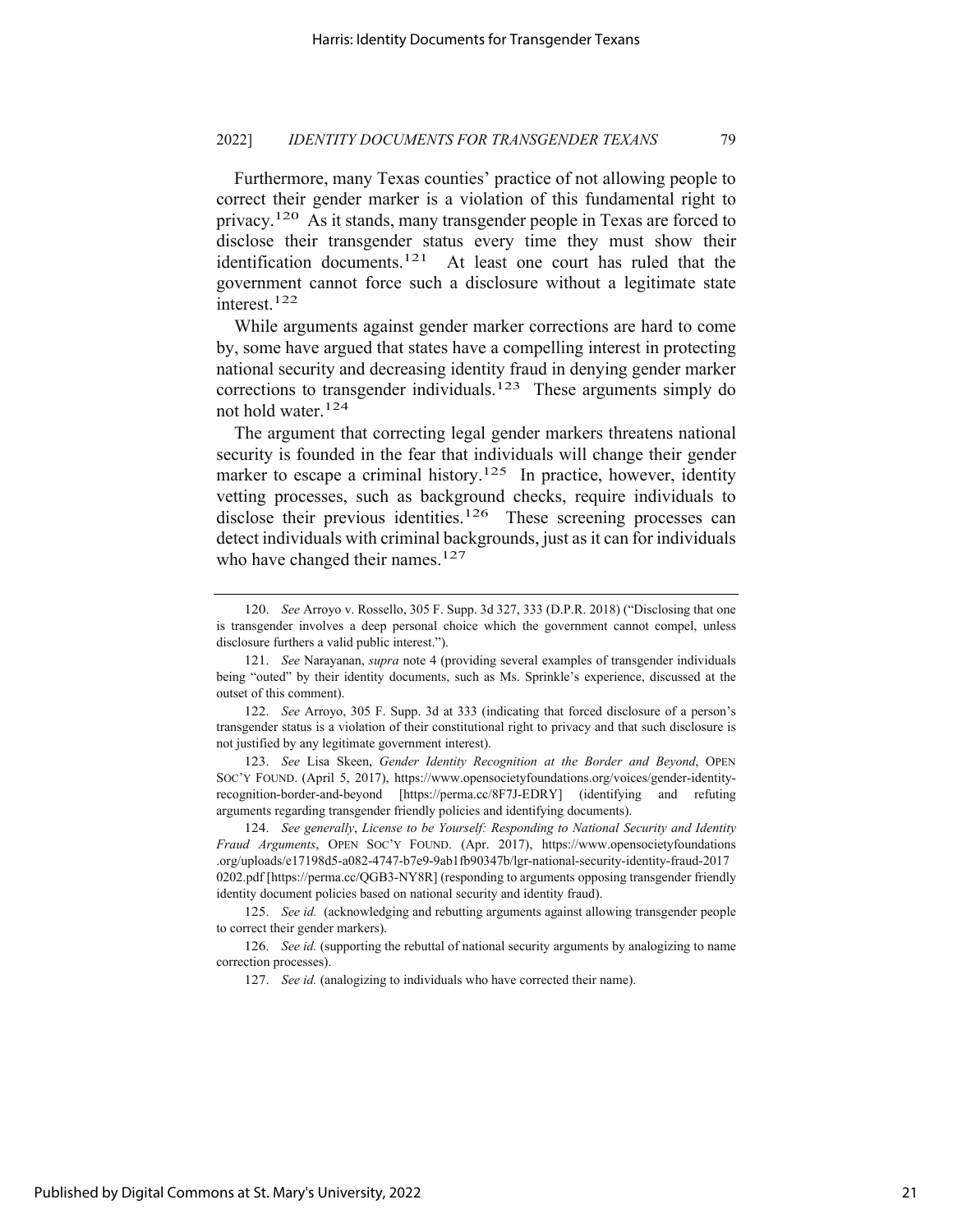In fact, not allowing individuals to correct their gender markers may even pose a more significant national security threat than allowing individuals to correct their gender markers.<sup>128</sup> Verifying individuals' identity whose gender presentation does not match the designated sex on their identity documents is difficult, especially given that we do not (and should not) examine an individual's genitals every time they present a piece of identification.129 Further, individuals whose gender expression does not match their identifying documents may be subjected to unnecessarily heightened scrutiny at security checkpoints, diverting valuable time and resources from actual threats.<sup>130</sup> Allowing transgender individuals to correct their gender markers on identifying documents does not present a threat to national security; therefore, national security is not a relevant, compelling state interest in denying transgender people the right to correct their gender markers.<sup>131</sup>

There is also an argument that individuals may change their gender markers to assume a fraudulent identity; and therefore, denying marker corrections reflects a compelling governmental interest in preventing identity fraud.<sup>132</sup> This argument, however, is baseless.<sup>133</sup> There is no evidence to support the argument that legal gender corrections lead to an increase in fraud.134 Furthermore, any legal change to identifying documents can always be traced back to the original identity, thus eliminating the risk of fraud.135

<sup>128.</sup> *See id.* ("Where trans individuals are unable to access recognition, it is more likely that they will present identification documents which do not reflect their presentation. This creates an environment where incongruent identity documents are normalized and authorities become desensitized to incongruent documentation.").

<sup>129.</sup> *See, e.g., id.* (confronting national security arguments for banning gender marker corrections).

<sup>130.</sup> *See generally id.* (discussing how transgender individuals are subjected to heightened scrutiny at airport security checkpoints and in other places).

<sup>131.</sup> *See id.* (addressing the argument that gender marker corrections pose a national security threat).

<sup>132.</sup> *See id.* (discussing and providing rebuttals to the identity fraud argument).

<sup>133.</sup> *See id.* ("There is no evidence that simplified legal gender recognition laws have resulted in greater levels of fraud.").

<sup>134.</sup> *See id.* (outlining the discussions surrounding identity fraud and the lack of empirical evidence confirming gender marker corrections increase, or even lead to, fraudulent activity).

<sup>135.</sup> *See id.* (pointing out that despite the argument that gender marker corrections could be used for fraudulent purposes, the process itself is traceable and individuals are easily identified through a legal paper trail).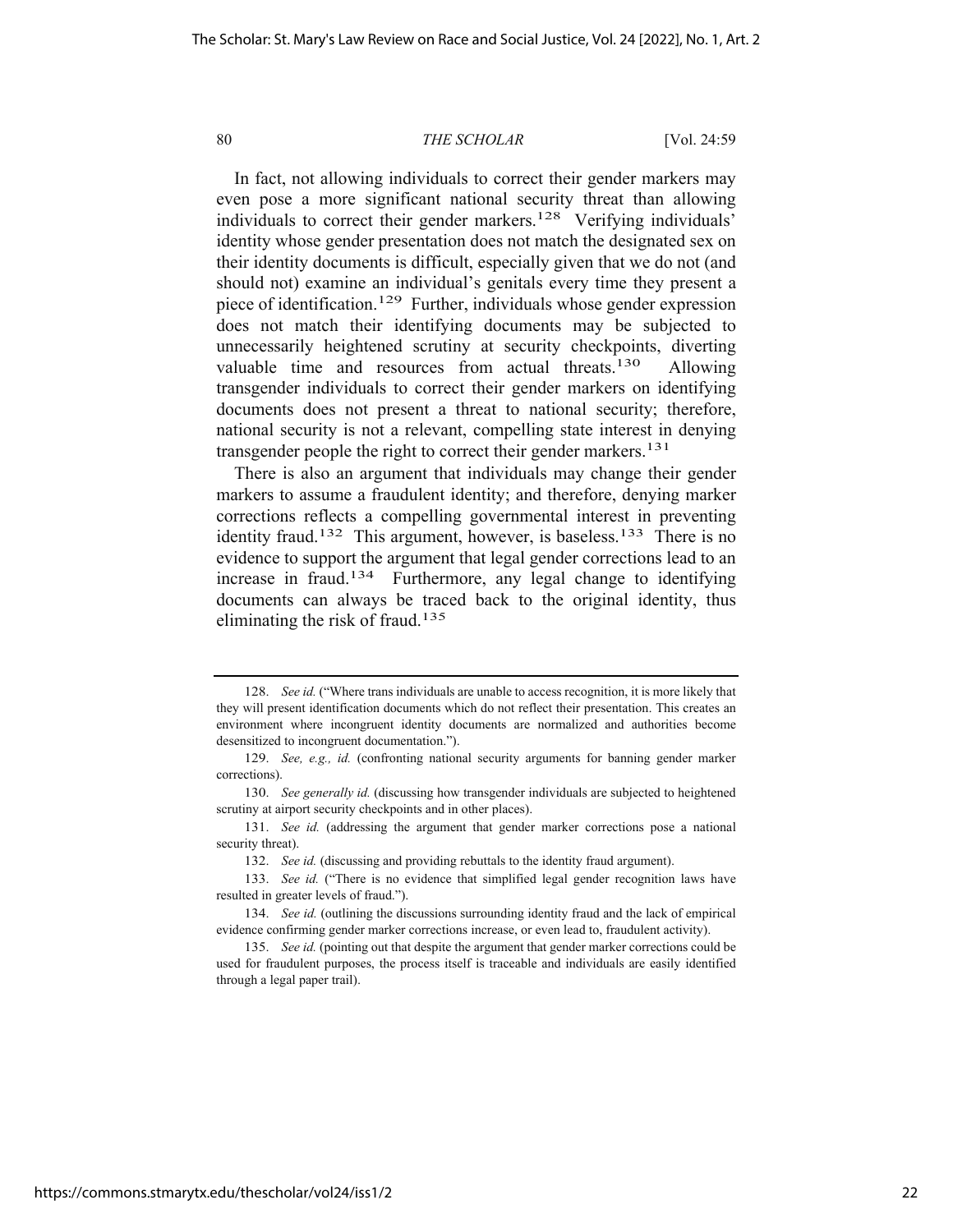As far as the implications for national security and identity fraud go, changing one's gender marker is similar to changing one's name.<sup>136</sup> When a person changes their name in Texas, they are required to provide a number of identifying and background information: (1) present name and place of residence; (2) full name; (3) reasons for name change; (4) details about their criminal history such as final felony convictions and whether registration is required pursuant to Chapter 62; (5) their social security number; (6) a list of driver's licenses issued to them in the past ten years; and (7) a copy of their fingerprints.<sup>137</sup> Fraud and security are less of a concern with name changes because individuals provide so much information connecting their past identity with the name they are requesting.<sup>138</sup> Gender marker corrections should not be any different.<sup>139</sup>

The government cannot force people to disclose their transgender status without furthering a valid public interest.<sup>140</sup> Forcing disclosure of an individual's transgender status violates the right to privacy as established in *Lawrence v. Texas*.<sup>141</sup> Texas needs to act now to rectify this injustice and implement a process that will allow transgender people the opportunity to correct their gender markers to match their gender expression.142

<sup>136.</sup> *See id.* (analogizing changing one's gender marker to changing one's name).

<sup>137.</sup> *See* Tex. Fam. Code Ann. § 45.102 (listing the requirements for the change of name of an adult in the state of Texas).

<sup>138.</sup> *See License to be Yourself: Responding to National Security and Identity Fraud Arguments*, *supra* note 125 (asserting there has been little evidence to indicate that gender marker corrections and progressive gender recognition policies lead to fraud).

<sup>139.</sup> *See generally id.* (lending support for allowing progressive gender affirmation policies, including allowing individuals to correct their gender markers).

<sup>140.</sup> *See* Arroyo v. Rossello, 305 F. Supp. 3d 327, 333 (D.P.R. 2018) (noting that identifying as transgender is a deeply personal choice that the government cannot compel unless it furthers a valid public interest).

<sup>141.</sup> *See* Lawrence v. Texas, 539 U.S. 558, 562 (2003) (establishing an individual's right to privacy and autonomy of the self, including freedom of expression); *see also* Arroyo, 305 F. Supp. 3d at 333 (D.P.R. 2018) (holding that the Constitution protects persons from government intrusions to their autonomy of self, freedom of thought, belief, expression, and certain intimate conduct).

<sup>142.</sup> *See* Planned Parenthood of Southeastern Pennsylvania v. Casey, 505 U.S. 833, 851 (1992) ("These matters, involving the most intimate and personal choices a person may make in a lifetime, choices central to personal dignity and autonomy, are central to the liberty protected by the Fourteenth Amendment.").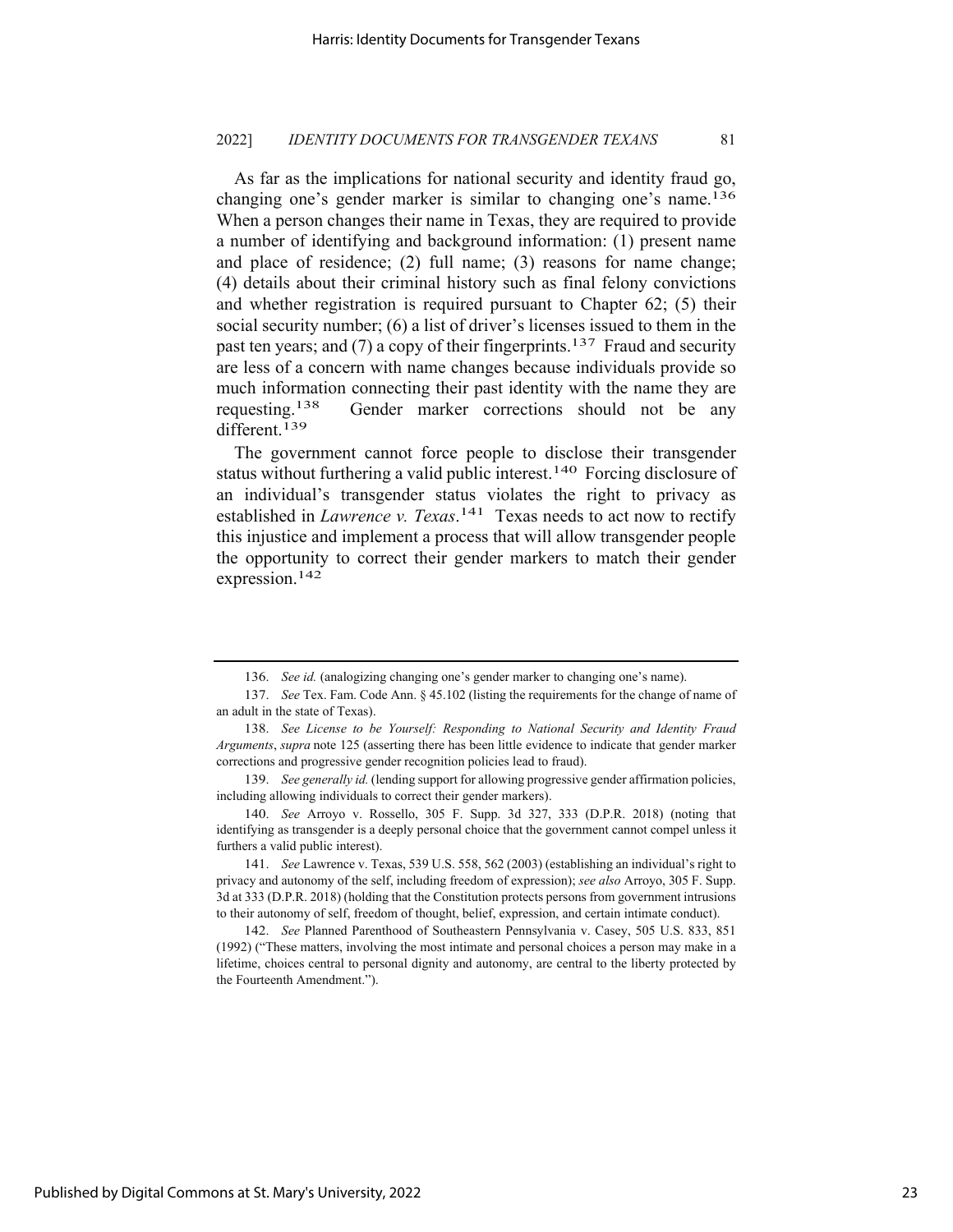# *C. Public Policy*

Beyond the fact that not allowing transgender people to correct their gender markers is discriminatory and violative of the constitutional right to privacy, not allowing transgender people to correct their gender markers is also against public policy.<sup>143</sup> Generally, the State of Texas should want its citizens to be happy and healthy; including individuals whose identity documents are not concordant with their gender presentation as they are more likely to experience depression and suicidal ideation.<sup>144</sup> Conversely, people who can obtain legal name and gender marker corrections have more positive mental health outcomes.<sup>145</sup>

Not allowing people to correct their legal gender marker is thus against the state's interest.146

Furthermore, people whose identity documents do not match their outward gender presentation are likely to struggle finding employment and housing and therefore struggle to meet their basic needs.<sup>147</sup> This

144. *See* Scheim et al., *supra* note 96 (discussing positive mental health outcomes associated with legal name and gender marker corrections for transgender individuals); *see also* Restar et al., *supra* note 96 (suggesting gender affirmation may be associated with lower reported rates of adverse psychological outcomes); *see also* Dean Spade, Documenting Gender, 59 HASTINGS L.J. 731, 792 (2008) (emphasizing the importance of legal name and gender marker corrections for transgender individual and the positive mental health outcomes associated with them).

145. *See* Scheim et al., *supra* note 96 (indicating the positive impacts on mental health of transgender individuals who are able to receive gender marker corrections on identity documents); *see also* Restar et al., *supra* note 96 (illustrating the importance of having access to changing gender markers for transgender individuals and the impact it has on their mental health).

146. *See* Scheim et al., *supra* note 96 (describing the negative mental health outcomes of transgender individuals whose identity documents do not match their outward gender presentation); *see also* Restar et al., *supra* note 96 (identifying positive mental health outcomes as a result of legal gender marker and name corrections).

147. *See generally* Cray & Harrison, *supra* note 144 ("Furthermore, those respondents who were unable to update their driver's licenses reported much higher rates of discrimination in hiring and housing.").

<sup>143.</sup> *See generally,* Andrew Cray & Jack Harrison, *ID Accurately Reflecting One's Gender is a Human Right*, CTR. FOR AM. PROGRESS (Dec. 18, 2012, 4:01 AM), https://www.american progress.org/issues/lgbtq-rights/reports/2012/12/18/48367/id-accurately-reflecting-ones-gender-id entity-is-a-human-right/ [https://perma.cc/XE54-HTAL] (discussing how individuals without gender concordant identification documents are subject to discrimination in employment and housing); *see* Scheim et al., *supra* note 96 (identifying gender concordant identity documents as an indicator of mental health outcomes); *see also* Restar et al., *supra* note 96 (identifying legal name and gender marker corrections as a positive indicator of better mental health outcomes for transgender individuals).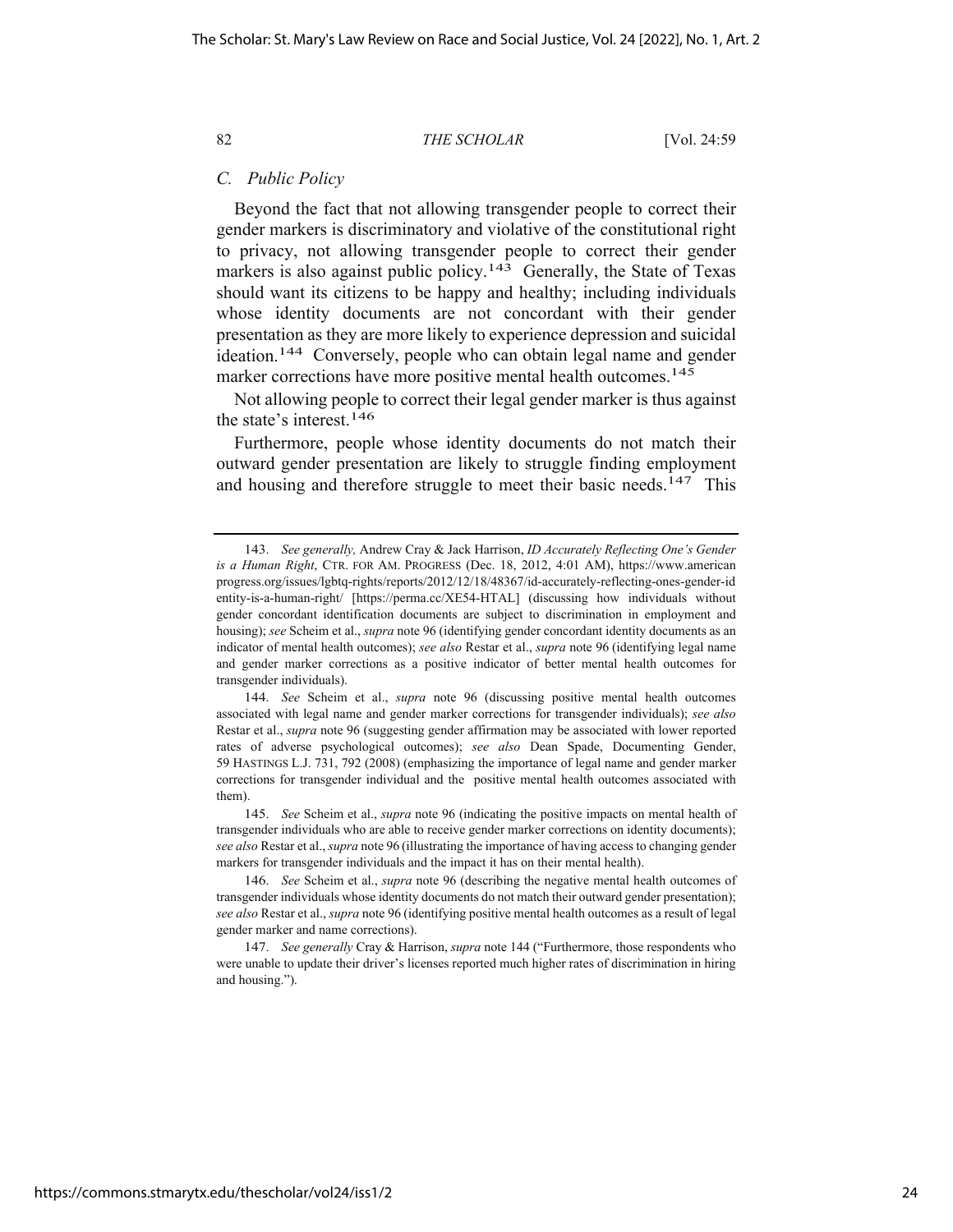could lead to transgender individuals being more dependent upon state assistance or falling through the cracks.<sup>148</sup> Neither of these possible outcomes are in the best interest of Texas or its citizens.149

A uniform process to obtain gender markers is so important to human rights and the well-being of citizens that the Center for Disease Control ("CDC") has released a model law that provides for the correction of gender markers on birth certificates for transgender people.<sup>150</sup>

# *D. The Model State Vital Statistics Act*

In 1907, the United States Census Bureau released a model law the Model State Vital Statistics Act and Regulations ("MSVSA") which addressed, among other things, the amendment of birth certificates.151 The MSVSA has been updated five times since its 1907 release; the responsibility for drafting its amendments has shifted first from the United States Census Bureau to the Department of Health, Education, and Welfare, and finally to the Department of Health and Human Services, who issued the latest version through the CDC.<sup>152</sup>

<sup>148.</sup> *See generally Issues | Housing & Homelessness*, NAT'L CTR. FOR TRANSGENDER EQUAL., https://transequality.org/issues/housing-homelessness [https://perma.cc/3G4V-VS58] ("Homelessness is also a critical issue for transgender people; one in five transgender individuals have experienced homelessness at some point in their lives.") (discussing transgender issues for people experiencing homelessness in shelters).

<sup>149.</sup> *Compare id.* (providing information about the alarming rates of homelessness among transgender communities), *with* Cray & Harrison, *supra* note 144 (reporting on discrimination in employment and housing faced by transgender people without gender concordant identity documents).

<sup>150.</sup> *See* CTR. FOR DISEASE CONTROL & PREVENTION, MODEL STATE VITAL STAT. ACT & REGUL. 10 (1992) [hereinafter MODEL STATE VITAL STAT. ACT] (modeling a law that states can adopt to mandate the correction of birth certificates for transgender people).

<sup>151.</sup> *See* ALICE M. HETZEL, U.S. DEP'T OF HEALTH & HUM. SERV., U.S. VITAL STAT. SYS., 1950–95 5 (1997)(identifying the transition of responsibility from the United States Census Bureau to Department of Health, Education, and Welfare, to the Department of Health and Human Services); *see* CTR. FOR DISEASE CONTROL & PREVENTION, *Preface* to MODEL STATE VITAL STAT. ACT & REGUL. (1992) [hereinafter *Preface*] (discussing the history of the Model State Vital Statistics Act); *see also* Lisa Mottet, *Modernizing State Vital Stat. Statutes and Policies to Ensure Accurate Gender Markers on Birth Certificates: A Good Accurate Gender Markers on Birth Certificates: A Good Gov't Approach to Recognizing the Lives of Transgender Government Approach to Recognizing the Lives of Transgender People*, 19 MICH. J. GENDER & L. 373, 380 (2013) (recounting the history of the Model State Vital Statistics Act).

<sup>152.</sup> *See* HETZEL, *supra* note 152 (relating how responsibilities have shifted through different organizations over time); *see also* Mottet, *supra* note 152, at 380 (providing an overview of the history of the Model State Vital Statistics Act).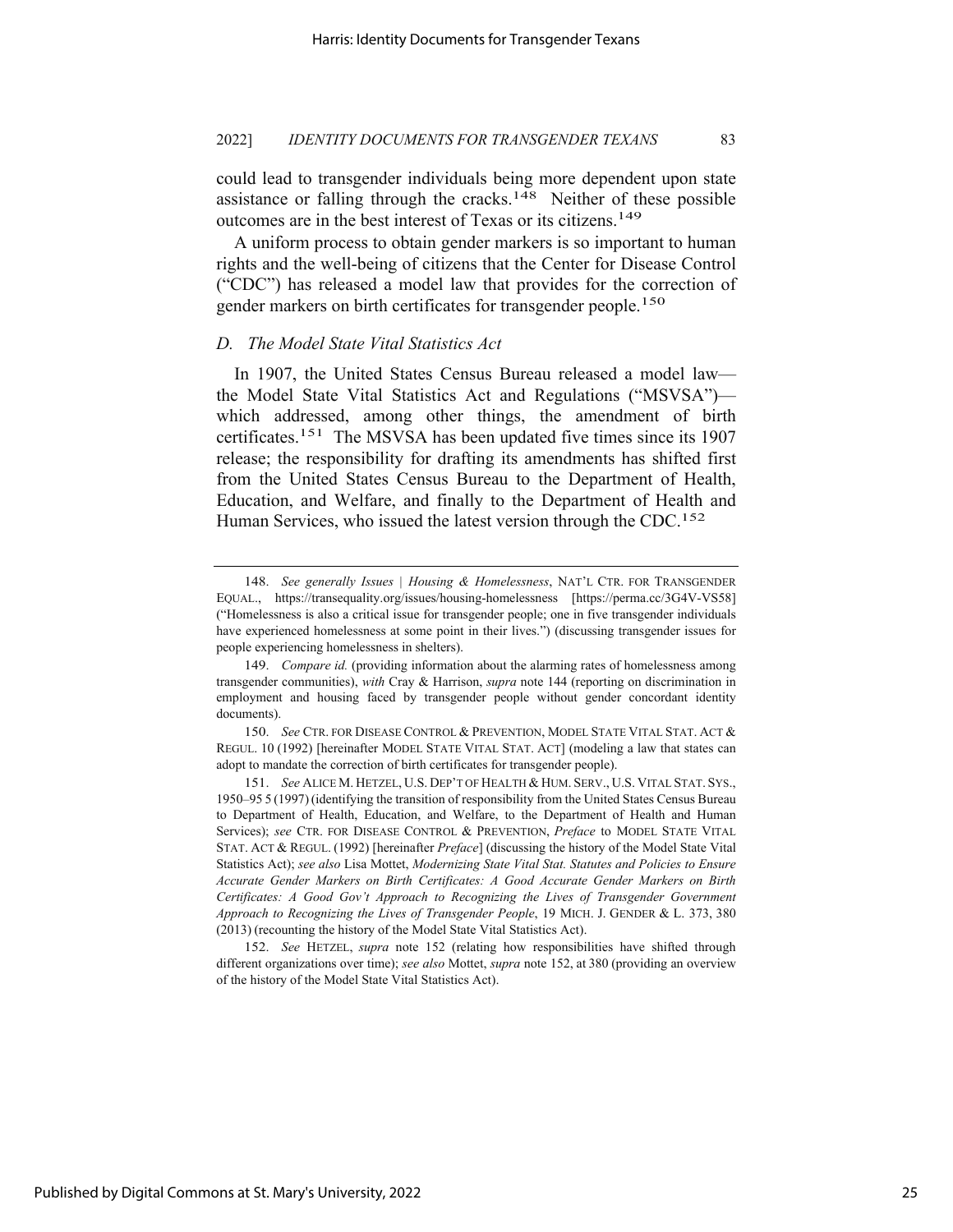The latest version of the MSVSA was released in 1992.<sup>153</sup> The MSVSA was in the process of being revised and updated in 2011, but these updates were never released.<sup>154</sup> Because the latest updates were in 1992—almost thirty years before this comment—it is important to understand that the MSVSA reflects a dated understanding of sex and gender.155

The MSVSA recommends states allow people to update their birth certificates to reflect their gender identity "[u]pon receipt of a certified copy of an order of (a court of competent jurisdiction) indicating the sex of an individual born in this State has been changed by surgical procedure,"156 and also recommends that amended birth certificates should indicate that they have been amended.<sup>157</sup> Both recommendations are problematic and could be harmful for transgender people seeking to follow these guidelines.158 This comment addresses the issues raised by both requirements below.

#### *1. The Surgical Requirement*

The surgical requirement is problematic for many reasons: it is paternalistic, invasive, and impractical.159 The surgical requirement restricts the freedoms of transgender individuals to choose how to express their gender identity by forcing them to medically transition in order to be legally seen as their gender.<sup>160</sup> It further restricts their freedom by

<sup>153.</sup> *Preface supra* note 152; *see also* Mottet, *supra* note 152, at 380 (emphasizing the outdatedness of the model regulations).

<sup>154.</sup> *See* Mottet, *supra* note 152, at 380 (noting that the revisions were not released because they were never agreed upon).

<sup>155.</sup> *See id.* ("The 1992 revision did not alter the language regarding gender markers; thus, today, the MSVSA reflects the best thinking of 1977 on gender corrections.").

<sup>156.</sup> MODEL STATE VITAL STAT. ACT, *supra* note 151.

<sup>157.</sup> *See id.* (outlining recommendations for the amendment of gender markers on birth certificates and how to properly notify other agencies that the birth certificate has been amended).

<sup>158.</sup> *See* Mottet, *supra* note 152, at 405–13 (addressing the harm caused by the surgical requirement—namely, that surgery is often undesired and unattainable even when the transgender individual wishes to obtain gender affirmation surgery).

<sup>159.</sup> *See generally,* Harper Jean Tobin, *Against the Surgical Requirement for Chance of Legal Sex*, 28 CASE W. RSRV.J. INT'L L. 393, 424–29 (2006) (asserting the surgical requirement is based on outdated medical science and goes against fundamental human rights such as the right to equal treatment, the right to gender recognition, the right to bodily integrity, and the right to religious observance).

<sup>160.</sup> *Cf. id.* at 425–26 (defining the right to gender recognition and explaining how the surgical requirement interferes with this right).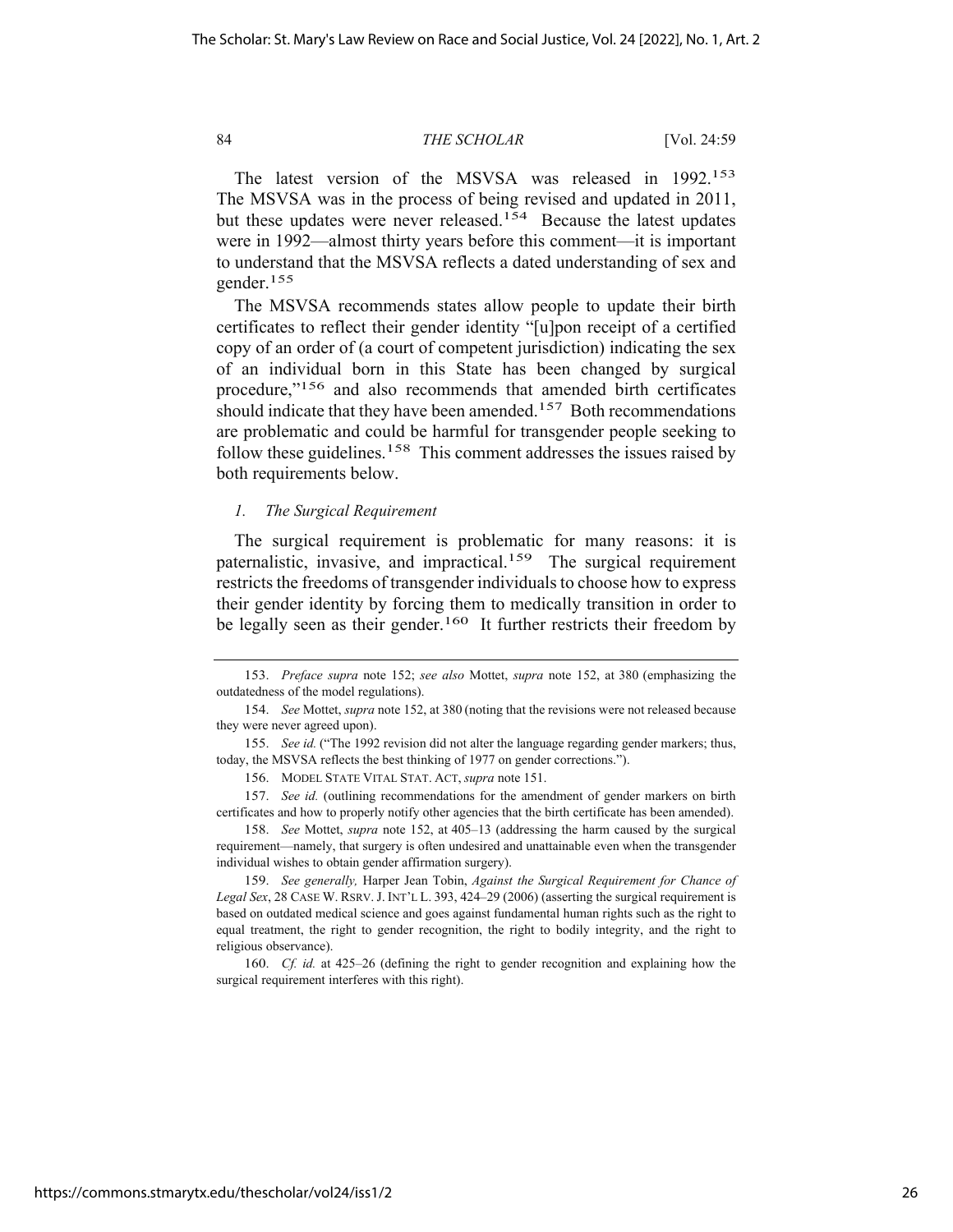not allowing transgender people who do not have access to medical care or surgical procedures to correct their gender marker, forcing them to divulge their transgender status every time someone asks to see a piece of government issued identity verification.<sup>161</sup> Furthermore, by imposing a surgical requirement on all transgender people, the government is making the incorrect assumption that all transgender people want to medically transition—that is, transition using hormone therapies, surgeries, and other medical procedures.<sup>162</sup>

The surgical requirement is invasive and is a direct assault on the bodily autonomy of transgender people.<sup>163</sup> As previously alluded to, not all transgender people can or wish to medically transition or undergo surgeries to affirm their gender.<sup>164</sup> The surgical requirement takes away transgender peoples' right to choose; it forces them to give up one freedom, that of bodily autonomy, for the freedom to have identity documents which accurately reflect their identity.165

The surgical requirement is also highly impractical. Twenty-nine percent of transgender people in the United States live in poverty.166 In Texas, the percentage of transgender people living in poverty is even

<sup>161.</sup> *See id.* at 426 ("Surgical requirements make the enjoyment of this 'basic' right impossible for individuals with certain medical conditions, as well as those who cannot afford these expensive procedures. For others, gender recognition will remain out of reach for years before SRS can be obtained.").

<sup>162.</sup> *See* German Lopez, *Myth #5: All Trans People Medically Transition*, VOX (Nov. 14, 2018, 4:08 PM), https://www.vox.com/identities/2016/5/13/17938114/transgenderpeople-transitioning-surgery-medical [https://perma.cc/D9CF-T73R] ("About 14 percent of trans women and 72 percent of trans men said they don't ever want full genital construction surgery.").

<sup>163.</sup> *See* Tobin, *supra* note 160, at 425–26 (noting how the surgical requirement takes away autonomy from transgender people and forces them to choose between the right to bodily autonomy or the right to have identity documents which comport with their gender identity); *see also* Mottet, *supra* note 152, at 407–09 (listing several reasons people are unable to, or choose not to, undergo surgery).

<sup>164.</sup> *See* Mottet, *supra* note 152, at 407–09 (providing a list of several reasons people cannot, or choose not to, undergo surgical procedures); *see also* Lopez, *supra* note 163 (debunking the myth that transgender people can all choose to undergo medical transition).

<sup>165.</sup> *See* Tobin, *supra* note 160, at 427–28 (2007) (challenging to the surgical requirement because it violates the bodily autonomy of transgender people).

<sup>166.</sup> *See* Lauren McGaughy, *Texas Leads the Nation in Transgender Murders. After the*  Latest Attack, the Dallas Trans Community Asks "Why?", DALL. MORNING NEWS (Sept. 30, 2019, 5:00 AM), https://www.dallasnews.com/news/2019/09/30/texas-leads-nationtransgender-murders-according-national-lgbtq-organization/ [https://perma.cc/6ER5-DBJH] ("In Texas, some of these numbers are worse: 34% of trans Texans were living in poverty, compared to 29% nationwide.").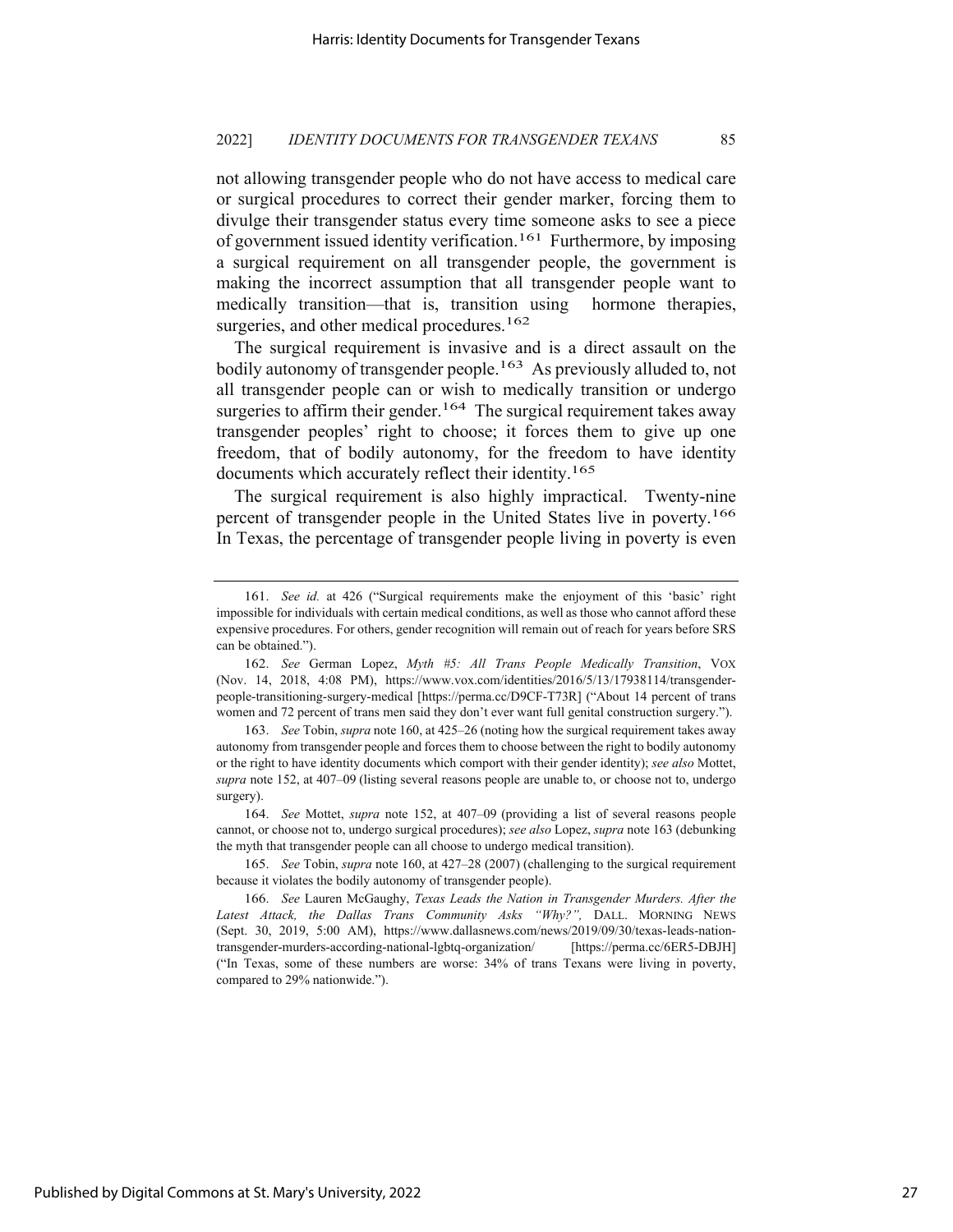higher.<sup>167</sup> Individuals living in poverty cannot afford the medical transition related treatments the MSVSA requires they get before they can obtain the correct identifying documents.<sup>168</sup>

Finally, the surgical requirement violates human rights and serves no public policy interest.<sup>169</sup> The few arguments that exist for the surgical requirement are based on heteronormative, cisgender-centric thinking that we, as a society, have moved past.<sup>170</sup> Much of the concern over whether transgender people had completed surgical treatment was based on reserving marriage for heterosexuals.<sup>171</sup> Assuming arguendo this is a valid reason to force someone to undergo a surgical procedure they may not want or be able to afford, it is no longer a concern since the ban on the restriction of same sex marriage across the United States with the decision in *Obergefell*. 172 Other concerns over the surgical treatment of transgender people had to do with sexual reproduction and its purpose in a heterosexual marriage; again, with the decision in *Obergefell*¸ this point is moot. $173$ 

The surgical requirement clearly harms transgender people.<sup>174</sup> Those who cannot, or choose not to, obtain surgery do not get to exercise the

<sup>167.</sup> *See id.* (comparing the rate of poverty among transgender individuals in Texas to the rate of poverty among transgender individuals outside of Texas).

<sup>168.</sup> *See* Mottet, *supra* note 152, at 407 ("Some individuals cannot afford the surgery they desire, especially given that a large majority of private and public health insurance plans do not currently cover sex reassignment surgeries.").

<sup>169.</sup> *See generally,* Tobin, *supra* note 160 (addressing the arguments for surgical requirements and presenting the cases against them).

<sup>170.</sup> *E.g.,* M.T. v. J.T., 355 A.2d 204, 21011 (N.J. Super. Ct. App. Div. 1976) ("If . . . the . . . transsexual is . . . thereby possessed of the full capacity to function sexually as a male or female . . . we perceive no legal barrier, cognizable social taboo, or reason grounded in public policy to prevent that person's identification[,] at least for purposes of marriage[,] to the sex finally indicated.").

<sup>171.</sup> *E.g., id.* at 211 (recognizing the marriage between a transgender woman and a man as legally valid because the woman had undergone surgical treatment to transition, lived as a woman, and functioned sexually as a woman).

<sup>172.</sup> *See* Tobin, *supra* note 160, at 417 ("[C]oncern over enabling 'same-sex' marriages permeates these discussions . . . "); *see generally* Obergefell v. Hodges, 576 U.S. 644 (2015) (holding same sex couples have a fundamental right to marry).

<sup>173.</sup> *See* Tobin, *supra* note 160, at 417 (pointing to concern over same sex marriage as a reason for the surgical requirement for legal gender transition); *see generally* Obergefell, 576 U.S. at 644 (holding there is no lawful basis for a state to refuse to recognize same sex marriage).

<sup>174.</sup> *See generally,* Tobin, *supra* note 160, at 424 (considering harm the surgical requirement causes, because it is based in outdated medical science and goes against fundamental human rights).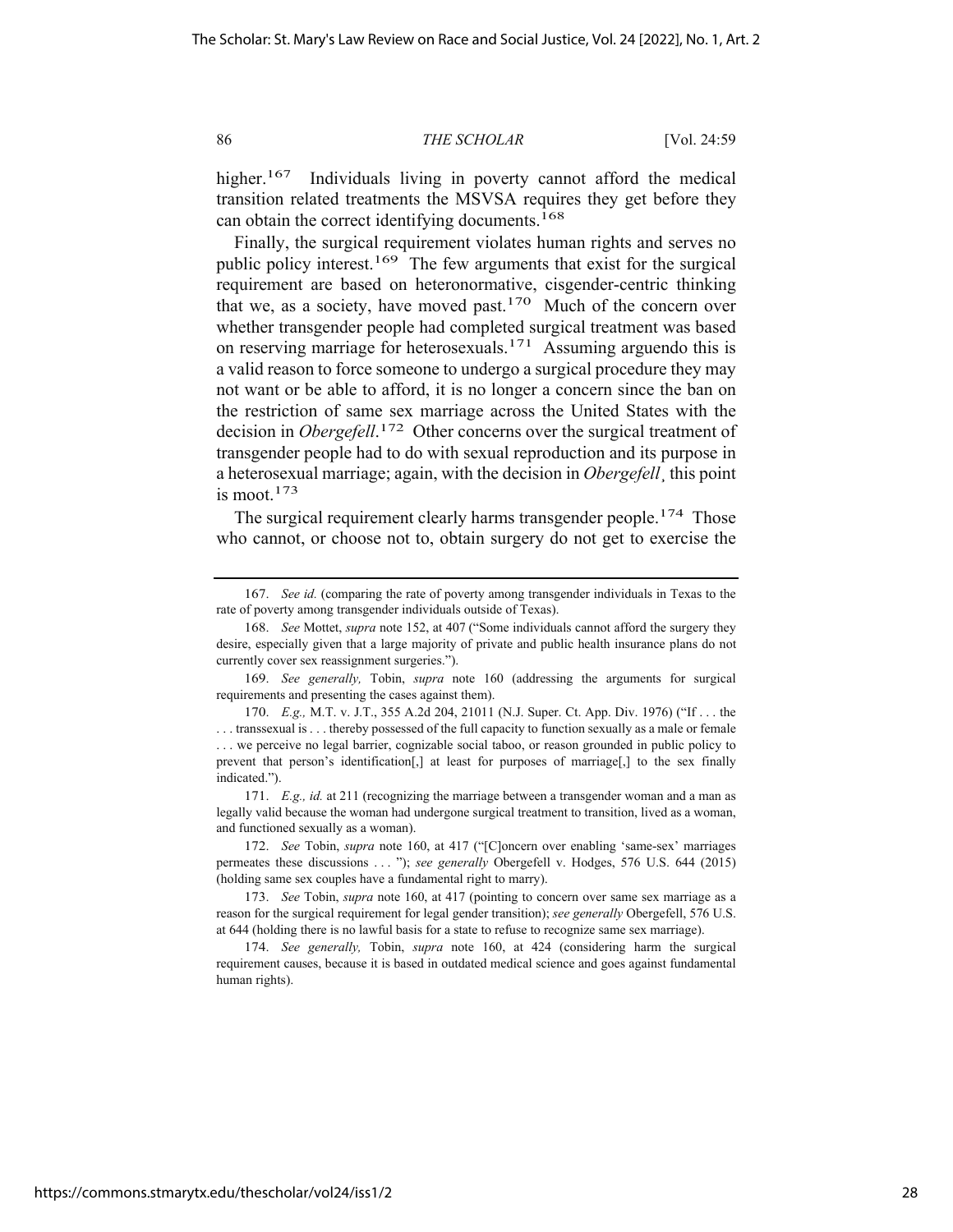right to legally correct their gender markers.<sup>175</sup> This, in turn, opens transgender individuals up to discrimination based on gender stereotypes, violates their right to privacy, and goes against public policy.176 The surgical requirement suggested by the CDC stems from a dated understanding of sex, gender, and what it means to be transgender. $177$ For this reason, Texas should not impose a surgical requirement on transgender individuals seeking to correct their gender markers.<sup>178</sup>

#### *2. Amendment Indication*

The MSVSA recommends amended birth certificates show they have been amended.<sup>179</sup> This guideline forces transgender people to reveal their transgender status every time they show their birth certificate.180 This would violate their fundamental right to privacy and opens them up to discrimination based on sex stereotypes as well as other forms of discrimination, harassment, and even violence. Requiring amended birth

177. *See, e.g.,* M.T. v. J.T., 355 A.2d 204, 210–11 (N.J. Super. Ct. App. Div. 1976) (basing the court's decision on whether the transgender woman, the subject of the suit, functioned socially and sexually as a woman to determine if her marriage to a cisgender man was a valid, heterosexual marriage); s*ee* MODEL STATE VITAL STAT. ACT, *supra* note 151 (requiring transgender people to undergo surgery prior to obtaining corrected birth certificates).

178. *See generally* Mottet, *supra* note 152, at 413 (opposing a surgical requirement for legal gender marker correction); Tobin, *supra* note 160, at 434 (concluding surgical requirements are based on faulty assumptions).

179. *See* MODEL STATE VITAL STAT. ACT , *supra* note 151 ("A certificate or report that is amended under this section shall indicate that it has been amended, except as otherwise provided in this section or by regulation.").

180. *Cf.* Narayanan, *supra* note 4 (describing an incident in which one transgender Texan was humiliated and harassed in a Texas mall because her gender presentation did not match her identification card. Analogously, a person whose birth certificate says that it has been amended or shows its amendment is now outed as being transgender by their identifying document in the same way and will likely suffer the same fate.).

<sup>175.</sup> *See* MODEL STATE VITAL STAT. ACT, *supra* note 151 (requiring transgender individuals undergo surgery before their birth certificates can be amended).

<sup>176.</sup> *E.g.,* Cray & Harrison, *supra* note 144 (identifying employment and housing as areas where transgender people without gender concordant identity documents are discriminated against based on their transgender status); *see also* Narayanan, *supra* note 4 (providing examples of transgender Texans being outed through their identity documents and discriminated against based on stereotypes of what a woman or man "should" look like, thus violating their right to privacy); *see also* Restar et al., *supra* note 96 (showing a positive association between positive mental health outcomes and legal name and gender marker corrections); Scheim et al., *supra* note 96 (discussing the positive correlation between gender concordant identity documents and positive mental health outcomes).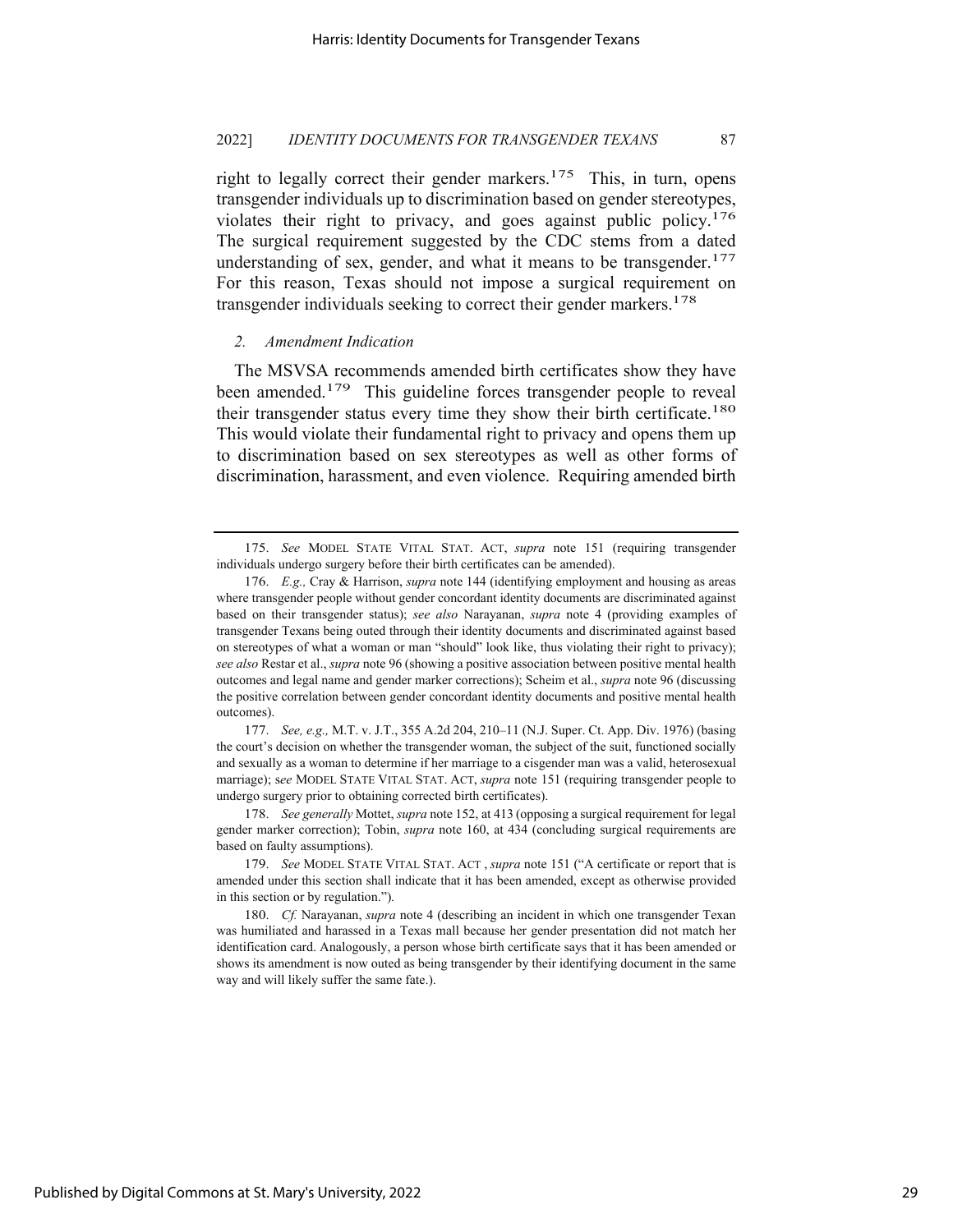certificates is no better, and still leads to the same result.<sup>181</sup> This guideline should not be followed in Texas or anywhere.182 Instead, Texas should look to other jurisdictions to see which laws, policies, and practices work best to streamline the process for transgender people to obtain gender marker corrections and ensure the rights of transgender people.183

# *E. Other Jurisdictions*

Several jurisdictions have a uniform process through which transgender individuals can correct their name and gender marker.<sup>184</sup> The requirements in these jurisdictions vary, but the outcome is the same: transgender individuals are able to have identity documents which comport with their gender;<sup>185</sup> they are more comfortable and safer

184. *See Changing Birth Certificate Sex Designations: State-By-State Guidelines*, LAMBDA LEGAL: KNOW YOUR RTS., https://www.lambdalegal.org/know-your-rights/article/trans-changingbirth-certificate-sex-designations [https://perma.cc/6QTV-9SQK] (last updated Sept. 17, 2018) (listing each state in the U.S.'s requirement to correct one's gender marker on one's birth certificate); *The Legality of Gender Change*, NAT'L GEOGRAPHIC (Jan. 2017), https://www. nationalgeographic.com/magazine/2017/01/gender-identity-map-where-you-can-change-your-gen der-on-legal-documents/ [https://perma.cc/B32M-2W2R] (showing where individuals can legally correct their gender markers around the world).

<sup>181.</sup> *See* Arroyo v. Rossello, 305 F. Supp. 3d 327, 332–33 (D.P.R. 2018) (acknowledging amended birth certificates which reveal the transgender status of the individual would expose an individual to discrimination, distress, harassment, and violence).

<sup>182.</sup> *Cf. id.* at 334 (banning the use of strikeouts on birth certificates for transgender people in Puerto Rico).

<sup>183.</sup> *E.g.*, CAL. HEALTH & SAFETY CODE § 103426 (West 2018) (prescribing that California correct transgender people's birth certificates upon their request); *see also* VT. STAT. ANN. tit. 18 § 5112(a) (2019) (requiring Vermont to correct birth certificates for transgender people); Gender Identity Law, 2012 (Act No. 26.743) (Arg.) (listing the requirements for transgender Argentineans to obtain gender marker corrections and government obligations related to such changes); *see generally*, CAOIMHE STAFFORD, TRINITY FREE LEGAL ADVICE CTR., A COMPARATIVE ANALYSIS OF GENDER RECOGNITION LAWS (2015) (comparing the gender identity laws in Argentina, Denmark, and Ireland).

<sup>185.</sup> *See Changing Birth Certificate Sex Designations: State-By-State Guidelines*, *supra*  note 184 (providing information regarding the requirement to correct gender markers on birth certificates in each state in the United States); *Legal Gender Recognition: Change of Gender*, TRANSRESPECT (2020), https://transrespect.org/en/map/pathologization-requirement/# [https:// perma.cc/4G5H-LMSN] (providing an interactive map allowing viewers to see which jurisdictions allow legal gender marker corrections and what the requirements are to obtain one); *The Legality of Gender Change*, *supra* note 184 (showing where legal gender marker corrections can occur around the globe).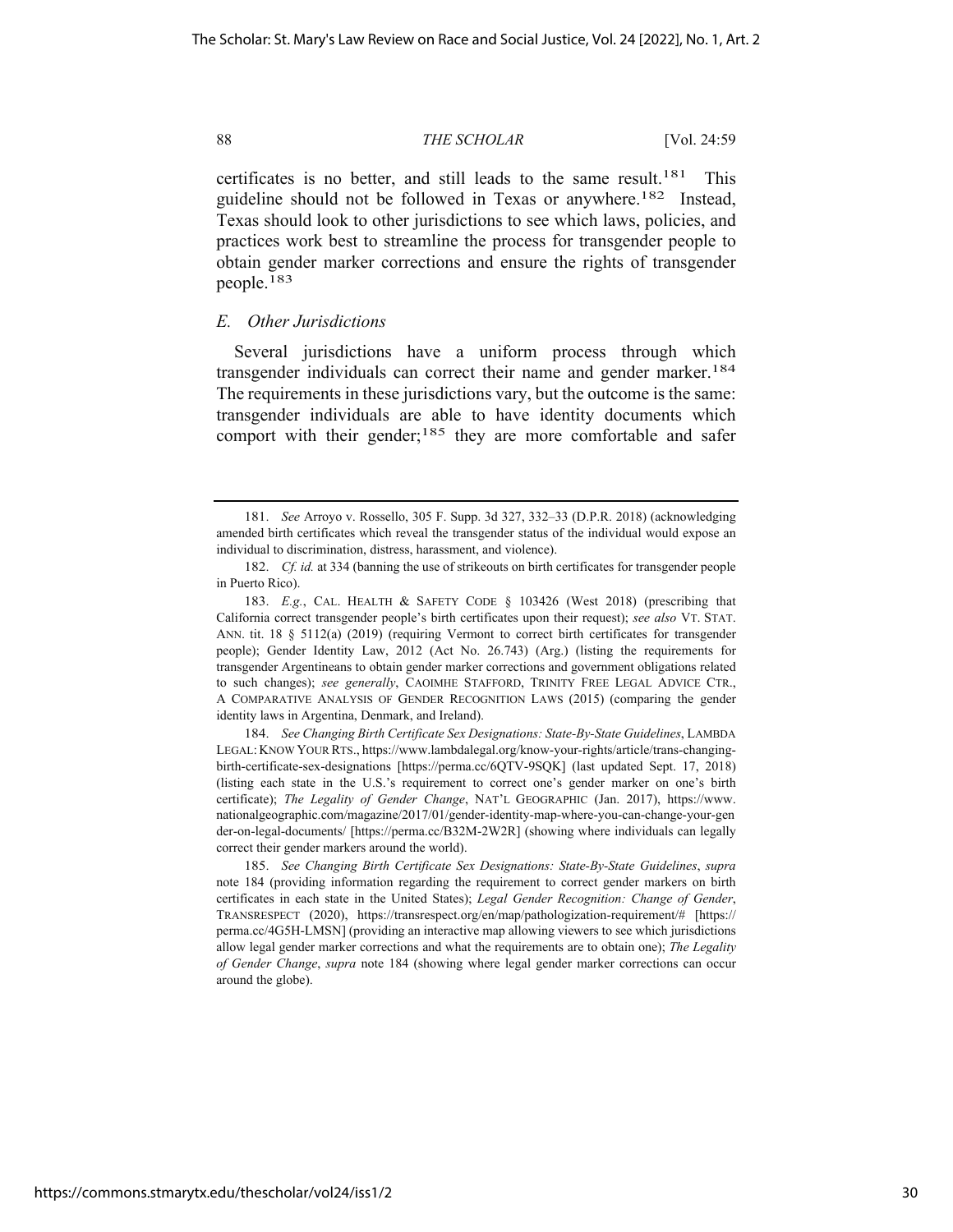because of these policies.<sup>186</sup> To better understand the benefits and drawbacks of these processes, it is important to examine a few examples from other jurisdictions.<sup>187</sup>

# *1. Argentina*

In 2012, Argentina made history by implementing a noninvasive, comprehensive law that allowed transgender individuals to correct their gender markers on their identifying documents.<sup>188</sup> The Argentina law provides:

All persons have the right, a) to recognition of their gender identity; b) to the free development of their person according to their gender identity; c) to be treated according to their gender identity and, particularly, to be identified in that way in the documents proving their identity in terms of the first name/s, image and sex recorded there.<sup>189</sup>

To ensure all are guaranteed these rights, the law requires the governmental agency in charge of identifying documents to, upon the request of the individual, correct the gender marker reflected on the identifying document.<sup>190</sup> The law does not require a diagnosis of gender

190. *See* Gender Identity Law, 2012 (Act No. 26.743) (Arg.) (requiring all healthcare providers to provide free gender affirming healthcare, such as hormone replacement therapy,

<sup>186.</sup> *See* Restar et al., *supra* note 96 (discussing how legal gender recognition through concordant identity documents is associated with more positive mental health outcomes); *see also*  Scheim et al., *supra* note 96 (providing gender concordant identity documents are associated with more positive mental health outcomes); *see also* Cray & Harrison, *supra* note 143 (identifying identity documents that do not match a person's outward gender presentation as a trigger for gender-based discrimination against transgender individuals).

<sup>187.</sup> *E.g.*, CAL. HEALTH & SAFETY CODE § 103426 (West 2018) (enforcing gender marker corrections for transgender people in California); *see* VT. STAT. ANN. Tit. 18 § 5112(a) (2019) (listing the requirements to obtain a corrected birth certificate in Vermont); *see also* Gender Identity Law, 2012 (Act No. 26.743) (Arg.) (requiring Argentina to allow transgender individuals to obtain correct identity documents and gender affirming treatment in Argentinean healthcare facilities); *see generally* , *see also* STAFFORD,*supra* note 183 (detailing the gender identity laws in Argentina, Denmark, and Ireland).

<sup>188.</sup> *See* Gender Identity Law, 2012 (Act No. 26.743) (Arg.) (recognizing the right to identity documents that match one's gender presentation and requiring the administering agency to correct individuals' gender markers based on the individual's affidavit, without any additional documentation from medical providers. Further, this law also requires healthcare providers to provide free gender affirming healthcare to transgender patients.); *see also Argentina Gender Identity Law*, TGEU (Sept. 12, 2013), https://tgeu.org/argentina-gender-identity-law/ [https:// perma.cc/2M4K-TD2D] (translating the law to English).

<sup>189.</sup> *Argentina Gender Identity Law*, *supra* note 188.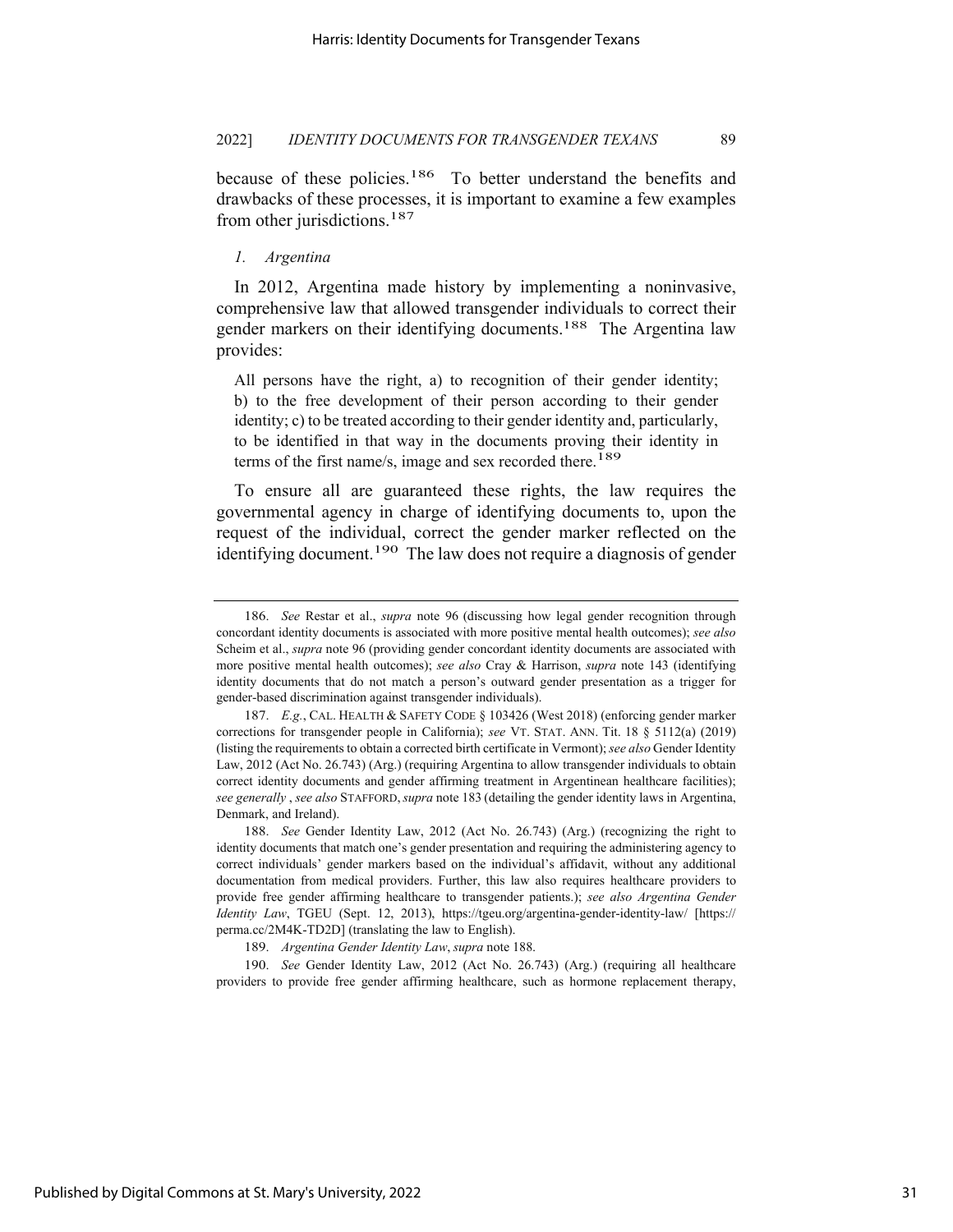dysphoria, medical intervention, or forced divorce from a spouse making this one of the most progressive pieces of legislation regarding gender affirmation for transgender individuals in the world.191 The passing of this law marked a major victory for transgender individuals.192

This law, known as the Gender Identity and Health Comprehensive Care for Trans People Act ("GIHCCTPA"), was only passed due to the diligent work of many activists in Argentina.<sup>193</sup> These activists proposed various iterations of GIHCCTPA before it was approved by Congress.194 Activists took to the courts, the legislature, and the court of public opinion to gain allies and ensure GIHCCTPA's passage.195

In the courts, the activists asked judges to grant gender marker corrections without the need for medical documentation or intervention, and some judges obliged.<sup>196</sup> This allowed activists to propose a much more liberal standard—gender marker corrections without medical documentation or intervention—to the legislature because the courts had already agreed that this was the right pathway to legal gender recognition.197

192. *See* Alejandro Nasif Salum, *Argentina Has Passed the Most Progressive Gender Identity Legislation in Existence*, OUTRIGHT ACTION INT'L (May 13, 2012), https://outright international.org/content/argentina-has-passed-most-progressive-gender-identity-legislation-exist ence [https://perma.cc/UH68-HDWV] ("We understand that while some of these features are present in other legislation in the world, the law in Argentina is really the only one with all these advances at the same time and in a single act that deals comprehensively with the rights of trans people.").

193. *See generally id.* (describing the work activists put in to ensure this law's passage).

194. *See generally id.* (discussing how the law developed and how previous versions did not pass).

195. *See generally id.* (explaining how activists joined forces and attempted to form allyships in the courts, legislature, and public in order to successfully pass the law).

196. *See id.* (describing the 2010 campaign to end invasive medical examination and treatment of transgender individuals as a requirement for name and gender marker corrections).

197. *See id.* ("[R]epeated recognition of identity in these terms by the Courts represented a strong pressure for Congress: it is very difficult to pass a law that is much more conservative than

to transgender patients); *see also Argentina Gender Identity Law*, *supra* note 189 (providing an English translation of the law).

<sup>191.</sup> *See* Gender Identity Act, 2012 (Act No. 26.743) (requiring only an application to correct one's gender marker—not medical diagnoses or treatments); see *also The Legality of Gender Change*, *supra* note 184 (showing which countries allow legal gender marker corrections); *see also Legal Gender Recognition: Change of Gender*, *supra* note 185 (providing users an interactive map to compare requirements for legal gender marker corrections in different countries across the world).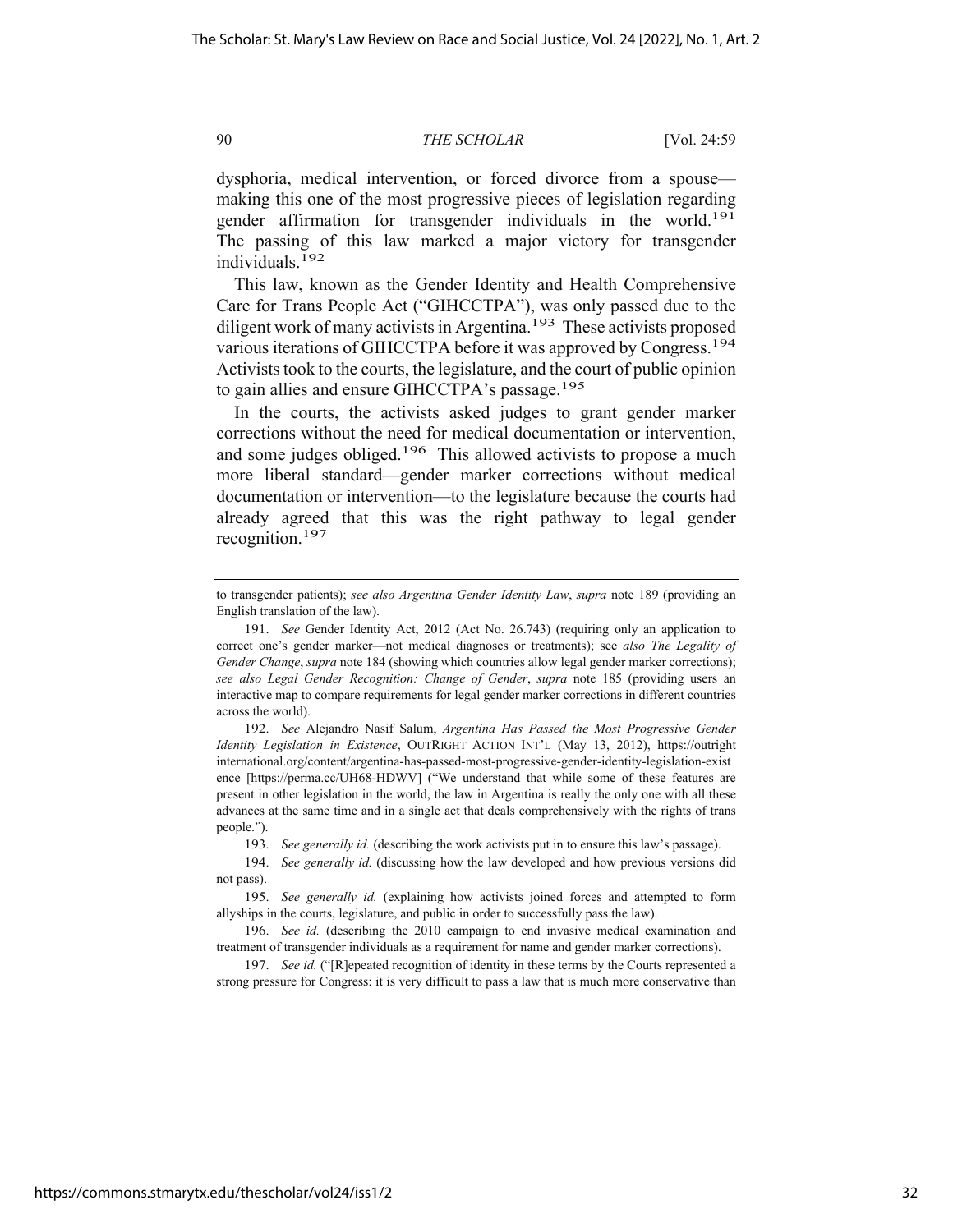Within the legislature, activists tried to gain allies that would advocate for policies such as GIHCCTPA which protect the rights of transgender individuals.198 Activists spoke to legislators and introduced and discussed policies that were easier to understand.<sup>199</sup> The Equal Marriage Act, and policies similar to it, got the conversation started and allowed activists to segue into more progressive polices like GIHCCTPA.200

The activists also worked to gain the general public's support.<sup>201</sup> The activists did this by using media attention garnered by the passage of the Equal Marriage Act and the early gender marker corrections that were approved without medical documentation or intervention.202 The media frenzy surrounding these landmark moments in LGBT history allowed activists to start the conversation with the general public and gain support.<sup>203</sup> In turn, the public support helped the activists put more pressure on the legislature to pass GIHCCTPA.204 Together, with the support from the courts, the legislature, and the public, GIHCCTPA passed and became one of the most comprehensive, progressive laws regarding gender affirmation in the world.205

200. *See* Salum, *supra* note 192 ("Since then, the activists of the FALGBT, in each intervention to defend equal marriage, used the media and social networks to insist on the importance of Congress also passing a law on gender identity.").

201. *See id.* (discussing the importance of strategically gathering public support to pass this law).

205. *See id.* ("It is the first time that the Argentinean Congress fully recognizes the rights of trans people, and the rule is probably the most advanced in the world in this regard.").

what the judges themselves are already acknowledging and affirming that the Constitution guarantees.").

<sup>198.</sup> *See id.* ("While the laws were presented again and again in Congress, we sought for allies between legislators in the Senate and House of Representatives who were really committed to the cause and worked hard for this result.").

<sup>199.</sup> *See id.* ("The parliamentary, social, and media discussion of the Equal Marriage Act set in the society the issue of LGBT rights as something that should be recognized and protected."); *see generally Argentina Legalizes Same-Sex Marriages*, NPR (July 15, 2010, 1:30 PM), https://www.npr.org/templates/story/story.php?storyId=128536587 [https://perma.cc/7RJD-9G B2] (reviewing the hard-won battle to pass the Equal Marriage Act. The Equal Marriage Act legalized same-sex marriage across Argentina.).

<sup>202.</sup> *See id.* (highlighting the importance of media attention).

<sup>203.</sup> *See id.* (recalling how media attention helped activists gain public support).

<sup>204.</sup> *See id* ("The particularly vulnerable position that trans groups face in Argentina added urgency to the question, but basically I think we convinced society, the Congress, Justice and Government that what was at stake was the right to identity, to be who you actually are, and receive a comprehensive health care.").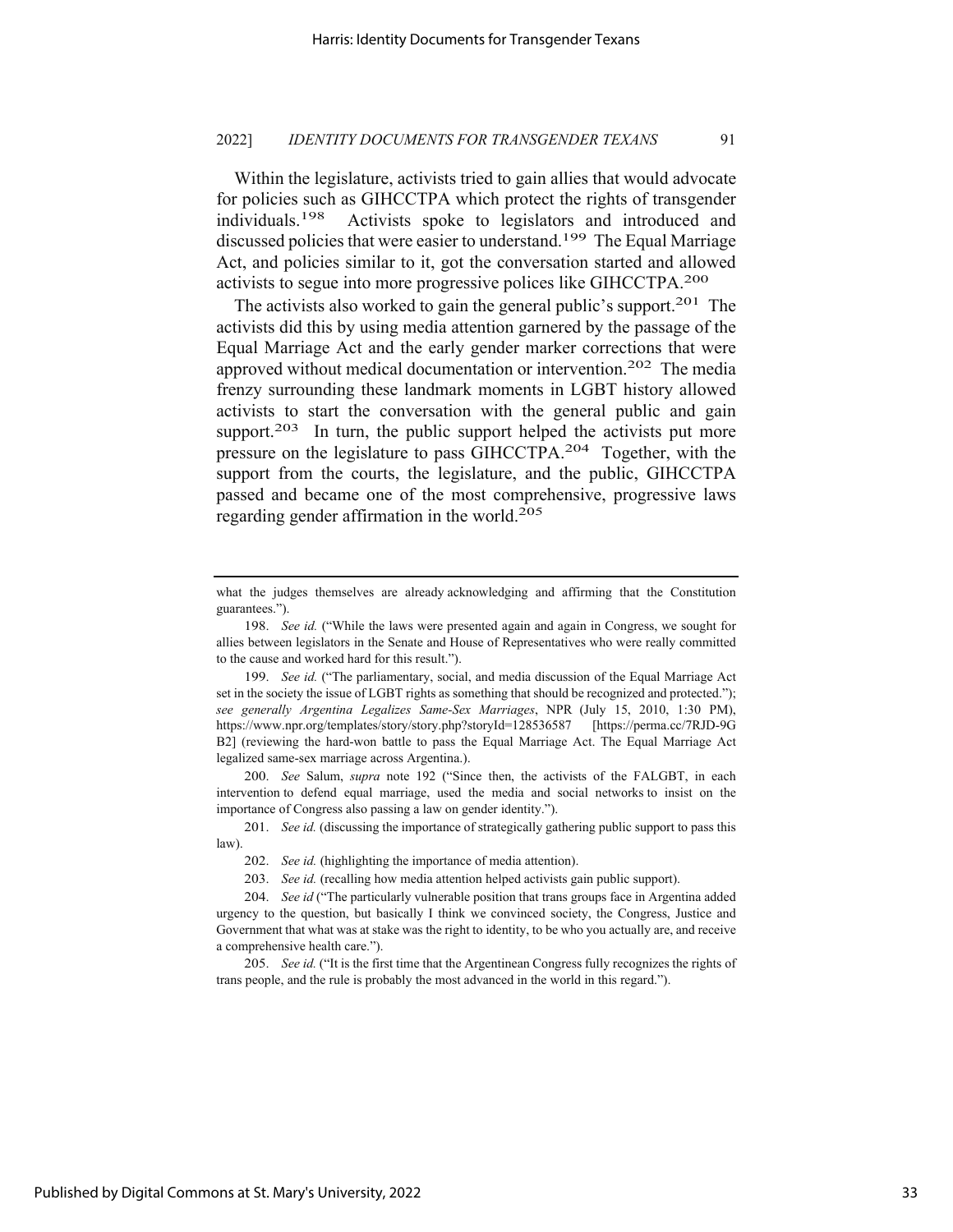However, it is important to note, that Argentina's progressive policy has not solved all the problems transgender Argentineans face.<sup>206</sup> Transgender individuals in Argentina still face violence.<sup>207</sup> Despite laws in place that should protect transgender individuals from discrimination based on transgender status, transgender individuals experience exclusion from the workforce, leaving them economically disadvantaged and more susceptible to violence.<sup>208</sup> Despite laws like GIHCCTPA, which purport to ensure transgender individuals' access to gender affirming care, transgender individuals still report experiencing discrimination in healthcare, which leads to many transgender people receiving inadequate healthcare, if they receive healthcare at all.<sup>209</sup> Transgender individuals also report experiencing hate crimes and physical and sexual assault at high rates.210 All this together leaves transgender individuals in Argentina with a life expectancy of around thirty-five years.<sup>211</sup> This is bleak in comparison to their cisgender counterparts, who have a life expectancy averaging around seventy-six

<sup>206.</sup> *See* Allie Pitchon, *Transgender Rights in Argentina: A Story of Progress, Turbulence, and Contradictions*, THE BUBBLE (June 27, 2018, 1:43 PM), https://www.thebubble.com/ transgender-rights-in-argentina-a-story-of-progress-turbulence-and-contradictions [https://perma. cc/SCP6-7REQ] ("Across the country, transgender people face immense socio-cultural stigma and prejudice, which translates into economic and political discrimination, as well as physical violence.").

<sup>207.</sup> *See* Jonathan Gilbert, *Transgender Argentines Confront Continued Murder and Discrimination*, N.Y. TIMES (Nov. 28, 2015), https://www.nytimes.com/2015/11/29/ world/americas/transgender-argentines-confront-continued-murder-and-discrimination.html

<sup>[</sup>https://perma.cc/XY73-V6ES] (contrasting the progress made in transgender rights on paper with the actual harm and violence experienced by transgender Argentineans); *see also* Pitchon, *supra*  note 207 (providing examples of violence transgender individuals face in Argentina).

<sup>208.</sup> *See* Pitchon, *supra* note 206 ("In spite of laws passed to prevent employment discrimination, just under ninety percent of trans women in Argentina have never been able to attain a formal job.").

<sup>209.</sup> *See id.* ("Frequent exclusion of transgender people from the healthcare system ensures that transgender women are continuously—and increasingly—affected by high rates of HIV.").

<sup>210.</sup> *See id.* ("Meanwhile, according to ATTTA, Argentina's Association for Travesti, Transexual, and Transgender rights, transgender Argentines continue to experience hate crimes, as well as physical and sexual assault, at alarming rates.").

<sup>211.</sup> *See id.* (comparing Argentina's national average life expectancy of seventy-six years to the life expectancy of transgender women which remains at thirty-five years); *see also* Gilbert, *supra* note 207 (highlighting the life expectancy disparity amongst transgender individuals as compared to others. Men have a life expectancy of seventy-three years, women who have a life expectancy of eighty years, and transgender individuals have a life expectancy of thirty-five years.).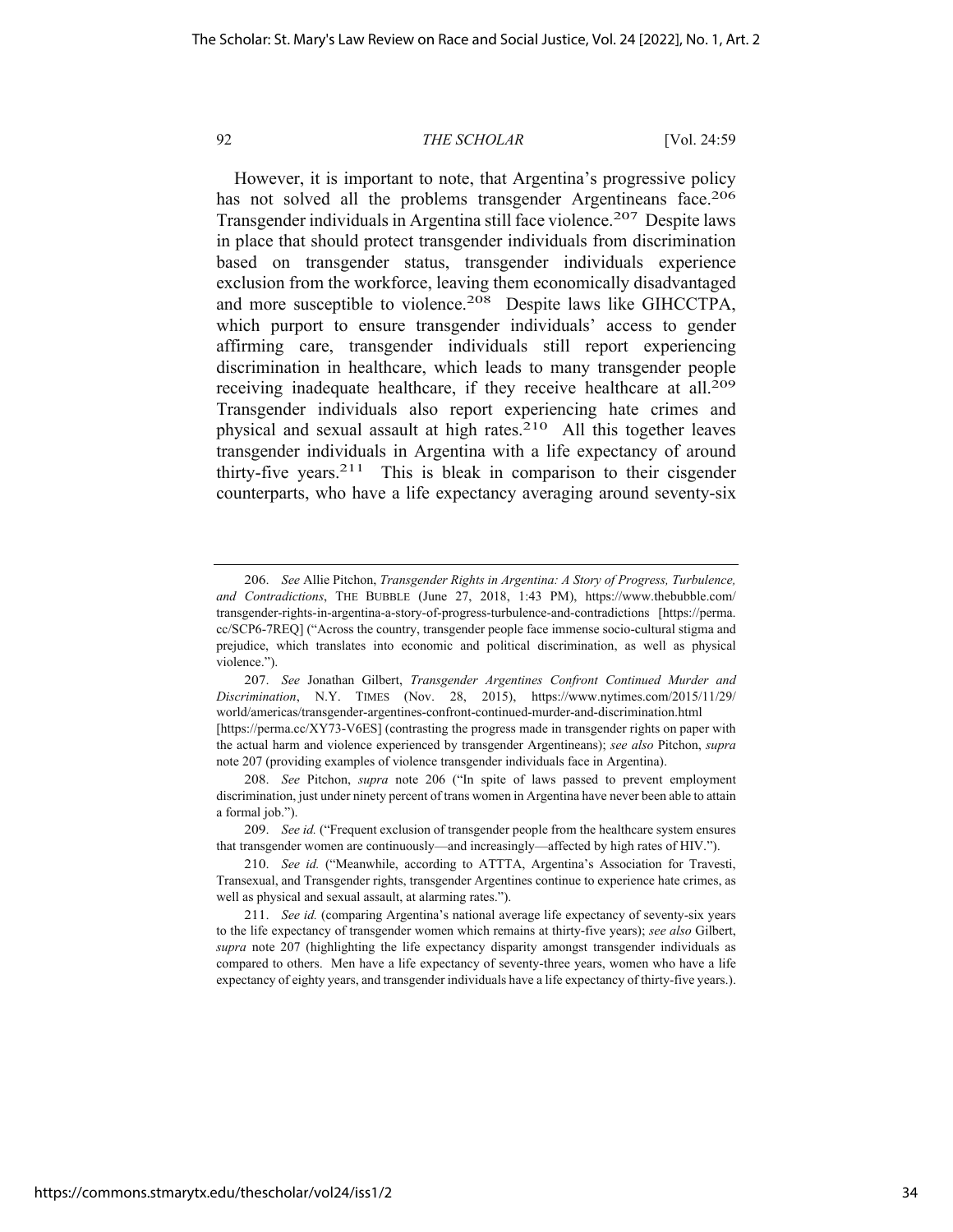years.212 It comes down to this: the most progressive policy in the world can only help so much.<sup>213</sup> Resources are needed to implement the policies and educate the public in order to change attitudes and behaviors surrounding transgender individuals.<sup>214</sup>

Texas has much to learn from Argentina, both from its successes and its failures.215 Texas should adopt a similar policy for gender marker corrections, allowing transgender individuals to determine their own identity without the demand of medical recognition or intervention.<sup>216</sup> Texas can learn from Argentina's failure to protect transgender individuals by providing more social support for transgender individuals and bringing transgender issues to the public eye to challenge hostile attitudes.217 Argentina is just one example that Texas can choose to follow and learn from.218

214. *See* Emily Shmall, *Transgender Advocates Hail Law Easing Rules in Argentina*, N.Y. TIMES (May 24, 2012), https://www.nytimes.com/2012/05/25/world/americas/transgenderadvocates-hail-argentina-law.html [https://perma.cc/97KA-RFTY] (observing transgender individuals were wary of the new law, noting that transphobic attitudes would not "change overnight"); *see generally* Gilbert, *supra* note 208 (demonstrating the pervasiveness of transphobia and discrimination against transgender people).

215. *C.f.* STAFFORD, *supra* note 183 (suggesting Ireland look to Argentina's approach to gender marker corrections in modeling their own laws).

216. *See id.* ("This law has been hailed as the 'most progressive gender identity law in history' and contains many positive aspects for the Argentine transgender community such as: the self- determination aspect; the absence of a surgery requirement; the provisions made for transgender people under the age of 18; the right to personal development and dignified treatments for trans people; and the right to gender identity itself . . . [T]his means that transgender people in Argentina must always be treated with the same respect given to a non-transgender person and their chosen first name will be used on any official documents, clearly respecting the right of the people to live as transgender and to be treated as their desired gender.").

217. *See* Pitchon, *supra* note 206 (emphasizing that despite the implementation of progressive laws to support transgender people, Argentines still held hostile, uninformed, and discriminatory attitudes towards transgender individuals); *see also* Gilbert, *supra* note 208 (explaining that while Argentina is lauded for its progressive policies for transgender rights, transgender individuals in Argentina still experience discrimination and harassment).

218. *See generally* STAFFORD, *supra* note 183 (including various gender recognition laws from Ireland, Denmark, and Argentina).

35

<sup>212.</sup> *See* Pitchon, *supra* note 206 ("[T]he national average life expectancy in Argentina is roughly 76.3 years . . . ").

<sup>213.</sup> *See id.* (highlighting the obstacles and injustices faced by transgender Argentineans); *see also* Gilbert, *supra* note 207 (providing several examples of violence faced by transgender Argentineans); *see generally* Salum, *supra* note 192 (identifying Argentina's gender law as probably the most advanced and progressive in the world).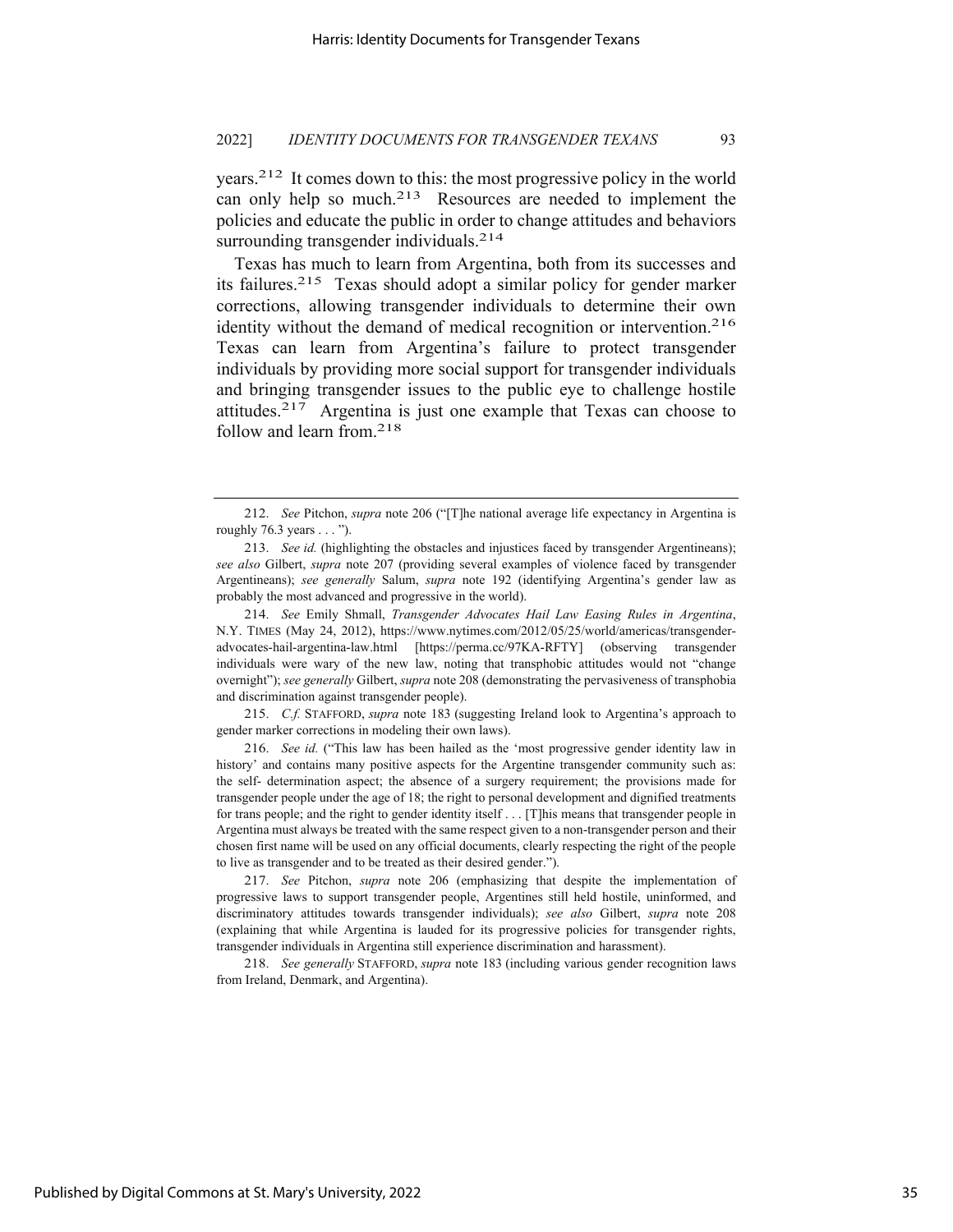# *2. Denmark*

In 2014, Denmark made history by being the first European country to allow individuals to correct the gender marker on their identifying documents without medical affirmation or intervention.<sup>219</sup> In Denmark, a person simply needs to apply for an amended identity document to the relevant governmental agency, wait six months, and then confirm the application before being allowed to update their identification documents.<sup>220</sup> There is no need to visit a doctor, get diagnosed with gender dysphoria, or receive medical or psychological treatment to "confirm" the transness of the individual. $221$  This noninvasive approach to gender marker corrections allows transgender individuals the freedom to be who they are without pathologizing them.<sup>222</sup>

While Denmark's approach to gender marker corrections has eliminated some obstacles that transgender individuals face, it is not perfect.223 Transgender people in Denmark report Denmark's selfdetermination approach to gender marker corrections, while welcome, has only been effective in restricted ways.<sup>224</sup> For example, unlike Argentina's law, Denmark's law did not come with an assurance of medical treatment to help those who wish to medically transition, it only

<sup>219.</sup> *See Denmark the First European Country to Allow Legal Change of Gender Without Diagnosis*, ILGA EUR. (June 1, 2014), https://www.ilga-europe.org/resources/news/latest-news/ denmark-first-european-country-allow-legal-change-gender-without [https://perma.cc/KX 6T-78F7] (reporting the change in law from requiring a diagnosis of gender identity disorder, to a policy of self-determination).

<sup>220.</sup> *See id.* ("[A]n application for legal change of gender is submitted to a relevant authority and after 6 months the applicant simply needs to confirm their application.").

<sup>221.</sup> *See id.* (listing the various medical procedures that the Danish parliament excluded for the gender of transgender individuals to be confirmed "The Danish parliament also removed such requirements as medical intervention, compulsory surgical intervention and compulsory sterilisation.").

<sup>222.</sup> *Cf.* STAFFORD, *supra* note 183, at 18–21 (describing Argentina's approach towards removing medicalization of transgender identities, since the medicalization of transness suggests that transgender individuals are incapable of making their own decisions. Denmark's new law is similar because individuals do not need to be "diagnose[d]" before being recognized as transgender, and all individuals need to do is self-certify.).

<sup>223.</sup> *See id.* at 21 (pointing out the flaws and contradictions in Denmark's system including the "reflection period" and age requirement).

<sup>224.</sup> *See* CHRIS DIETZ, UNIV. LEEDS, SCH. L., SELF-DECLARATION OF LEGAL GENDER STATUS IN DENMARK 4 (2018) (discussing that while improvements and strides have been made in the self-declaration of legal gender status in Denmark, more work remains, including acknowledging the fact that Denmark's law fails to address the difficulties transgender individuals experience in healthcare).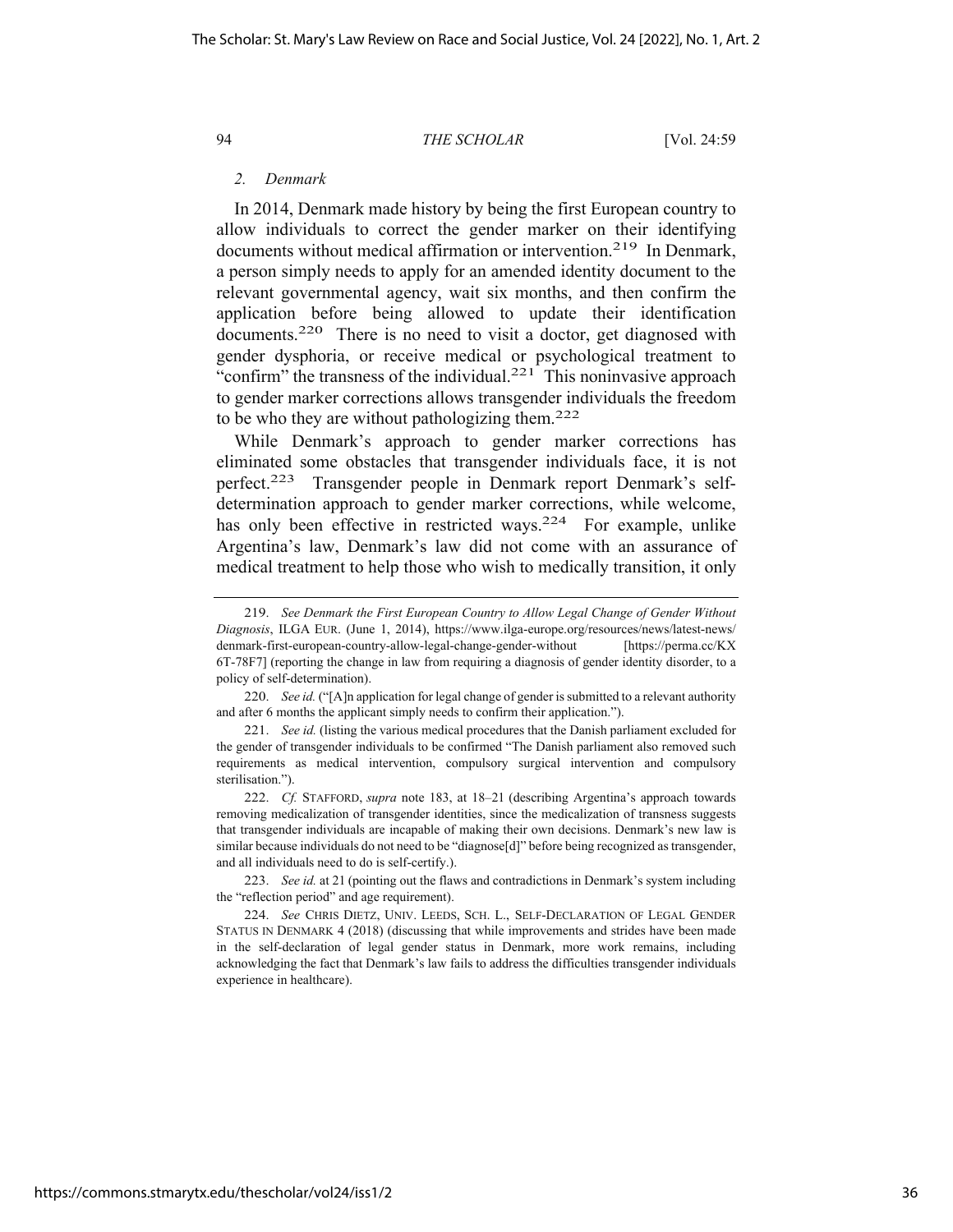helps transgender individuals transition "on paper."<sup>225</sup> In Denmark, when this gender marker correction law was passed, a person must have received a diagnosis of gender dysphoria before they could receive treatment such as gender affirmation surgery or hormone therapy to transition medically, even though the gender marker correction law does not require such a diagnosis to correct identity documents to have the appropriate gender.226 Many transgender people do not update identity documents before transitioning medically for fear of being outed as transgender; thus, for many transgender individuals, the requirement of a diagnosis is still a de facto requirement to transition "on paper."227

While Denmark is not perfect, Texas would do well to learn from its successes and failures.<sup>228</sup> Denmark's stand-alone gender correction policy, without the reinforcement of other policies to support and protect transgender people, fails to properly address the needs of Denmark's transgender citizens.229 Thankfully, the United States already has some protections for transgender people, such as protection from employment discrimination per *R.G. & G.R. Harris Funeral Homes*. 230 Also, due to the nature of the United States medical care system, transgender Texans may not run into the same problem of needing a diagnosis of gender dysphoria before receiving any medical treatment for transition they may desire or require.<sup>231</sup> However, because the United States healthcare

231. *See* STAFFORD, *supra* note 183, at 21 (mentioning Denmark's previous law requiring that an individual needed to be diagnosed with a disorder before being recognized as another gender); *see also Gender Affirming Care*, UT PHYSICIANS: TRANSGENDER MED. & SURGERY

<sup>225.</sup> *See id.* at 3 (discussing how transitioning in Denmark is complicated by the civil system's disconnect from the medical system).

<sup>226.</sup> *See id.* ("So, although the Danish Parliament has since moved 'transsexualism' out of the section of the Danish diagnostic code covering mental disorders . . . access to hormonal and surgical body modification technologies remains dependent upon being granted this diagnosis at the Sexological Clinic.").

<sup>227.</sup> *See id.* (describing an incident in which one transgender person was outed to their boss when they corrected their identity documents to reflect their gender).

<sup>228.</sup> *C.f.* STAFFORD,*supra* note 183, at 20 (suggesting Ireland should learn from Denmark's failure to adequately support its transgender population through policies that are effective and functional).

<sup>229.</sup> *See generally* DIETZ, *supra* note 224, at 2–4 (portraying several ways in which the Danish system has failed transgender Danes through excerpts from interviews with transgender individuals); *see also* STAFFORD, *supra* note 183, at 21–23 (calling out the shortcomings of the Danish law).

<sup>230.</sup> *E.g.*, R.G. and G.R. Harris Funeral Homes, Inc. v. Equal Emp. Opportunity Comm'n, 140 S. Ct. 1731, 1761 (2020) (holding, for the first time, that discrimination based on transgender status is discrimination based on sex as proscribed by Title VII).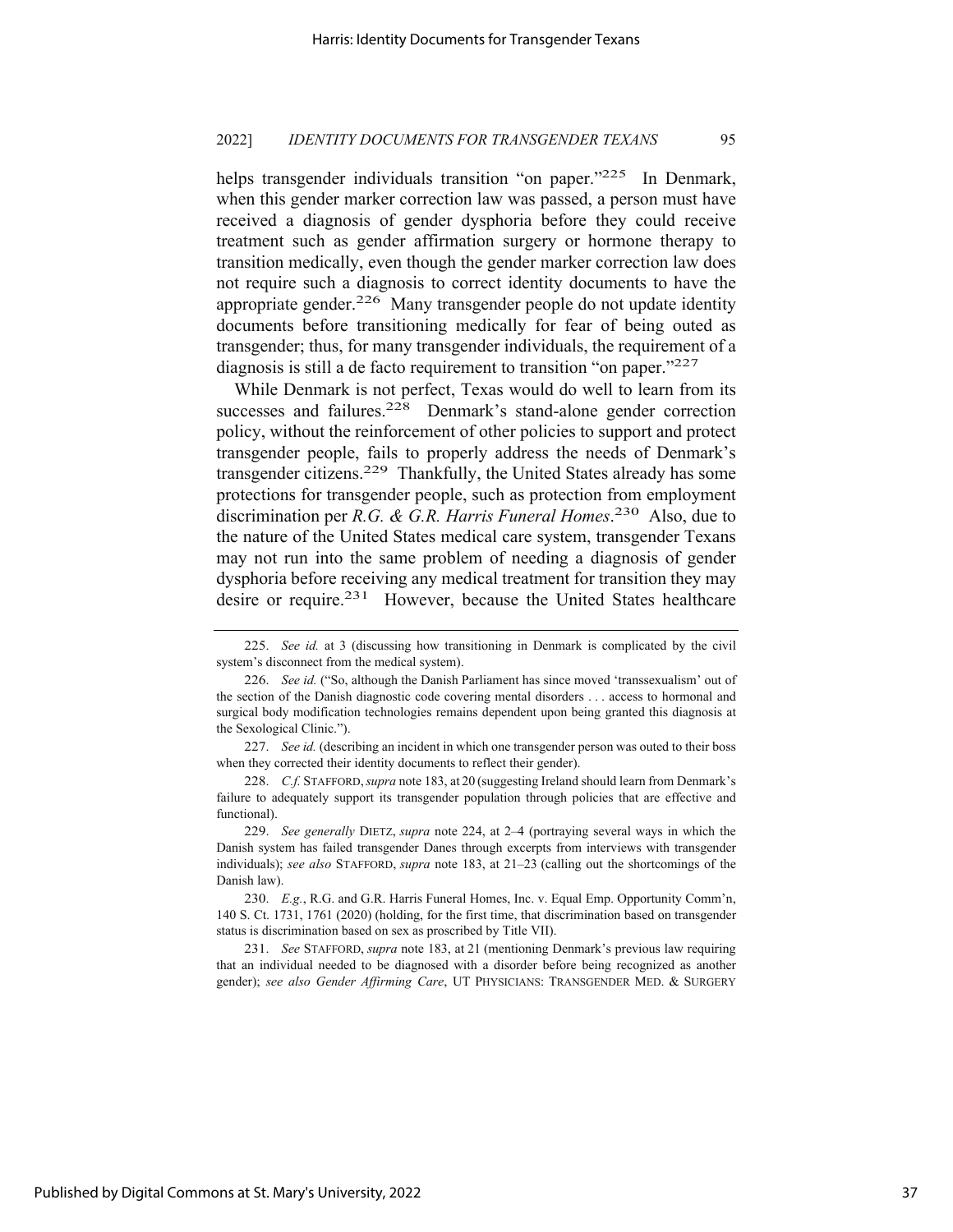system is pay-to-play and gender affirming treatments may not be fully or adequately covered by insurance, transgender Texans may still not be able to reap the full benefits of a gender marker correction law that makes the process simple.232

*3. Netherlands* 

Netherlands took a different approach to rectify the wrongs faced by transgender individuals who are unable to correct their gender markers.<sup>233</sup> In 2020, Netherlands passed a law which would remove gender markers from identifying documents for everyone altogether.234 Gender markers will be removed from all government issued identification cards within five years of the law's passing.<sup>235</sup>

PROGRAM, https://www.utphysicians.com/transgender-medicine-and-surgery-program/ [https:// perma.cc/D76P-P7CX] (stating that individuals who wish to seek certain gender affirming surgeries must provide at least one letter from a licensed mental health professional).

<sup>232.</sup> *See Gender Affirming Surgery*, AETNA, http://www.aetna.com/cpb/medical/ data/600 699/0615.html [https://perma.cc/K895-9QQV] (last updated Jan. 12, 2021) (establishing that Aetna insurance covers gender affirming surgeries, but certain requirements must be met); *see also Blue Cross Blue Shield of Texas: Gender Assignment Surgery and Gender Reassignment Surgery with Related Services*, TRANSGENDER LEGAL DEF. & EDUC. FUND, https://trans healthproject.org/resources/health-insurance-medical-policies/blue-cross-blue-shield-of-texas-gen der-assignment-surgery-and-gender-reassignment-surgery-with-related-services/voice-therapy-an d-surgery/ [https://perma.cc/52JX-V7E6] (last updated May 1, 2019) (confirming gender affirming surgeries are covered under Blue Cross Blue Shield insurance, but certain requirement must be met); *cf.* DIETZ,*supra* note 225, at 3 (describing how self-declaration gender laws positively impact individuals).

<sup>233.</sup> *See* Neela Ghoshal & Kyle Knight, *Netherlands Sees No Role for Gender Marker on ID Documents*, HUM. RTS. WATCH (July 8, 2020, 1:53 PM), https://www.hrw.org/news/ 2020/07/08/netherlands-sees-no-role-gender-marker-id-documents [https://perma.cc/XWS4- 52QN] (reporting Netherlands's historical decision to remove gender markers from identifying documents); *but see* Jamie Wareham, *Dutch ID Cards to Become Gender Free—Could More of Europe Follow?*, FORBES (July 7, 2020, 11:09 AM), https://www.forbes.com/sites/ jamiewareham/2020/07/07/dutch-id-cards-to-become-gender-free—could-more-of-europe-follow /?sh=64b04f633207 [https://perma.cc/4PWH-C6ZB] (clarifying the government is only removing gender from ID cards but that passports and birth certificates will continue to report gender).

<sup>234.</sup> *See* Ghoshal & Knight, *supra* note 233 (discussing the removal of gender markers on identification documents in the Netherlands); *see also* Wareham, *supra* note 233 (contemplating the long-term widespread use of gender marker free identification throughout Europe).

<sup>235.</sup> *See* Ghoshal & Knight, *supra* note 233 (confirming Netherland's new law will be completely implemented within five years); *see also* Wareham, *supra* note 233 (providing clarification as to which identifying documents will not have gender markers and what the government's reason is for not removing gender markers from passports).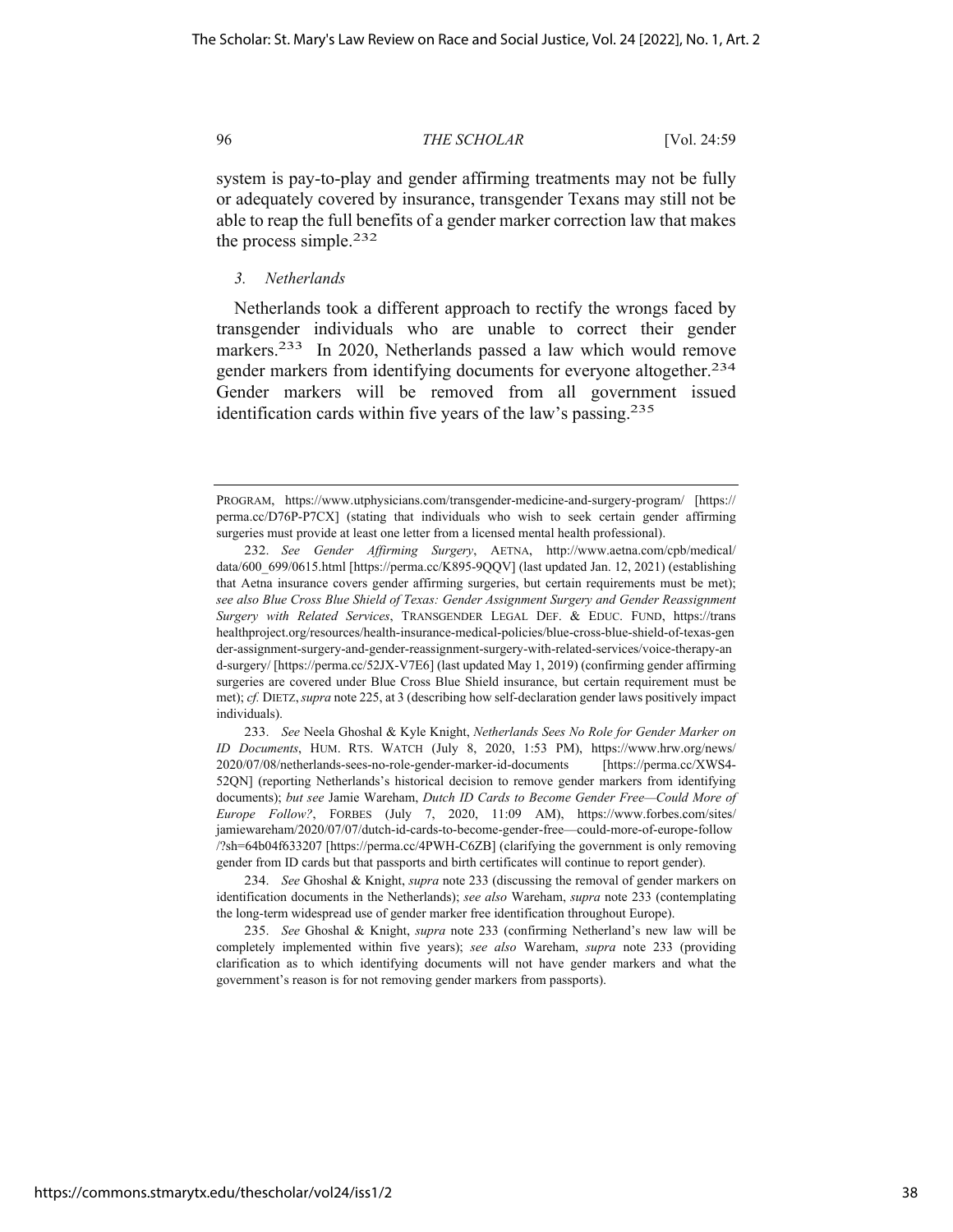Previously, individuals were required to apply to correct their gender marker with the municipal authority, wait four weeks, and then confirm the application in person at the municipal authority's desk.<sup>236</sup> People under sixteen years old were required to lodge an application with the court to have their gender marker corrected.<sup>237</sup>

This new law takes the onus from transgender individuals to correct their identity documents and allows people to move freely through the world without being questioned, harassed, discriminated against, or harmed because their identity documents do not comport with their gender presentation.238 While Texas may not be ready for this monumental step quite yet, Texans can still learn from Netherland's new law and the policy considerations that lead to its implementation.<sup>239</sup>

In considering whether gender markers were a necessity on identifying documents, the Netherlands government weighed the potential for harm for transgender individuals against the potential benefits of publishing individuals' genders on their identifying documents, namely prevention of identity fraud.240 The government ultimately concluded that the harm that could be done—discrimination, harassment, and violence outweighed the little good that could be done and passed the law removing gender markers from identity documents.<sup>241</sup> Likewise, Texas should consider the harm that exists by not having a uniform process by which transgender individuals can obtain gender marker corrections on their identifying documents and whether the benefits to society of preventing these gender marker corrections really outweigh the costs to

<sup>236.</sup> *See Change of Gender Registration Made Easier for Transgenders*, GOV'T OF THE NETH. (Apr. 10, 2019, 2:46 PM), https://www.government.nl/latest/news/2019/04/10/change-ofgender-registration-made-easier-for-transgenders [https://perma.cc/VEM8-RU8Z] (reporting what was then considered an easy two-step process for correction of gender registration).

<sup>237.</sup> *See id.* (explaining individuals under sixteen years of age require extra care when correcting their gender).

<sup>238.</sup> *See* Ghoshal & Knight, *supra* note 233 ("[T]he move means citizens will no longer be required to carry documents displaying unnecessary information that for some could invite harm."); *see also* Wareham, *supra* note 233 ("[T]he move aims to remove obstacles that prevent transgender and intersex people from 'fully participating in the society.'").

<sup>239.</sup> *See* Ghoshal & Knight, *supra* note 233 (mentioning that global experts recommend other nations should end the registration of sex and gender markers).

<sup>240.</sup> *See id.* (describing how the government weighed these factors and why Netherlands's government decided to remove gender markers on identifying documents).

<sup>241.</sup> *See id.* ("The primary purpose of an identity document is to ensure that the person presenting the ID is who they say they are. Race or gender markers do not create additional clarity.").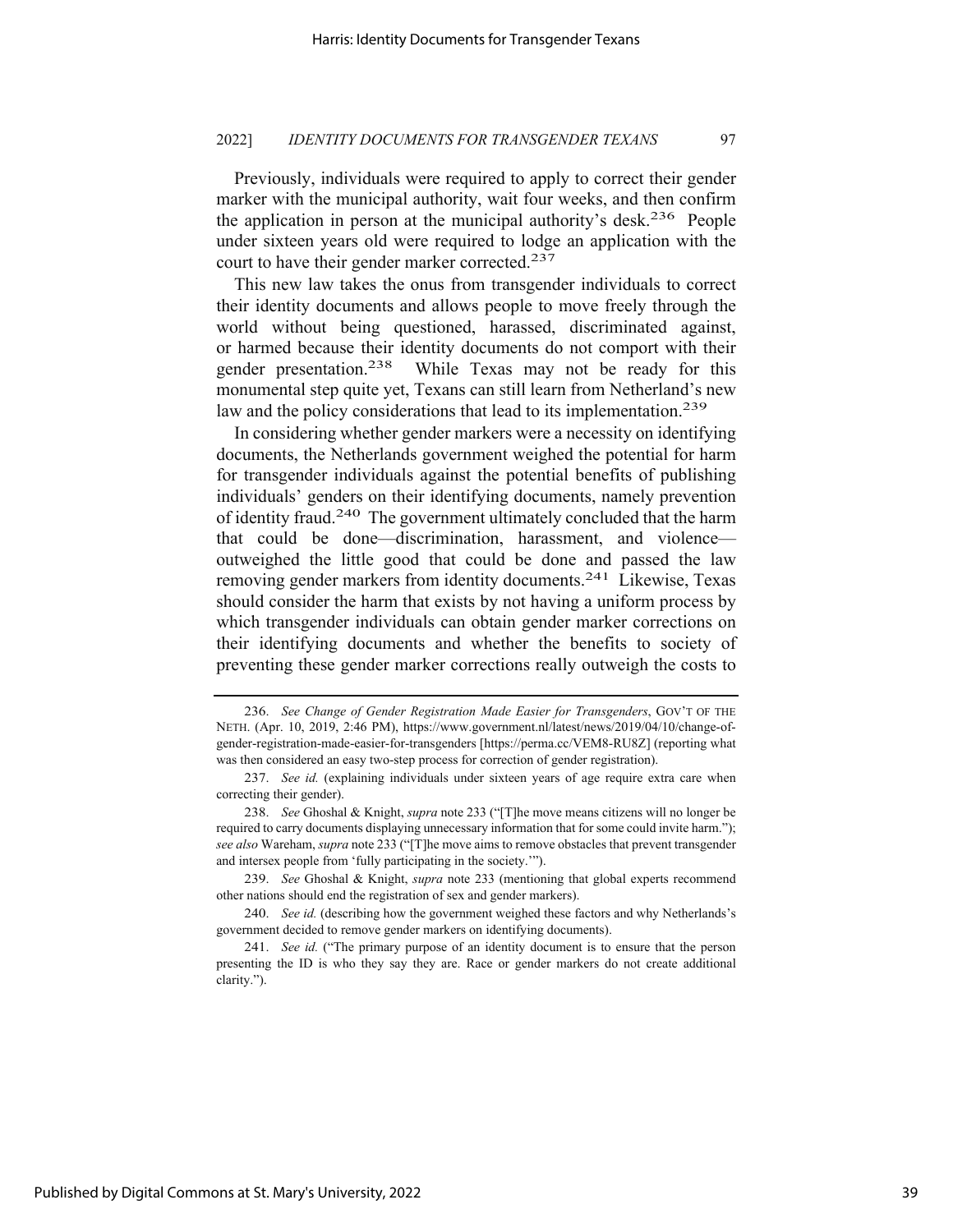transgender people.<sup>242</sup> In weighing these considerations, Texas is likely to find, as the Netherlands did, that the costs to transgender people outweigh the small benefit to society.<sup>243</sup>

## *4. Vermont*

There are also examples of just and effective policies regarding gender marker corrections here in the United States that Texas can follow.244 Vermont has a streamlined, uniform process by which transgender individuals may obtain identity documents with corrected gender markers.<sup>245</sup> In Vermont, a person need only fill out the applicable application with the corrected information to obtain a gender marker correction on a state issued identification card or driver's license.<sup>246</sup> No documentation is required to confirm the self-designated gender

<sup>242.</sup> *See generally* McGaughy, *supra* note 167 (detailing the horrific conditions for transgender Texans. According to this article, Texas leads the nation in murders of transgender people—having even more murders than more populous locales such as California. This article also reports that transgender Texans are less likely to have identity documents that match their outward gender presentation, less likely to feel safe to contact the police in the event of an emergency, and more likely to be impoverished as well as more likely to be sexually assaulted than transgender individuals in other states. This article reports that many transgender individuals believe these staggering statistics are due, at least in part, to the fact that Texas does not have laws that protect transgender people.).

<sup>243.</sup> *Cf.* Ghoshal & Knight, *supra* note 233 (explaining Netherlands decided to remove gender markers because of the harm they were causing the transgender population).

<sup>244.</sup> *E.g., Changing Birth Certificate Sex Designations: State-By-State Guidelines*, *supra*  note 184 (listing the policies regarding gender marker corrections on birth certificates of each state in the United States. Notably, the only state which outright bans gender marker corrections is Tennessee. Other states have practices like Texas which are not codified but found in the common law practice of granting gender marker corrections with appropriate documentation. Still, others, like Vermont and California, have codified the process for obtaining name and gender marker corrections in those states.).

<sup>245.</sup> *See* VT. STAT. ANN. tit. 18 § 5112 (2019) (outlining the process by which a person may obtain an amended birth certificate with an updated gender marker); *see also Self-Designated Descriptors*, VT. AGENCY OF TRANSP., https://dmv.vermont.gov/licenses/identity-documents/selfdesignated-descriptors [https://perma.cc/KQX8-FHRA] (identifying sex as a self-designated category for driver's licenses and identification cards and stating documentation for such categories is not required under federal and state law).

<sup>246.</sup> *See Self-Designated Descriptors*, *supra* note 245 (stating that "applicants" can selfdesignate certain descriptors, including gender, for a driver's license or identification card); *see also ID Documents Center: Vermont*, NAT'L CTR. FOR TRANSGENDER EQUAL., https://trans equality.org/documents/state/vermont [https://perma.cc/5BMZ-D4GF] (last updated July 2021) (explaining the process to update an individual's gender on a driver's license or identification card).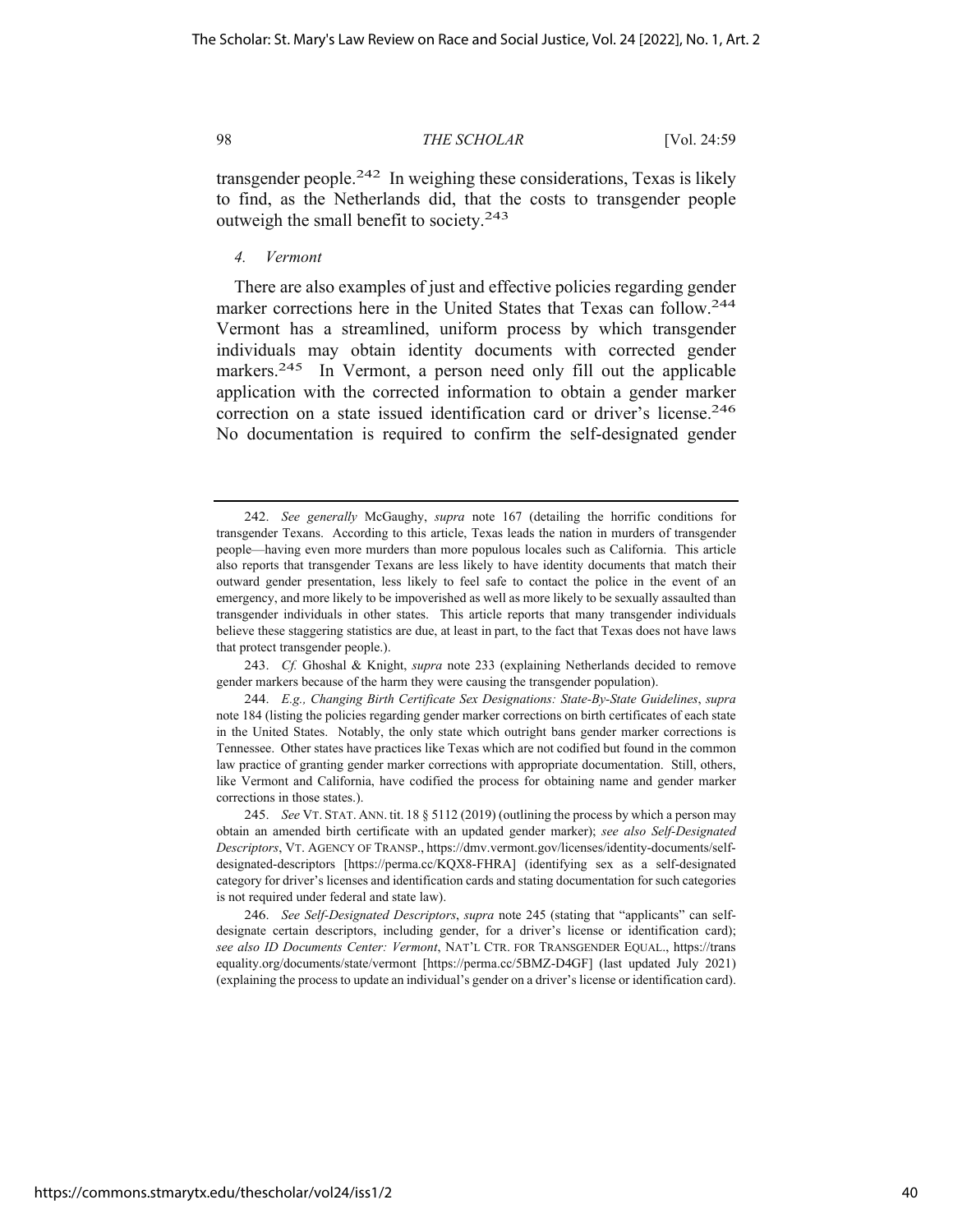marker.<sup>247</sup> This is very progressive for the United States, where many states require a court order, physician's letter, or both before a transgender person can receive an identification card with the correct gender.248 This is a commendable policy and one that Texas should look to when designing its own gender marker correction law.<sup>249</sup>

Looking now to birth certificates in Vermont, to obtain a gender marker correction, an individual must fill out the appropriate form and provide an affidavit from a licensed physician, "who has treated or evaluated the individual stating that the individual has undergone surgical, hormonal, or other treatment appropriate for that individual for the purpose of gender transition shall constitute sufficient evidence to determine that sexual reassignment has been completed."250 The phrasing of the physician's letter requirement is important to note because of the various possibilities of the requirement.251 Transgender individuals are required to receive "treatment appropriate for that individual" for the purposes of their transition.<sup>252</sup> This could be surgery, hormone therapy, or other treatments, but it could also mean no treatment.253 The Vermont statute gives transgender people and their physicians room to decide what treatments they wish to obtain and allows them to move forward with a legal transition without inquiring as to the

<sup>247.</sup> *See Self-Designated Descriptors*, *supra* note 245 ("Applicants are not required under Vermont or federal law to present documentation that confirms the information they submit for these entries.").

<sup>248.</sup> *See* 2015 Conn. Acts No. 15-132 (Reg. Sess.) (requiring individuals in Connecticut to submit a written request and notarized affidavit from a physician in order to receive a new birth certificate to reflect the corrected gender); *see also* D.C. CODE ANN. § 7-210.01 (West 2018) (repealed 2013) (stating that in D.C., an individual is required to submit a written request and a statement from a licensed healthcare professional to correct their gender); *see also Identity Document Laws and Policies*, MOVEMENT ADVANCEMENT PROJECT, https://www.lgbtmap. org/equality-maps/identity\_document\_laws [https://perma.cc/QD8E-MU3H] (last updated Oct. 13, 2021) (listing all the states' requirements in order for an individual to correct their gender marker).

<sup>249.</sup> *See* Restar et al., *supra* note 96 (showing how other states such as Massachusetts and Rhode Island have created new gender marker laws which are modeled similar to Vermont's selfidentifying process and were implemented to make the process easier for transgender residents).

<sup>250.</sup> VT. STAT. ANN. tit. 18 § 5112 (2019).

<sup>251.</sup> *See id.* (noting that the letter must include information to support the requirement of the statute.) ("[T]he individual has undergone surgical, hormonal, or other treatment appropriate for that individual for the purpose of gender transition . . . ").

<sup>252.</sup> *Id.*

<sup>253.</sup> *Cf. id.* (leaving a caveat that individuals may choose not to undergo certain types of treatment by use of the word "or").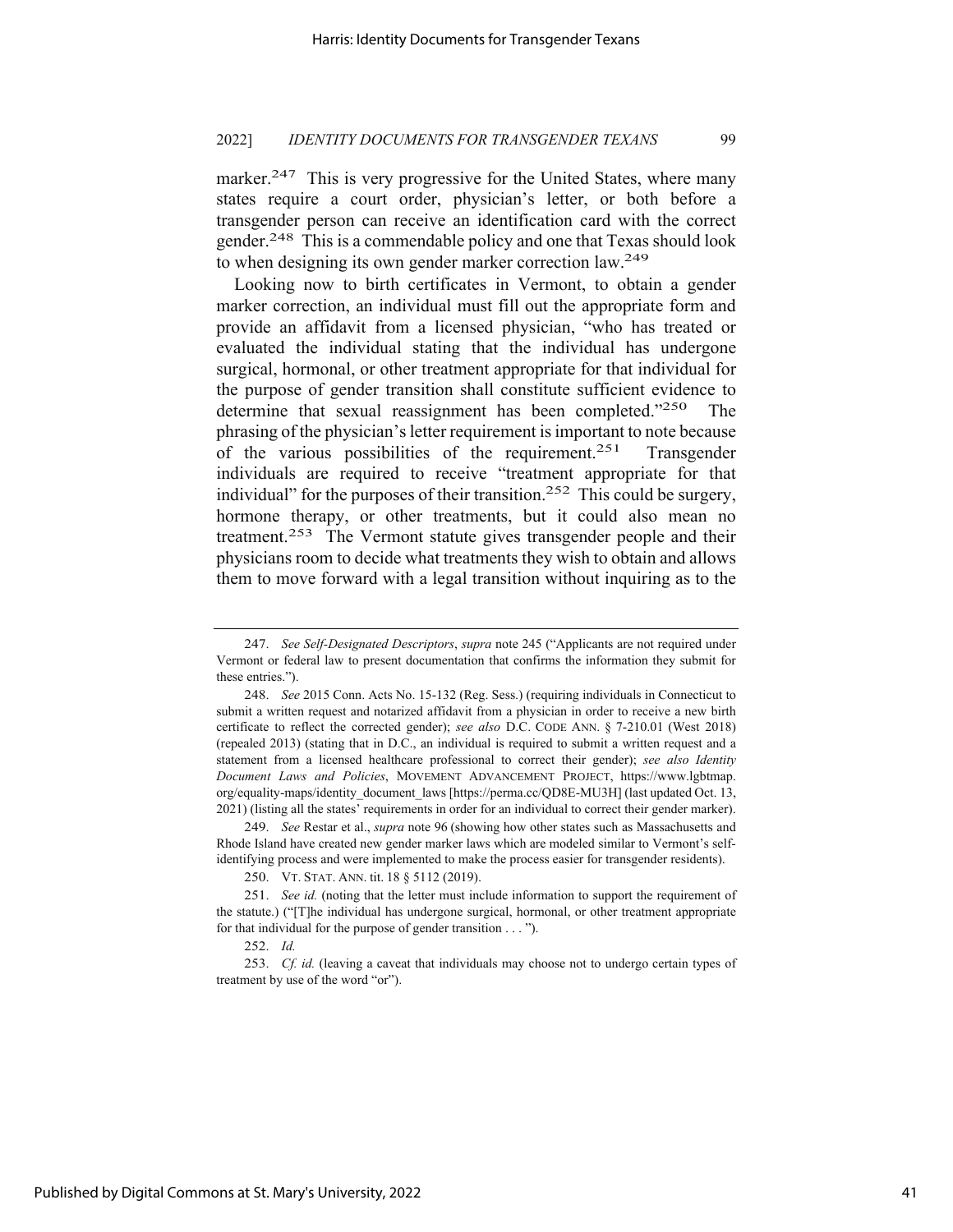invasiveness of that treatment.254 This respects the transgender individual's bodily autonomy and right to privacy.255 Texas should model the Vermont statute if lawmakers impose a physician's letter requirement for gender marker corrections.

*5. California* 

California also has an impressive gender marker correction policy.256 In 2014, California amended its Health and Safety Code, allowing individuals to obtain a new birth certificate reflecting their gender identity without a court order.<sup>257</sup> The amended law mandates the state of California issue a new birth certificate upon receipt of an affidavit from the individual declaring that the purpose of the gender marker correction is to reflect the individual's gender identity and a payment for the issuance of a new birth certificate.<sup>258</sup> It is important to note that California does not require medical intervention or acknowledgement before issuing the new birth certificate.<sup>259</sup> It is also noteworthy that California issues a new birth certificate to individuals who request a corrected gender marker, not a modified birth certificate with a line through the old gender marker.260

<sup>254.</sup> *See id.* (requiring a physician provide a letter stating that the individual at issue has undergone clinically appropriate treatment, and not inquiring as to the specifics of that treatment).

<sup>255.</sup> *See id.* (compelling an affidavit by a licensed physician stating appropriate treatment has been made and stating the new certificate shall be confidential and exempt from public inspection).

<sup>256.</sup> *See generally* CAL. HEALTH & SAFETY CODE § 103426 (West 2018) (stating a person must apply for a gender marker correction and include an affidavit attesting the person is not doing so for a fraudulent purpose).

<sup>257.</sup> *See id.* (providing a new procedure for obtaining a modified birth certificate).

<sup>258.</sup> *See id.* (requiring issuance of a new birth certificate after transgender individuals have followed the application process which only requires an affidavit).

<sup>259.</sup> *Compare id.* (noting no requirement for medical intervention), *with* IOWA CODE ANN. § 144.23(3) (West 2004) (necessitating documentation from a healthcare provider indicating that gender affirmation surgery or other medical treatments have been done to confirm the gender of the person requesting the gender marker correction).

<sup>260.</sup> *Compare* CAL. HEALTH & SAFETY CODE § 103426 (West 2018) (requiring the issuance of a new birth certificate), *with* CONN. GEN. STAT. ANN. § 19a-41-6 (West 2005) (ordering amended birth certificates to have a strikethrough on the original incorrect data, and the new correct data to be added to the original certificate).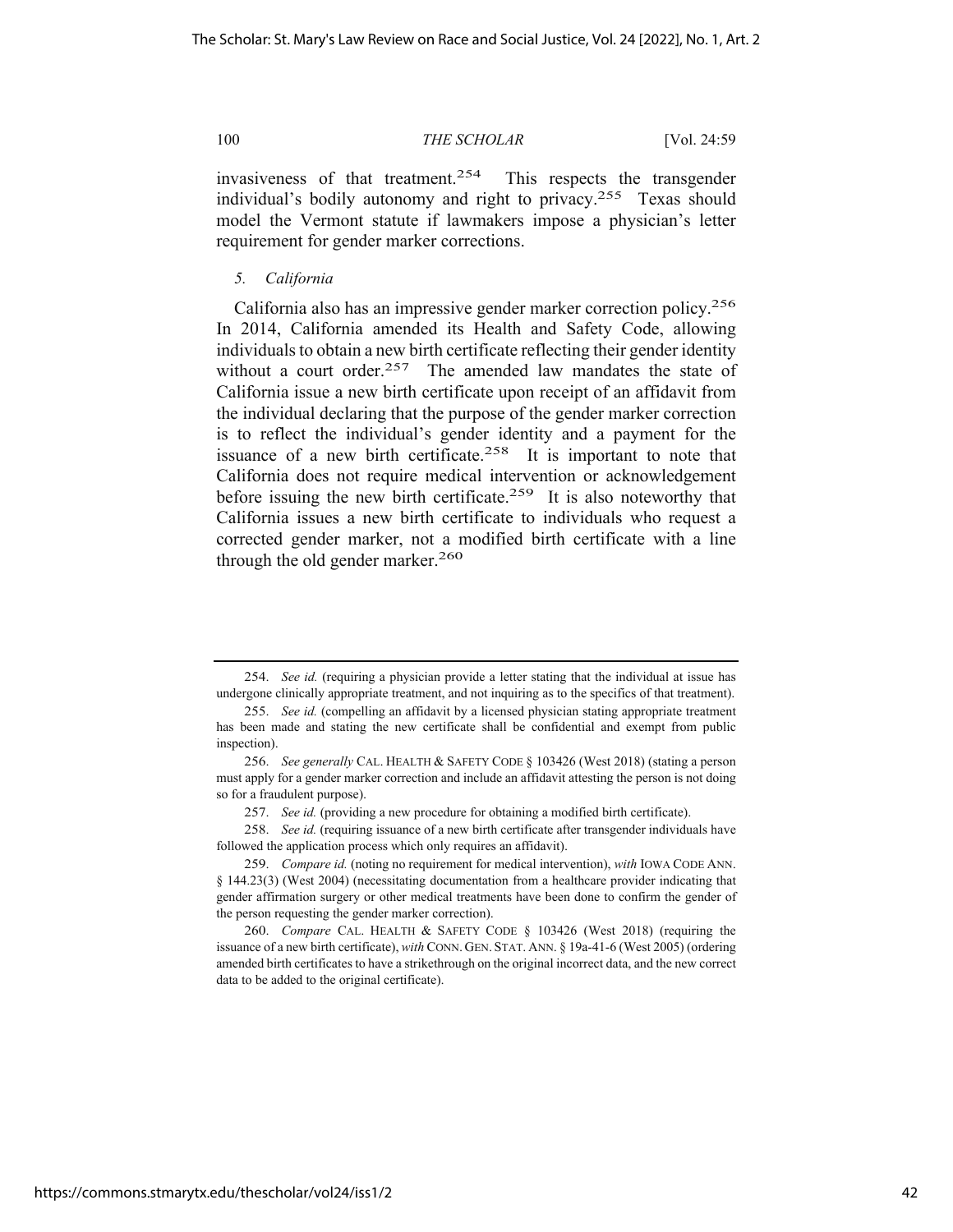California has been recognized as the safest state in the United States for transgender people to live in.<sup>261</sup> This is attributed to many important policies regarding transgender individuals, including the gender marker correction laws that make it easier for transgender Californians to live life without being outed as transgender every time they reach for their identification documents.262

Like Argentina, California also has other laws designed to protect transgender people in medical, housing, and employment contexts.263 However, unlike Argentina, these laws are backed with the funds and resources necessary to enforce them.264 This, combined with legal gender recognition, makes California a safer place for transgender individuals to live.265 It is worth acknowledging that California is not a perfect example.266 Despite its progressive policies, transgender individuals in California still suffer from discrimination, humiliation, intimidation, and harassment.<sup>267</sup> To address this, society needs to begin

humiliation in a California dining establishment washroom); *see also* Dion Lim, *'You look like a* 

<sup>261.</sup> *See How Does Your State Rank On "The Civil Rights Issue of Our Time?"*, REFINERY29 (Mar. 9, 2015, 3:50 PM), https://www.refinery29.com/en-us/2015/03/83531/ transgender-rights-by-state [https://perma.cc/M22T-SMTB] (ranking California as the number one safest place for transgender individuals to live in the United States).

<sup>262.</sup> *See id.* (describing why California is ranked number one in the United States for safest places transgender people to live, by noting the state's nondiscrimination laws and strength of the transgender communities within the state).

<sup>263.</sup> *See* CAL. GOV'T CODE § 12920 (West 2020) (reinforcing existing laws protecting people based on their gender and clarifying the definition of gender to include gender identity and expression).

<sup>264.</sup> *E.g.*, CAL. EDUC. CODE § 66270 (West 2019) (reflecting the legislative intent to provide resources for California schools by implementing and enforcing the law through education of students).

<sup>265.</sup> *See How Does Your State Rank On "The Civil Rights Issue of Our Time?"*, *supra* note 261 ("The state also won points for the strength of its trans communities, especially in the big cities; San Francisco and LA are home to some of the safest and most accommodating enclaves of gendernonconforming people in the country.").

<sup>266.</sup> *See*, Ethan Ward, *Number of Transgender Crime Victims Spikes in L.A.*, CROSSTOWN (Feb. 19, 2020) https://xtown.la/2020/02/19/number-of-transgender-crime-victims-spikes-in-la/ [https://perma.cc/7E3E-YMNG] ("The number of transgender people who were crime victims in Los Angeles jumped 49%, to 67, in 2019, highlighting the vulnerability this marginalized group faces.").

<sup>267.</sup> *See, e.g.*, *id.* (describing the alarming rate at which crime against transgender individuals is growing, particularly violent crime); *see also* LeahAnn Mitchell, *I Was Harassed at an In-N-Out Bathroom for Being a Black Trans Woman*, THE GUARDIAN (Oct. 7, 2019, 1:00 AM), https://www.theguardian.com/society/2019/oct/07/innout-trans-woman-harassment-california [https://perma.cc/2GRA-UERG] (detailing one transgender woman's experience of harassment and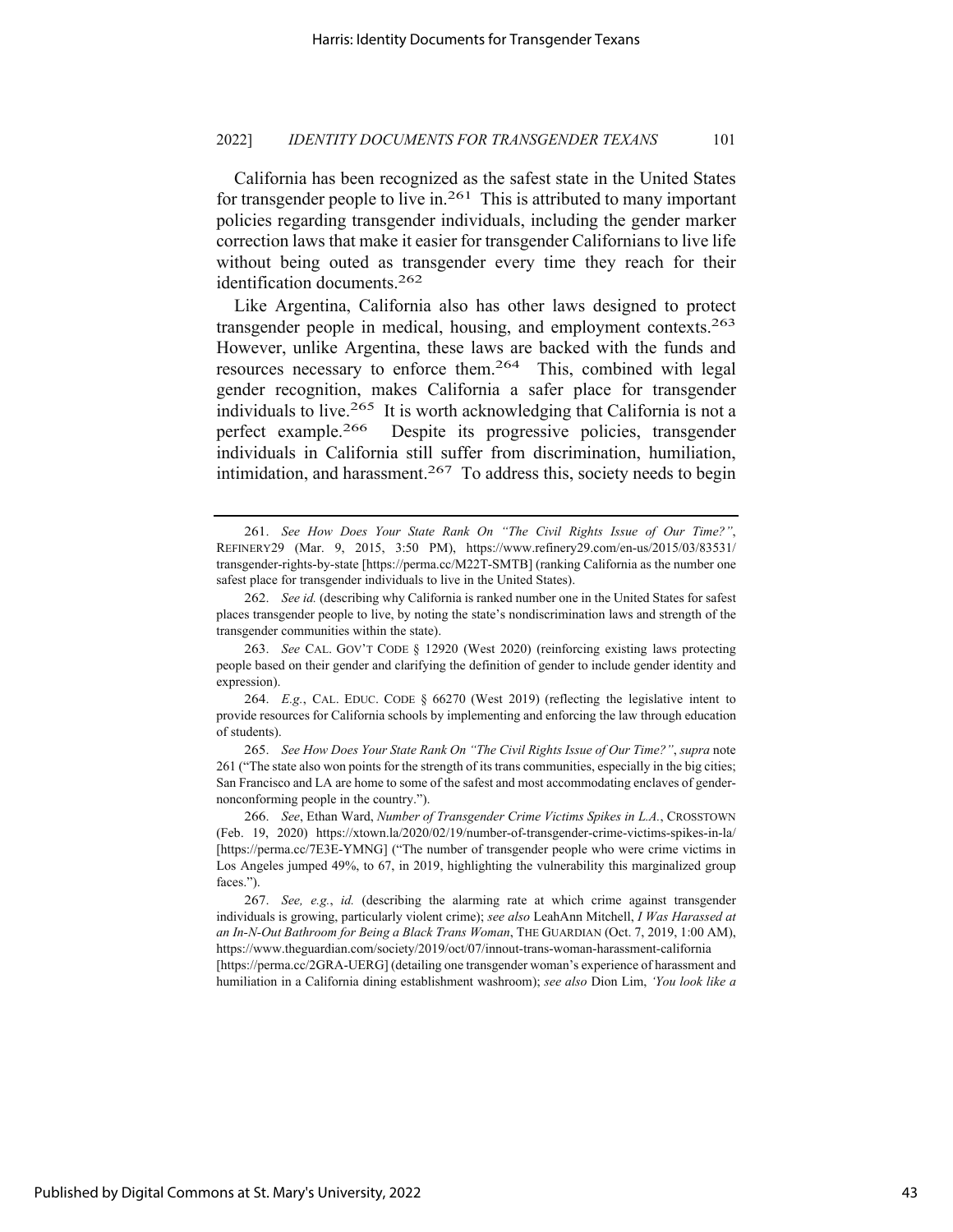to address its cisgender-centric, heteronormative standards.<sup>268</sup> California has made an impressive start at this by addressing the discrimination faced by transgender people through resource-backed policy.269

The laws, policies, and practices in place in the United States and around the world show there is a resolution to the violations of human rights and public policy currently faced by transgender Texans who presently face difficulty obtaining gender marker corrections.270

# III. PART THREE: SOLUTION

The solution to the injustices faced by transgender Texans currently unable to correct their identifying documents is to formulate and implement a statewide process for transgender individuals to obtain gender marker corrections.271 As exemplified above, there are a myriad of ways that this process could be implemented, some easier and more palatable to the diverse tastes of lawmakers than others.<sup>272</sup>

One solution could be to remove gender markers from identifying documents entirely.<sup>273</sup> Some scholars argue that the use of gender on identification documents is unnecessary and that the benefits of including

*female!': Transgender Teen Harassed After Stopping Couple Heckling Black Lives Matter Bake Sale*, ABC 11 EYEWITNESS NEWS (June 23, 2020), https://abc11.com/lgbtq-pride-black-livesmatter-blm-hate-crime/6261800/ [https://perma.cc/Z8G2-HYVL] ("'They kept calling me lady and sweetheart even though I said "look I'm a man"—she continued to laugh and point at my crotch and laugh at me,' Lauter said.").

<sup>268.</sup> *Cf.* Jessica King, *The Violence of Heteronormative Language Towards the Queer Community*, 7 AISTHESIS HONORS J. 17, 17–18 (2016) (providing context for how cisgendercentric, heteronormative language is inherently violent towards the queer community and breeds violence in forms ranging from exclusion from normative practices to physical violence such as sexual assault).

<sup>269.</sup> *See, e.g.*, CAL. EDUC. CODE § 41480 (West 2021) (showcasing an example of how California has addressed a broad range of discrimination towards transgender people through laws which are supported by appropriate supplemental resources).

<sup>270.</sup> *See generally* STAFFORD, *supra* note 184 (noting examples of gender recognition policies implemented in Ireland, Argentina, and Denmark).

<sup>271.</sup> *See* Arroyo v. Rossello, 305 F. Supp. 3d 327, 334 (D.P.R. 2018) (ordering the implementation of a system for transgender Puerto Ricans to obtain gender marker corrections).

<sup>272.</sup> *See* Interview with Claire Bow, *supra* note 15 (discussing possible processes that may be implemented state-wide to obtain gender marker corrections).

<sup>273.</sup> *See* Spade, *supra* note 144, at 805–08 (arguing that gender on identifying documents is unnecessary).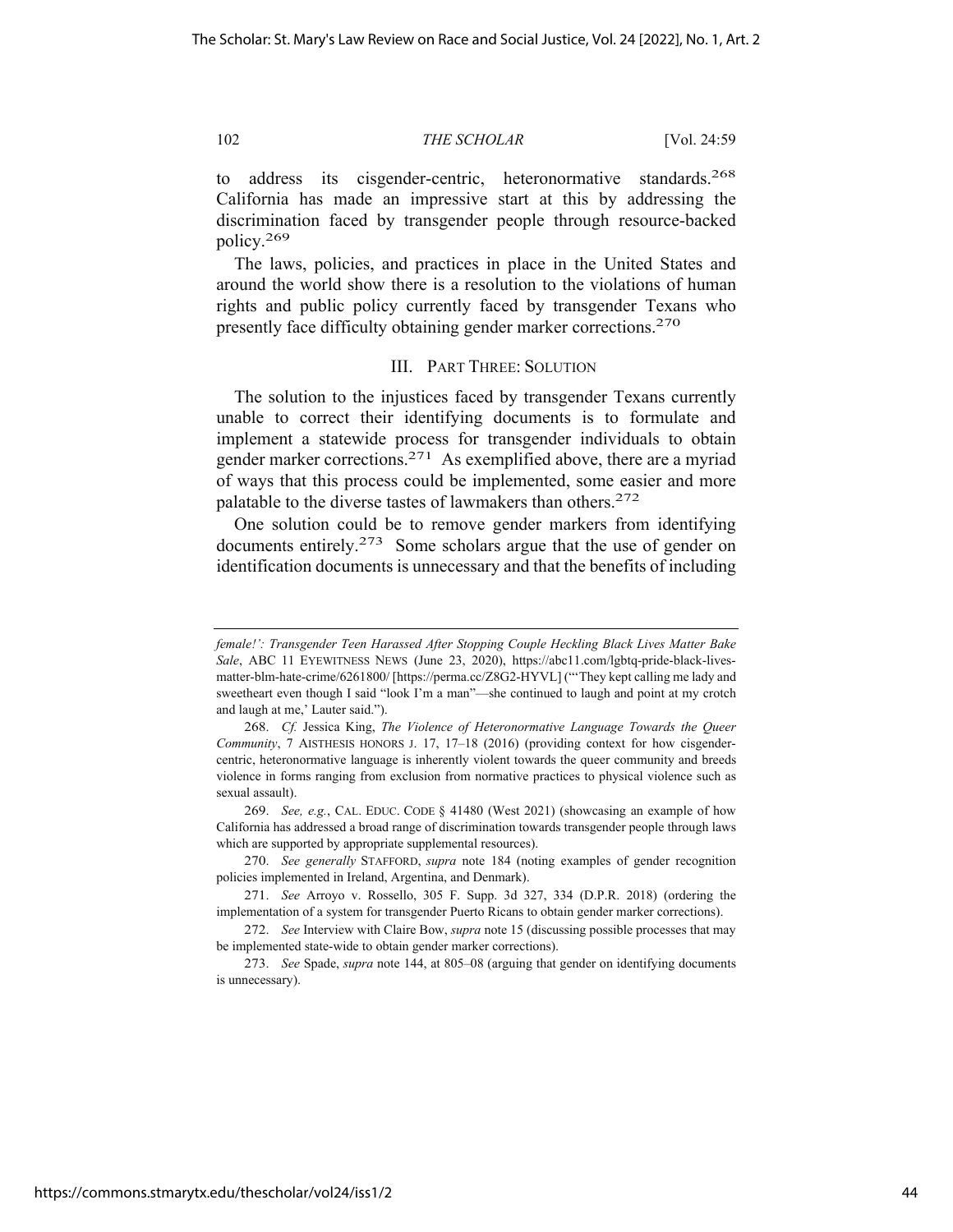gender do not outweigh the harm the inclusion causes.<sup>274</sup> This may not be the most accessible solution, as some still argue that the use of gender markers on government issued identifying documents is important for national security and data collection.275 While scholars have addressed these arguments, the public's strong opposition could pose a barrier to removing gender markers from government issued identifying documents.276

An alternative solution is to model a statewide system after a system that is already functioning here in Texas.277 In Travis County, for example, individuals obtain the requisite court order for a gender marker correction in a fairly straightforward manner.<sup>278</sup> A person seeking to have their gender marker corrected in Travis County need only file a petition and proposed order with the court along with a copy of their fingerprints, a letter from a medical doctor, and, if they have a criminal background, discharge paperwork.279

If Texas implements this system, the petition required should be simple and straightforward; it should not be invasive, should not ask for any information beyond that which is necessary to identify the petitioner, should inquire as to the relief sought, and should inquire as to any past criminal history with the petitioner's updated identity.280 The petition should ask for the petitioner's name, the gender on their birth certificate, any gender correction, and information about any criminal history.<sup>281</sup>

Short of removing gender from identifying documents, an option that Texas is far from ready to accept, the best option would be to implement on a statewide level what the federal government has implemented for

281. *See, e.g.*, *id.* (providing a sample petition and proposed order).

<sup>274.</sup> *See id.* (discussing the inclusion of gender on social security cards, drivers' licenses, passports, and birth certificates).

<sup>275.</sup> *See id.* (rebutting the arguments that oppose the removal of gender markers from government issued identification documents).

<sup>276.</sup> *See generally id.* (addressing arguments made by those opposing the removal of gender markers from government issued identifying documents).

<sup>277.</sup> *See, e.g.*, *Adult Gender Identifier Change Kit*, *supra* note 91 (outlining the process to change sex/gender markers on Texas state records in Travis County).

<sup>278.</sup> *See id.* (detailing the steps required to obtain a court order for a gender marker correction in Travis County).

<sup>279.</sup> *See id.* (indicating what paperwork is needed when filing a petition for a gender identifier correction).

<sup>280.</sup> *See id.* (requiring limited paperwork when filing a petition for a gender identifier correction).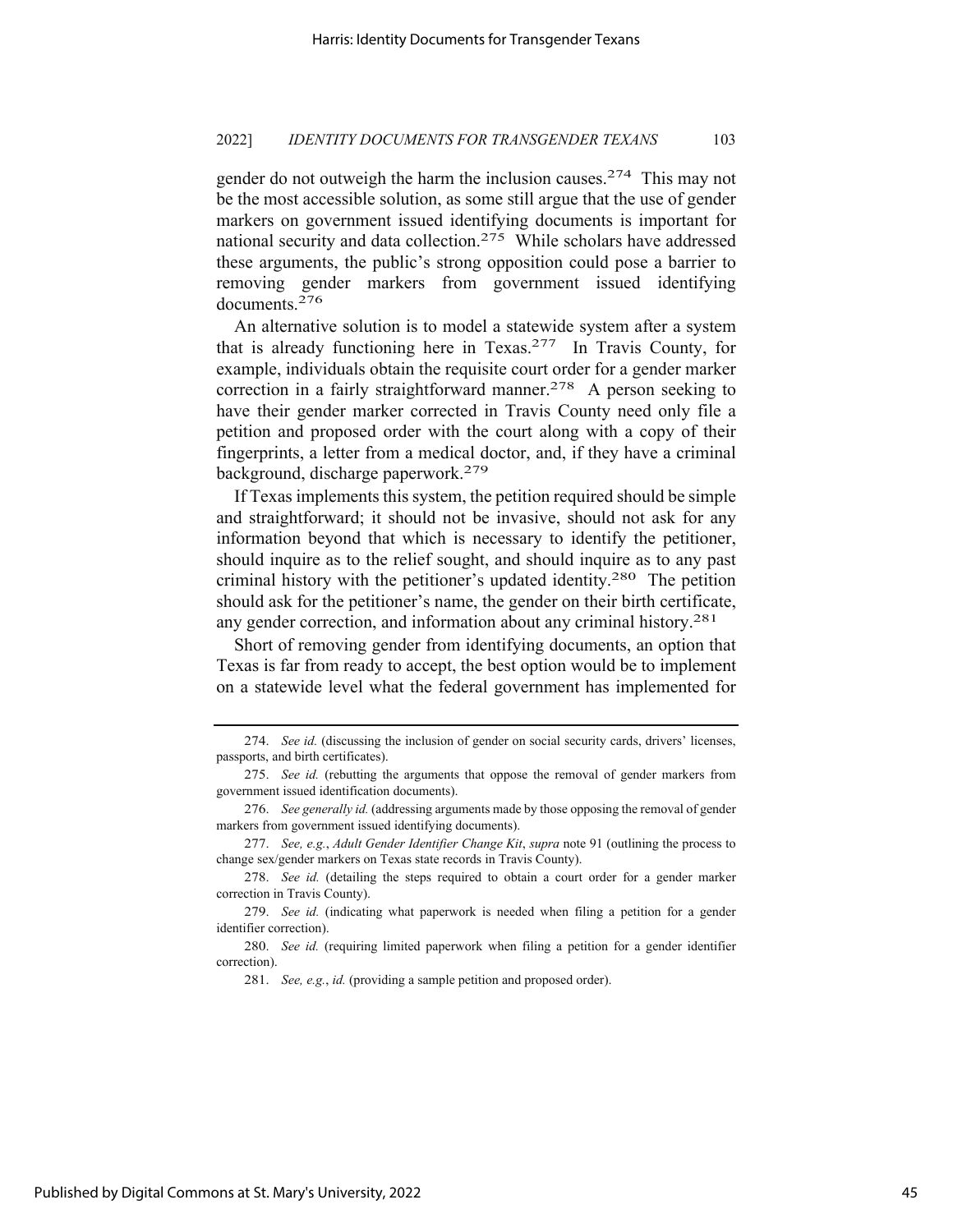gender marker corrections on passports.282 A court order is not required when applying for a gender marker correction on a passport.<sup>283</sup> Instead, a person need only fill out a specific form, provide an identification card and passport photo that resembles their current appearance, and a medical certification that they had "appropriate clinical treatment for transition" from one gender to another. $284$  What constitutes "appropriate clinical treatment" is not, and should not be defined by the government, and is to be decided by the person and their physician.<sup>285</sup> This could be applied to updating birth certificates, driver's licenses, and identification cards at the state level.286 Texas could require individuals seeking a gender marker correction to apply for a replacement identifying document correcting an original document by providing a physician's letter stating they are receiving "appropriate clinical treatment for transition."287 This would simplify the gender marker change process by process by unifying it with the existing federal process and remove courts from the process, freeing up time and resources for the courts to deal with other matters.<sup>288</sup>

<sup>282.</sup> *See generally* Interview with Claire Bow, *supra* note 15 (discussing the options for creating a uniform system for gender marker corrections in Texas); *see also Selecting Your Gender Marker*, *supra* note 61 (defining the process to correct gender markers on a United States passport).

<sup>283.</sup> *See Selecting Your Gender Marker*, *supra* note 61 (listing the requirements for gender marker corrections on United States passports).

<sup>284.</sup> *See Change of Sex Marker*, U.S. DEP'T OF STATE—BUREAU OF CONSULAR AFFS., https://travel.state.gov/content/travel/en/passports/need-passport/change-of-sex-marker.html [https://perma.cc/JBU5-K6TJ] (indicating that there is no need for a court order to correct a gender marker on a passport, only a signed and sworn affidavit that indicates proper clinical treatment has been received prior to the request for gender marker correction).

<sup>285.</sup> *See id.* ("Your physician determines what appropriate clinical treatment is according to acceptable medical practices, standards and guidelines . . . ").

<sup>286.</sup> *See, e.g.*, *Correcting a Birth Certificate*, *supra* note 114 (providing a list of potential birth certificate corrections and supporting documents needed for each correction. States could look to Vermont for a model of how to apply the affidavit standard in their respective jurisdictions).

<sup>287.</sup> *See, e.g.*, *id.* (giving a list of birth certificate corrections and supporting documents needed for each correction); *see also Change of Sex Marker*, *supra* note 285 (listing a medical certification as one of the requirements for gender marker corrections on a United States passport).

<sup>288.</sup> *See, e.g.*, *Correcting a Birth Certificate*, *supra* note 114 (enumerating a list of birth certificate corrections and supporting documents needed for each); *see also Change of Sex Marker*, *supra* note 285 (determining that medical certification is a requirement for a gender marker correction on a United States passport but that surgery is not).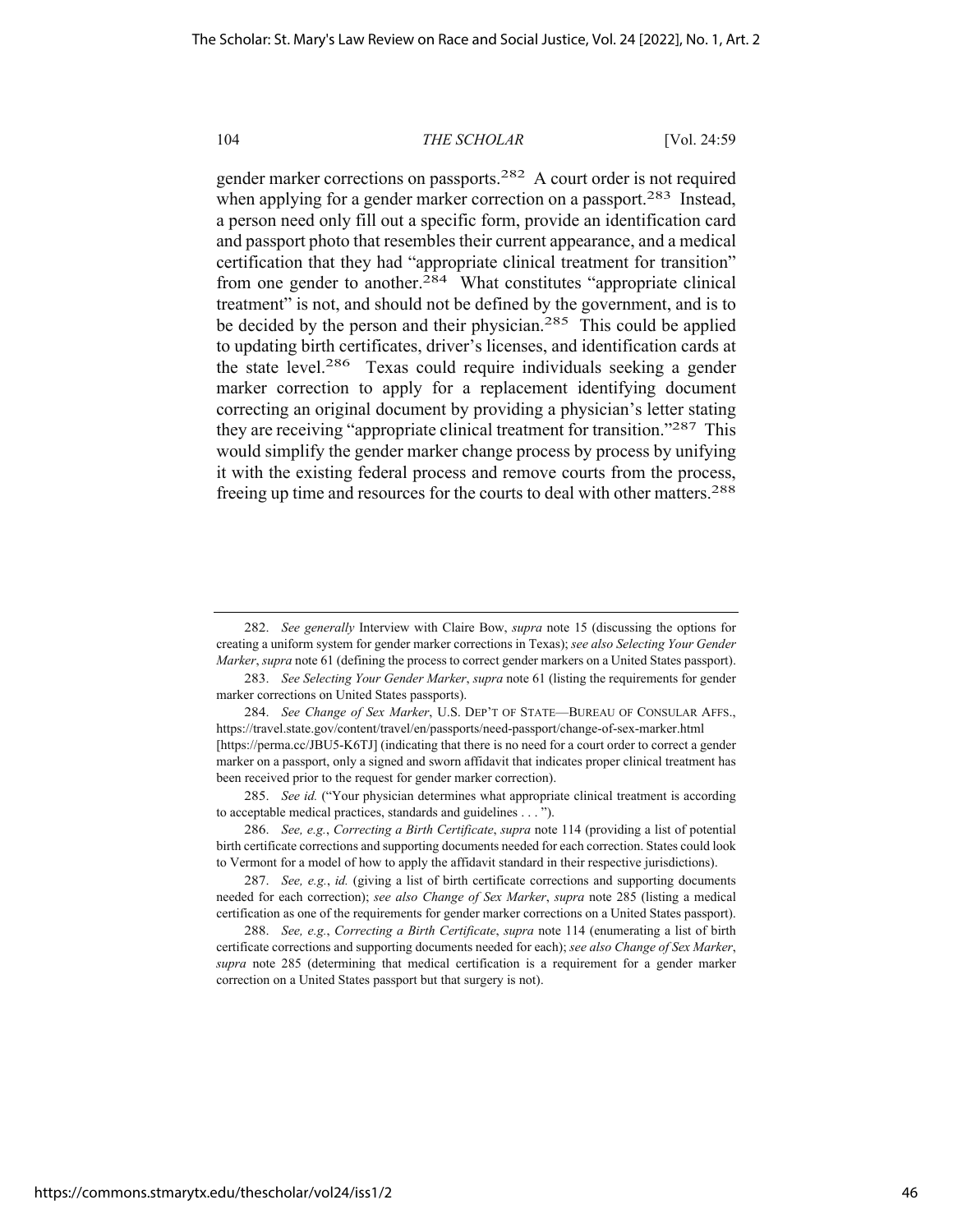# **CONCLUSION**

The widespread denial of and lack of access to gender marker corrections in Texas is inhumane and violates the rights of transgender Texans.289 Without a process to correct birth certificates and other identifying documents in place, transgender Texans are put at risk in terms of discrimination, harassment, and forced disclosure of private information.290 There are many solutions to this unjust practice, some of which are already in practice in the United States and abroad.291 Implementing a uniform process to allow transgender Texans to correct their gender markers will help remedy the inhumane and unjust wrongs currently faced by these individuals who have been, or would be, denied gender marker corrections by Texas courts.292

The implementation of such a process is just one step on the road to justice for transgender Texans.<sup>293</sup> Additional policies and practices will need to be put in place to ensure transgender Texans are able to reap the full benefits of a gender marker correction process; such practices might include enforcing existing employment protections and ensuring coverage of gender affirming medical treatments by state sponsored

<sup>289.</sup> *See* Skinner-Thompson, *supra* note 96 (describing the constitutional implications of not allowing transgender people to correct their gender marker).

<sup>290.</sup> *See id.* (explaining how having gender non-concordant identifying documents constitutes constitutional violations).

<sup>291.</sup> *E.g.,* Gender Identity Law, 2012 (Act No. 26.743) (Arg.) (requiring that transgender Argentineans be able to correct their gender markers without medical affirmation or intervention); *e.g.,* VT. STAT. ANN. tit. 18, § 5112 (2019) (listing Vermont's requirements for changing a gender marker on identifying documents); *e.g.*, CAL. HEALTH & SAFETY CODE § 103426 (West 2018) (stating California's requirements for changing the gender marker on one's birth certificate); *see Changing Birth Certificate Sex Designations: State-By-State Guidelines*, *supra* note 184 (providing a state-by-state guide to changing gender markers).

<sup>292.</sup> *See* McGaughy, *supra* note 166 (reporting Texas is leading the nation in murders of transgender individuals and highlighting the many injustices transgender Texans face); *cf. How Does Your State Rank On "The Civil Rights Issue of Our Time?"*, *supra* note 261 (establishing California as the best place for transgender people to live due to its transgender friendly policies and strong transgender communities and listing Vermont as the second-best place for transgender people to live due to its transgender friendly policies which include its gender marker correction policy).

<sup>293.</sup> *Cf.* Pitchon, *supra* note 206 (noting while Argentina's gender identity law was helpful for transgender Argentineans, there is still much work to be done to ensure the safety and security of rights of transgender Argentines).